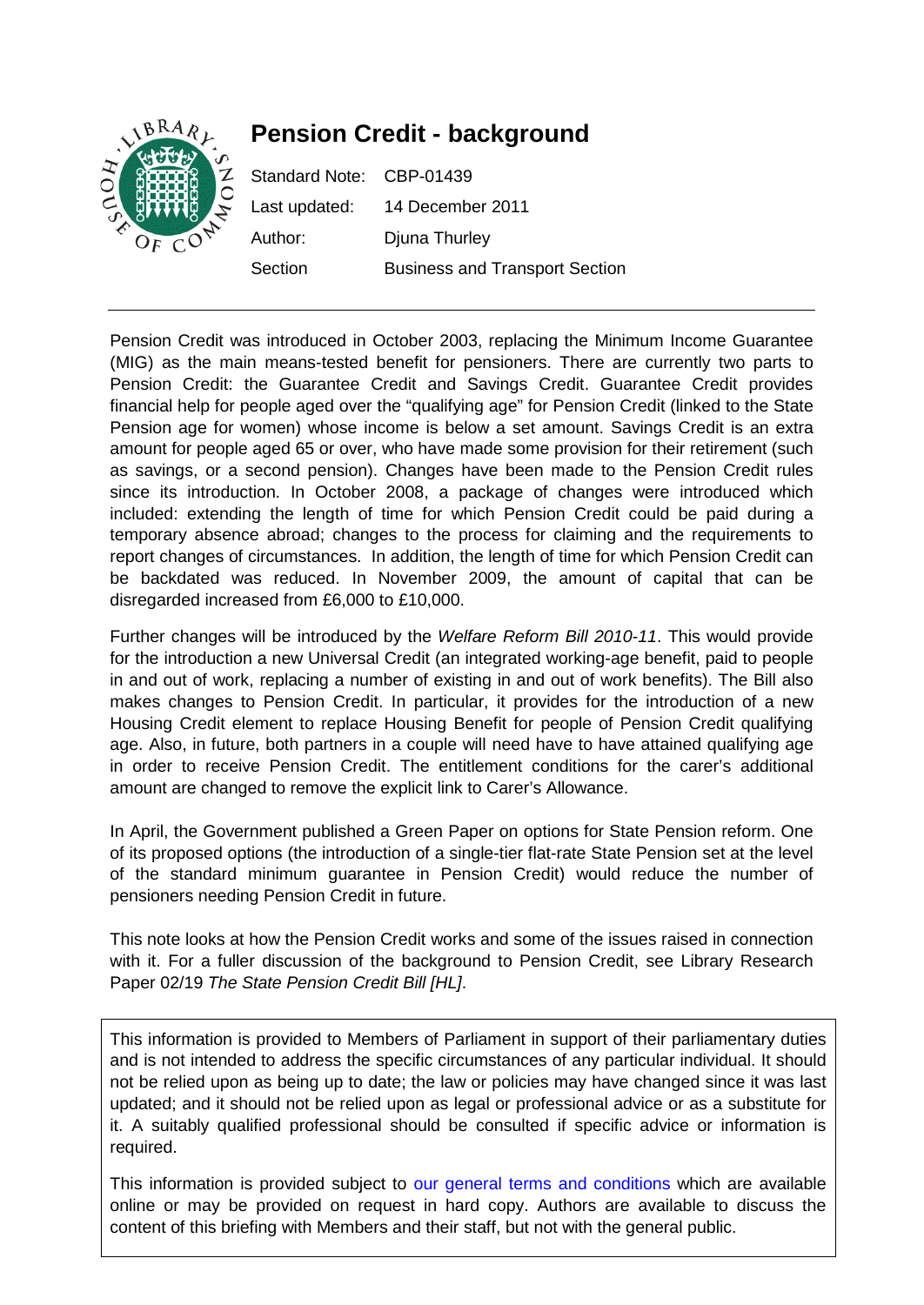# **Contents**

| 1           |                                    | <b>What is Pension Credit?</b>                                           | $\mathbf{3}$ |  |
|-------------|------------------------------------|--------------------------------------------------------------------------|--------------|--|
|             | 1.1                                | <b>Guarantee Credit</b>                                                  | 3            |  |
|             | 1.2                                | Savings Credit (SC)                                                      | 4            |  |
|             | 1.3                                | Level of income at which entitlement to Pension Credit ceases            | 6            |  |
|             | 1.4                                | Delivery                                                                 | 7            |  |
| $\mathbf 2$ | <b>Issues</b>                      |                                                                          | 8            |  |
|             | 2.1                                | Extent of means-testing                                                  | 8            |  |
|             |                                    | State pension reform proposals                                           | 11           |  |
|             | 2.2                                | Uprating policy                                                          | 12           |  |
|             |                                    | <b>Guarantee Credit</b>                                                  | 12           |  |
|             |                                    | <b>Savings Credit</b>                                                    | 14           |  |
|             | 2.3                                | Level of Pension Credit                                                  | 16           |  |
|             | 2.4                                | Claims and backdating                                                    | 20           |  |
|             | 2.5                                | Take up                                                                  | 23           |  |
|             |                                    | <b>Targets</b>                                                           | 23           |  |
|             |                                    | Strategy to increase take-up                                             | 25           |  |
|             | 2.6                                | Assessed income period                                                   | 27           |  |
|             | 2.7                                | Temporary absence abroad                                                 | 28           |  |
|             | 2.8                                | Treatment of capital                                                     | 31           |  |
|             | 2.9                                | Treatment of earnings                                                    | 33           |  |
|             |                                    | 2.10 Interaction with Housing Benefit (HB) and Council Tax Benefit (CTB) | 35           |  |
|             |                                    | 2.11 Disclosure of information to electricity suppliers                  | 36           |  |
| 3           | <b>Welfare Reform Bill 2010-11</b> |                                                                          |              |  |
|             | 3.1                                | Qualifying age                                                           | 39           |  |
|             |                                    | Debate in Parliament                                                     | 40           |  |
|             | 3.2                                | <b>Housing Credit</b>                                                    | 42           |  |
|             |                                    | Debate in Parliament                                                     | 44           |  |
|             |                                    | Other issues                                                             | 46           |  |
|             | 3.3                                | Carer's additional amount                                                | 47           |  |
|             |                                    | Comment                                                                  | 48           |  |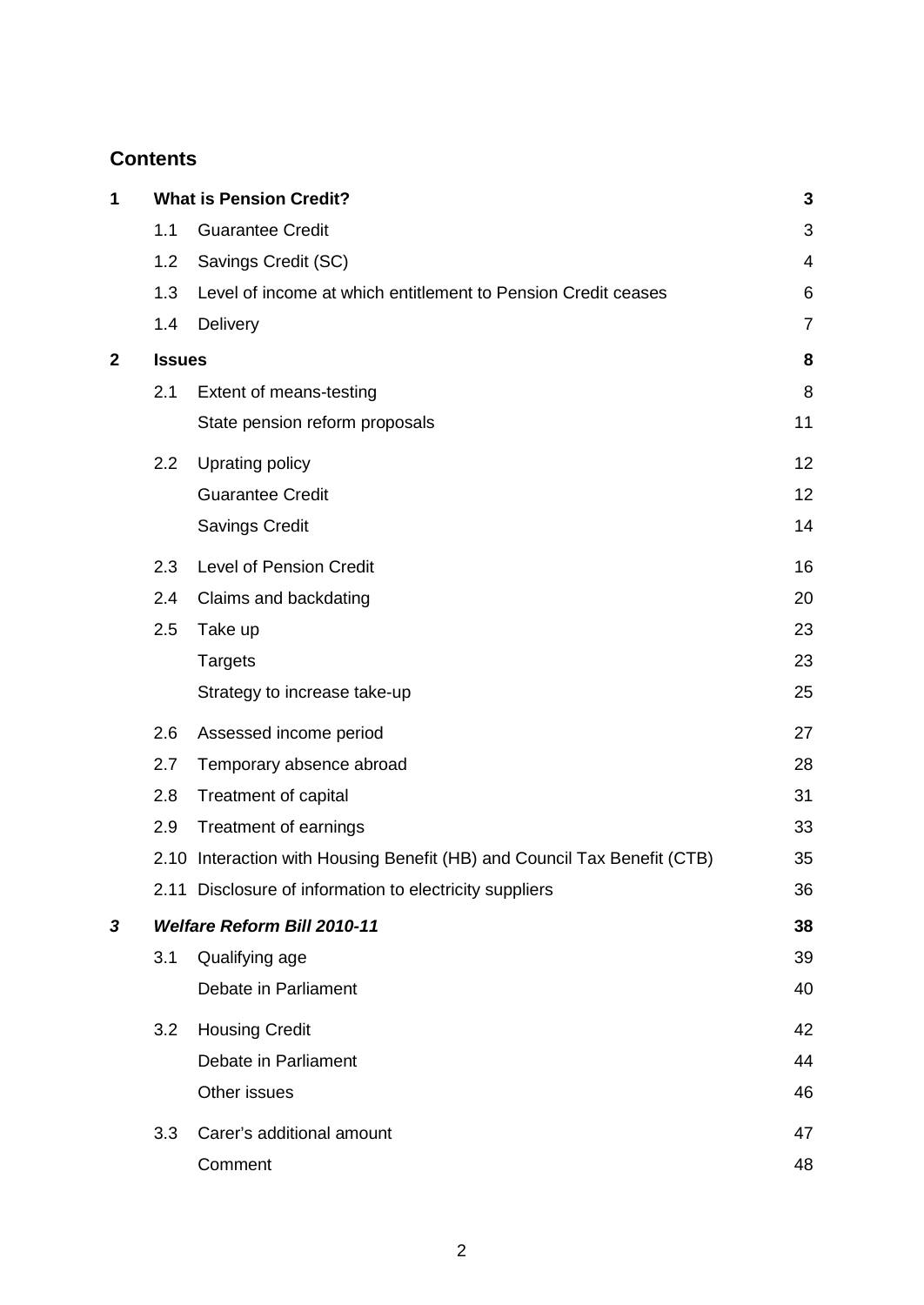## **4 Further information 48**

## <span id="page-2-6"></span>**1 What is Pension Credit?**

Pension Credit was introduced on 6 October 2003, replacing the "Minimum Income Guarantee" as the main means-tested support for pensioners.[1](#page-2-0) Minimum Income Guarantee" was the name the Labour Government gave to what was still, formally, Income Support for people aged 60 or over.[2](#page-2-1)

Pension Credit currently has two elements: the Guarantee Credit, which provides a minimum level of income; and the Savings Credit, which aims to provide an additional amount for those who have made some provision for their retirement. The total Pension Credit received is the combination of the two elements.[3](#page-2-2) The *Welfare Reform Bill 2010-11* contains provision to introduce a new Housing Credit in Pension Credit. This is necessary because Housing Benefit is to be abolished and, for people of Working Age, incorporated into the Universal Credit (see section [3.2 below\)](#page-41-0).

The table below shows the number of Pension Credit claimants and average amounts paid in May 2011:

#### **Pension Credit claimants -May 2011**

|                                        | Guarantee<br>Credit only | Savings<br>Credit only | <b>Both</b><br>Guarantee<br>& Savings<br>Credit | ΑIΙ   |
|----------------------------------------|--------------------------|------------------------|-------------------------------------------------|-------|
| Number (000s)                          | 937                      | 590                    | 1.148                                           | 2,674 |
| Average amount of Pension Credit (£pw) | 92.51                    | 13.57                  | 52.04                                           | 57.74 |

Source: DWP WPLS data http://83.244.183.180/100pc/tabtool.html

### <span id="page-2-5"></span>**1.1 Guarantee Credit**

The Guarantee Credit provides financial help for people who have reached the "qualifying age" for Pension Credit and whose income is below a specified amount. How much they get depends on how much other money they have (such as other pensions, earnings and savings). The Guarantee Credit bridges the gap between this other money and their "appropriate amount." The appropriate amount is made up of a "standard minimum guarantee" and additional amounts, which can apply if the claimant or their partner: has a severe disability; looks after a severely disabled person or; is liable for certain housing costs, like mortgage interest payments.<sup>[4](#page-2-3)</sup> A detailed account of the conditions of entitlement to these additional amounts is in Pension Service leaflet, *[a detailed guide to Pension Credit for](http://www.dwp.gov.uk/publications/specialist-guides/technical-guidance/pc10s-guide-to-pension-credit/)  [advisers and others \(September 2011\).](http://www.dwp.gov.uk/publications/specialist-guides/technical-guidance/pc10s-guide-to-pension-credit/)*

The rates of Guarantee Credit in 2011/12 are in the table below:[5](#page-2-4)

<span id="page-2-0"></span><sup>1</sup> *[State Pension Credit Act 2002](http://www.legislation.gov.uk/ukpga/2002/16/contents)*

<span id="page-2-1"></span><sup>2</sup> *Income Support (General) Regulations 1987*, SI 1987/1967, Schedule 1B. This was amended from October 2003 to remove the "persons aged 60 or over" category [\(SI 2002/3019\)](http://www.legislation.gov.uk/uksi/2002/3019/contents/made)

<span id="page-2-2"></span> $3$  Except that people under 65 only qualify for the Guarantee Credit

<span id="page-2-3"></span><sup>4</sup> *State Pension Credit Regulations 2002* (SI 2002 No. 1792), reg 6; For more detail, see Pension Service leaflet, *[A detailed guide to Pension Credit for advisers and others,](http://collections.europarchive.org/tna/20090723175444/http:/www.thepensionservice.gov.uk/pdf/pensioncredit/pc10sjan09.pdf) (January 2009). For an overview, see Pension Service leaflet, Pension Credit - Do I qualify and how much could I get?, August 2011* 

<span id="page-2-4"></span><sup>&</sup>lt;sup>5</sup> State Pension Credit Regulations 2002 (SI 2002 No. 1792), reg 6; as amended by Social Security Benefits Up*rating Order 2011,* reg 27 (2) (a) and (b)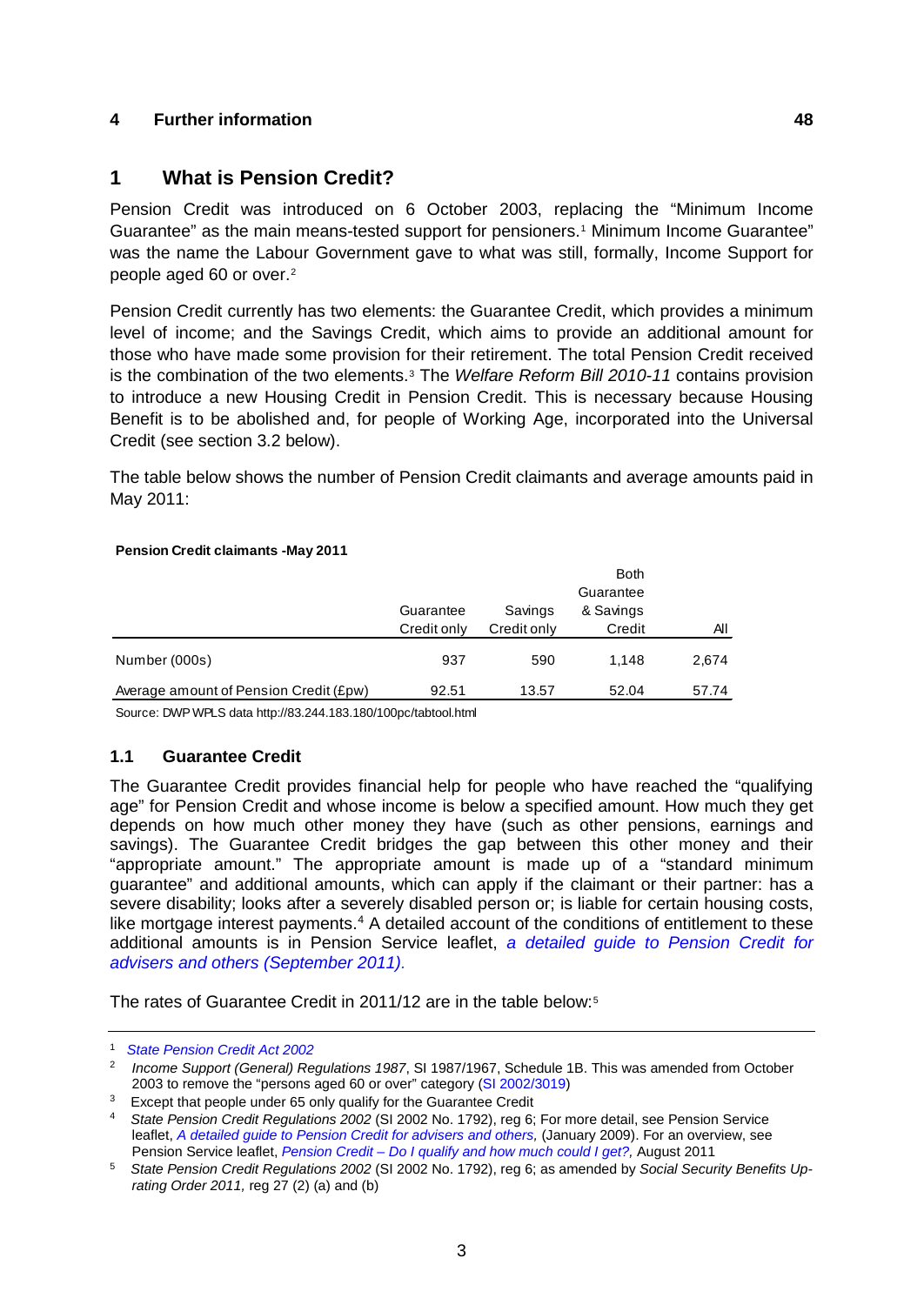|                                                   | Rates<br>2011/12 |
|---------------------------------------------------|------------------|
|                                                   | <b>f</b> pw      |
| Standard minimum guarantee                        |                  |
| single                                            | 137.35           |
| couple                                            | 209.70           |
| <b>Additional amount for severe</b><br>disability |                  |
| single                                            | 55.30            |
| couple (one qualifies)                            | 55.30            |
| couple (both qualify)                             | 110.60           |
| <b>Additional amount for carers</b>               | 31.00            |

The qualifying age for Pension Credit is linked to the State Pension age (SPA) for women.<sup>[6](#page-3-0)</sup> The SPA for women is rising to 65 by November 2018, then to 66 by October 2020. Under existing legislation, the SPA is then scheduled to rise to 67 between 2034 and 2036; and to 68 between 2044 and 2046.[7](#page-3-1) However, the Government announced on 29 November that the increase to 67 would happen between 2026 and 202[8](#page-3-2).<sup>8</sup> It has also indicated that the increase to 68 may be revisited.<sup>[9](#page-3-3)</sup> This is discussed in more detail in Library Standard Note SN 02234 *[State Pension age.](http://www.parliament.uk/briefing-papers/SN02234)*

## **1.2 Savings Credit (SC)**

The major change introduced by the Pension Credit was the Savings Credit. Under the previous system, Income Support (or MIG) was reduced by £1 for every additional £1 of income. So someone with £20 in income above the level of the basic State Pension was no better off than someone with no income in addition to BSP. Before the introduction of the Pension Credit in October 2003, the BSP was £77.45 a week for a single person and the MIG was £102.10 a week. A pensioner with £20 a week from a private pension would have received £4.65 MIG, while a pensioner with no income above the BSP would have received £24.65, giving them both identical net incomes of £102.10.

The Savings Credit aims to reward people over 65 with modest levels of "qualifying income" (including state, occupational and personal pensions) above the Savings Credit "threshold", up to a maximum. The figures for 2011/12 are in the table below:

<span id="page-3-0"></span><sup>6</sup> *State Pension Credit Act 2002*, s1; *Pension Credit – [Do I qualify and how much could I get?,](http://www.direct.gov.uk/prod_consum_dg/groups/dg_digitalassets/@dg/@en/@over50/documents/digitalasset/dg_180224.pdf)* April 2010, p 2

<span id="page-3-1"></span><sup>7</sup> *Pensions Act 1995,* schedule 4, as amended by *Pensions Act 2007 and Pensions Act 2011*

<span id="page-3-2"></span><sup>&</sup>lt;sup>8</sup> HM Treasury, *[Autumn Statement 2011,](http://cdn.hm-treasury.gov.uk/autumn_statement.pdf#page=25) Cm 8231, November 2011*<br><sup>9</sup> DWP, A state pension for the 21<sup>st</sup> century, Cm 8053, April 2011, para 136

<span id="page-3-3"></span>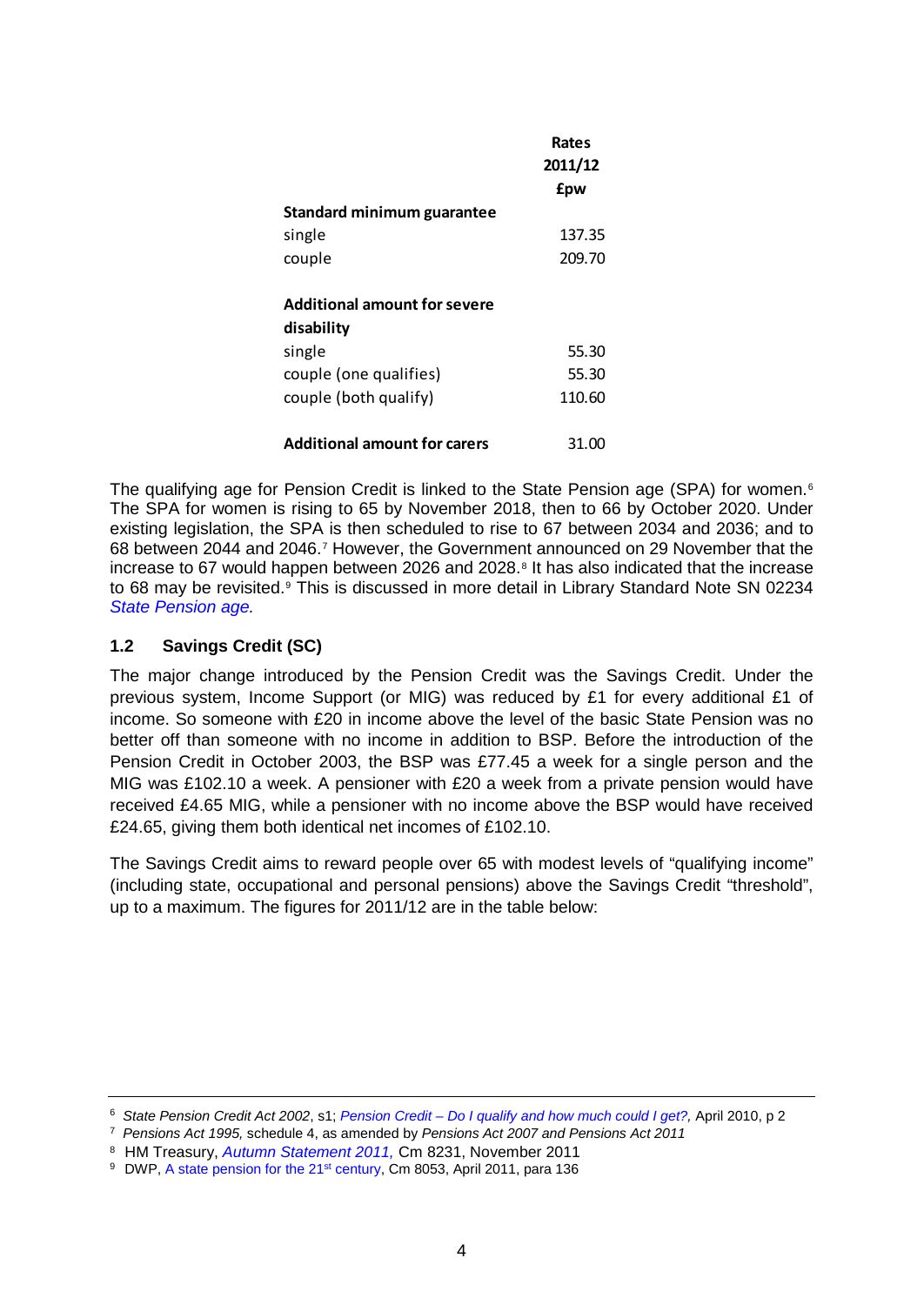| <b>Savings credit</b>   | 2011/12 |
|-------------------------|---------|
| Threshold - single      | 103.15  |
| Threshold - couple      | 164.55  |
| Maximum - single        | 20.52   |
| <b>Maximum - couple</b> | 27.09   |

One of the conditions of eligibility for the Savings Credit is that the claimant (or their partner) has attained the age of 65.<sup>[10](#page-4-0)</sup> The earliest age of entitlement to Savings Credit is to rise from December 2018, in line with the SPA (see below).<sup>[11](#page-4-1)</sup>

The Pension Service explains how Savings Credit is worked out:

#### **Savings Credit**

#### [\[Legislation 60\]](http://www.dwp.gov.uk/publications/specialist-guides/technical-guidance/pc10s-guide-to-pension-credit/publications/specialist-guides/technical-guidance/pc10s-guide-to-pension-credit/legislation/#60)

Savings Credit is extra money for people aged 65 or over – or whose partner is 65 or over – whose qualifying income is above the Savings Credit starting point. This is called the Savings Credit threshold in the legislation.

The Savings Credit starting point is:

£103.15 for a single person

£164.55 for a couple.

#### **Savings Credit calculation**

If your customer's [Savings Credit qualifying income](http://www.dwp.gov.uk/publications/specialist-guides/technical-guidance/pc10s-guide-to-pension-credit/income-rules/#qualifyingincome) is the same as, or below, the Savings Credit starting point they cannot get Savings Credit.

If their qualifying income is more than the Savings Credit starting point they may be entitled to Savings Credit. It is worked out as follows.

#### **'Amount A'**

First, work out 'Amount A'. This is 60% of the difference between your customer's qualifying income and the Savings Credit starting point, up to a maximum of £20.52 for a single person and £27.09 for a couple.

If your customer's qualifying income is the same as, or more than, the standard minimum guarantee, the maximum Amount A applies.

If your customer's qualifying income is less than, or the same as, their 'appropriate amount', their Savings Credit will be the same as Amount A.

If your customer's qualifying income is more than their 'appropriate amount', work out Amount B.

<span id="page-4-0"></span><sup>10</sup> *State Pension Credit Act 2002*, s3 (1)

<span id="page-4-1"></span><sup>11</sup> *[Pensions Bill 2010-11](http://www.publications.parliament.uk/pa/ld201011/ldbills/037/11037.i-ii.html)* [HL Bill 37]*,* schedule 1, para 9 (b), which would amend *[Pensions Act 2007,](http://www.legislation.gov.uk/ukpga/2007/22/contents)* s13 (3)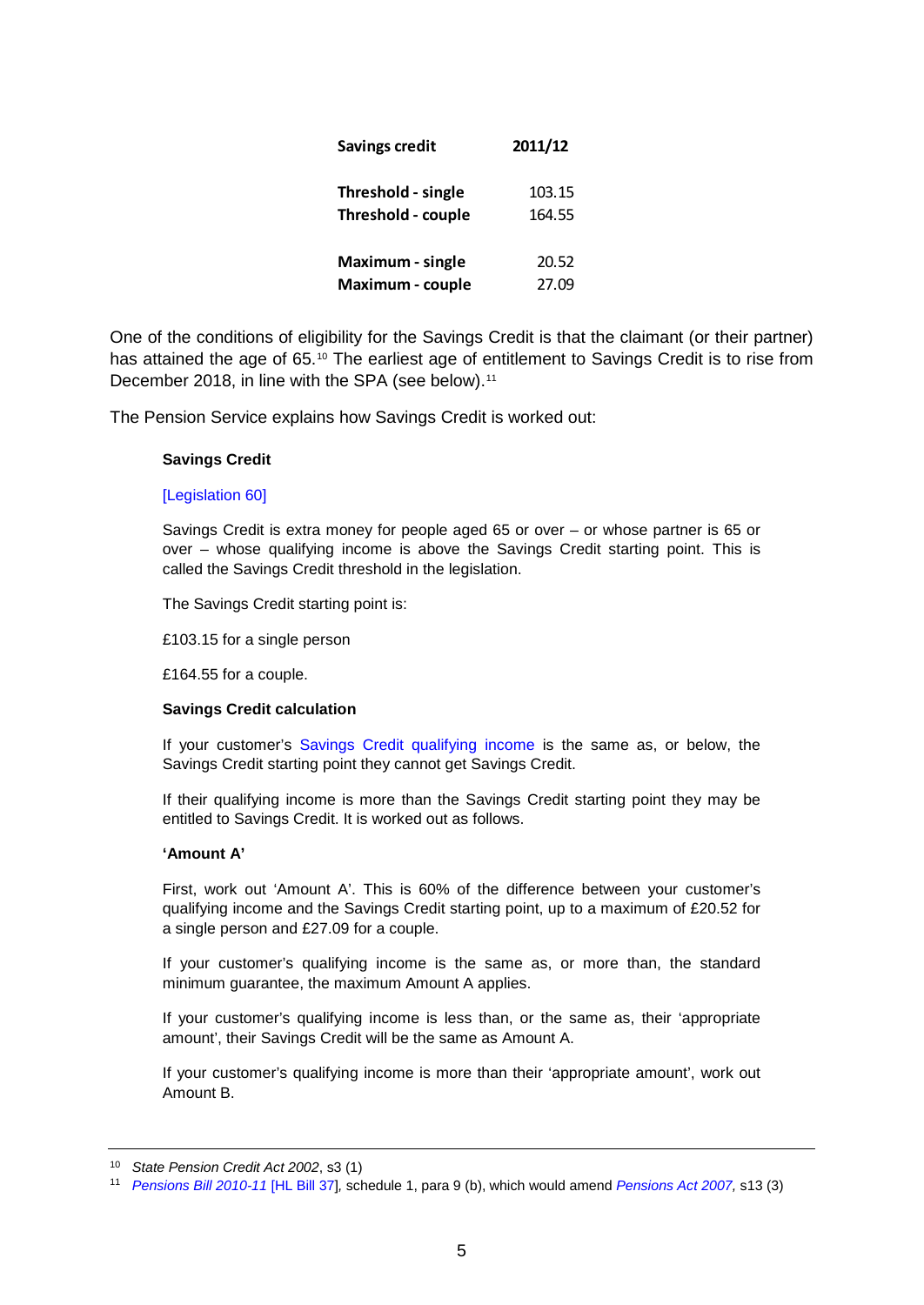#### **'Amount B'**

Amount B is 40% of the difference between their total income and their 'appropriate amount'.

Take Amount B from Amount A. What is left is your customer's Savings Credit.

If your customer seems to be eligible then get them to call The Pension Service who will be able to help them claim in one phone call.<sup>[12](#page-5-0)</sup>

Savings Credit can be claimed from age 65 – although the minimum age at which it can be claimed will increase with the State Pension age (SPA).[13](#page-5-1) The SPA is rising – see section [1.1](#page-2-5)  [above.](#page-2-5)

### **1.3 Level of income at which entitlement to Pension Credit ceases**

The amount of Pension Credit a person gets and the level of income at which a person ceases to qualify, depends on their circumstances. The Pension Service leaflet, *"Pension Credit – Do I qualify and how much do I get?"* explains this as follows:

#### **How much could I get?**

The amount of Pension Credit you get depends on how much money you have coming in each week, and how much you have saved or invested.

If you have a partner, we will add together your income and capital and your partner's income and capital when working out your Pension Credit.

#### **The Guarantee Credit**

The Guarantee Credit works by topping up your weekly income to the amounts below. This means that if you or your partner have reached the qualifying age, you are likely to get the Guarantee Credit if the money you have coming in is less than:

- £137.35 a week if you are single, or
- £209.70 if you have a partner.

These amounts may be higher if:

- you or your partner (or both of you) have a severe disability
- you or your partner (or both of you) look after a severely disabled person, or
- you have certain housing costs, like mortgage interest payments

#### **The Savings Credit**

If you or your partner are aged 65 or over and you have saved some money towards your retirement, like a second pension or savings, you may get the Savings Credit. You could get up to:

- £20.52 a week if you are single, or
- £27.09 a week if you have a partner.

<span id="page-5-0"></span><sup>12</sup> Pension Service, [A detailed guide to Pension Credit for advisers and others,](http://www.dwp.gov.uk/publications/specialist-guides/technical-guidance/pc10s-guide-to-pension-credit/how-pension-credit-is-worked/#calculation) PC10S, September 2011 Figures for 2010/11 have been inserted by the Library

<span id="page-5-1"></span><sup>13</sup> *[Pensions Act 2007](http://www.opsi.gov.uk/acts/acts2007/ukpga_20070022_en_1)*, Sch 1, Part 8, para 44; *Pensions Bill 2006-07* – RIA, para 2.48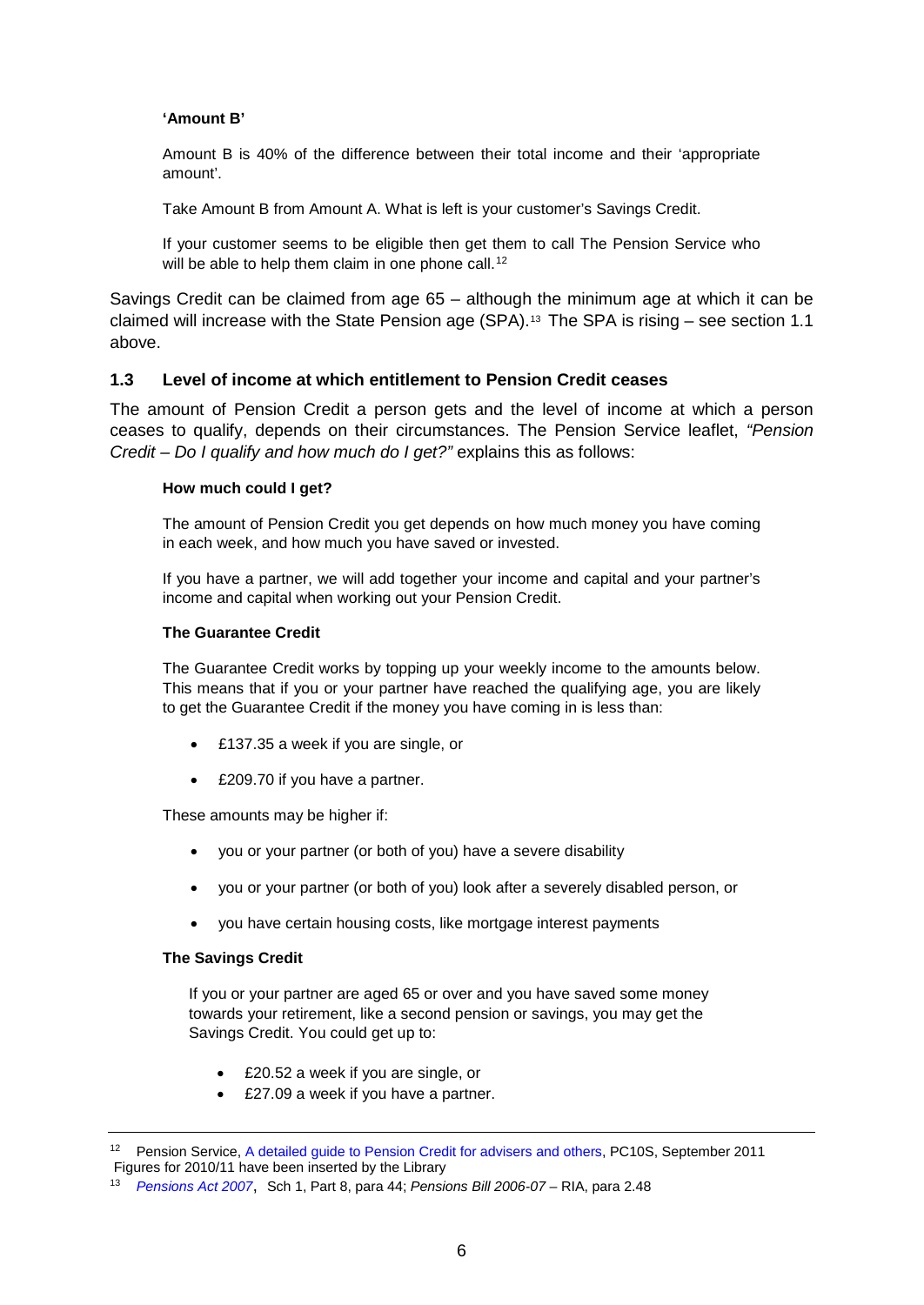We can pay the Savings Credit on its own or with the Guarantee Credit. You may still get the Savings Credit even if the money you have coming in is up to about:

- £188 a week if you are single, or
- £277 a week if you have a partner.

These amounts may be higher if:

- you or your partner (or both of you) have a severe disability
- you or your partner (or both of you) look after a severely disabled person, or
- you have certain housing costs, like mortgage interest payments.

You could get Pension Credit even if:

- vou live with your grownup family
- you own your home, or
- you get money from friends, family or charities.<sup>[14](#page-6-0)</sup>

The Directgov website has an [online calculator](http://www.direct.gov.uk/en/Pensionsandretirementplanning/PensionCredit/DG_180167) to help individuals estimate how much Pension Credit they may be entitled to. It explains that the calculator will not cover everybody's circumstances and that people can contact the Pension Service for more information on Freephone 0800 99 1234.

### **1.4 Delivery**

The Pension Service is responsible for the delivery of Pension Credit. From April 2008, it merged with the Disability and Carer Service to become the Pension, Disability and Carer Service (PDCS). The intention was that, in the short-term at least, the change would be largely invisible to customers:

For the immediate future the establishment of the new agency will be largely invisible to our customers as we continue to operate with both our Pension Service and Disability and Carers Service brands. Over time, however, we aim to bring greater visibility to our new agency with its own brand and identity but only when we are clear that we are offering something even more special than the former Pension Service and Disability and Carers Service.[15](#page-6-1)

The Pension Service conducts much of its business over the telephone, mainly through its network of Pension Centres and a Pension Credit Application Line. The [Directgov website](http://www.direct.gov.uk/en/Pensionsandretirementplanning/PensionCredit/DG_10018692) explains how to apply.

In addition, there is a Local Service able to provide face-to-face contact for pensioners. The Local Service is able to conduct home visits to the most vulnerable customers and works with local partners, sometimes in "Joint Teams" with the aim of ensuring that pensioners receive the right benefits and services. The Pension Service Business Plan for 2007/08 said:

Where a telephone call is not the best or most appropriate way to contact The Pension Service, our Local Service provides face-to-face help and advice to customers in their homes or by appointment in designated community locations.

<span id="page-6-0"></span><sup>14</sup> Pension Service, *Pension Credit – [Do I qualify and how much could I get?](http://www.direct.gov.uk/prod_consum_dg/groups/dg_digitalassets/@dg/@en/@over50/documents/digitalasset/dg_180224.pdf)* August 2011, pages 6-7

<span id="page-6-1"></span><sup>15</sup> [Pension, Disability and Carers Service, Business Plan 2008/09](http://collections.europarchive.org/tna/20090605200921/http:/www.dwp.gov.uk/lifeevent/benefits/dcs/pdcs-busplan-08-09.pdf)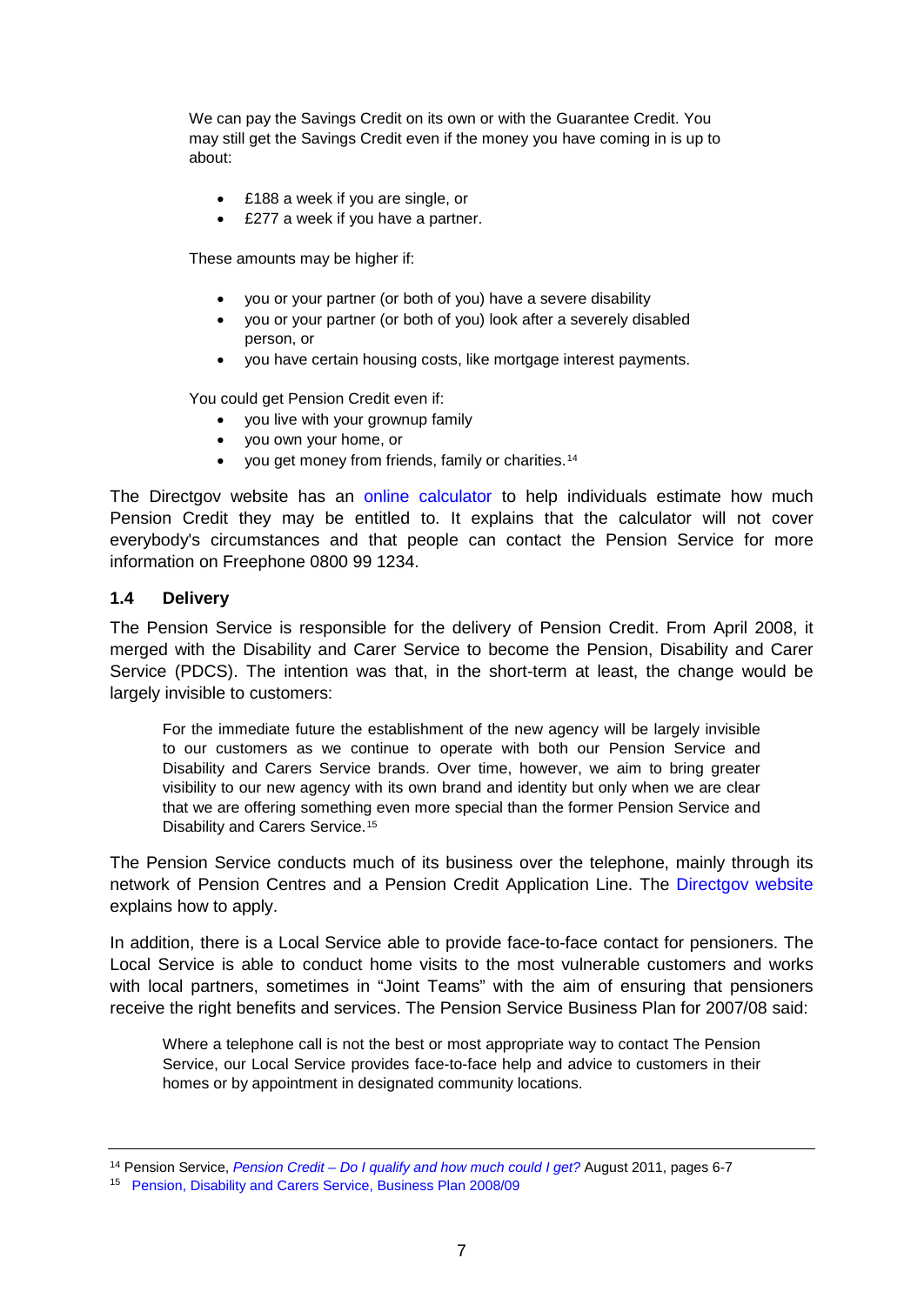Local Service now operates through Joint Working Partnerships with the majority of Local Authorities. It delivers enhanced services to customers in local communities by providing a holistic benefit check and by signposting customers to a wide range of complementary services, tailored to meet local needs with the focus being on delivering improved outcomes for local people. During 2007/08, the visiting service and existing information points in local communities, provided by The Pension Service Local Service will be reviewed with a view to extending the service they provide to Disability and Carers Service customers of all ages, therefore providing greater access and more consistent service provision across the Department.

We will continue to contribute to the modernising government agenda, working across boundaries to ensure the customer receives all the required information in a single visit.[16](#page-7-0)

The Business Plan for 2010/11 said that "to give our most vulnerable customers a better service we will target visits made by our Local Service more effectively."<sup>[17](#page-7-1)</sup>

## **2 Issues**

## **2.1 Extent of means-testing**

The Pensions Commission was set up by the Labour Government to "review the evolution of the UK's system of pension provision and to advise on whether the existing system of voluntary private pensions would deliver adequate results."[18](#page-7-2) In its Second Report, published in November 2005, the Commission said that if current indexation arrangements were maintained indefinitely, the percentage of pensioner households subject to means-tested withdrawal of state benefits at some point in retirement would rise steadily and be above 70% in 2050. It was concerned that this would act as a disincentive to save:

**Means-testing.** If current indexation arrangements were maintained indefinitely, the percentage of pensioner households subject to means-tested withdrawal of state benefits at some point in retirement would rise steadily and would be above 70% in 2050 (though the percentage subject to 100% withdrawal rates would fall) [Figure 1.22]. This spread of means-testing would result both from the fact that the BSP would, under current indexation arrangements, fall steadily in value relative to the Guarantee Credit level, and, after about 2035, from the reduction in private pension income as a percentage of GDP. Means-testing, as Chapter 6 of the First Report described, reduces rational incentives to save for many people. Some financial advisers are therefore wary of selling pensions to low earners for fear of mis-selling: indeed it is possible that IFAs perceive the effects of means-testing as greater than the reality [Figure 1.23]. Significant future growth of means-testing, would therefore, both for rational reasons and for reasons of perception, undermine voluntary private pension saving by the very groups of people, average and lower earners, most in danger of under-provision.[19](#page-7-3)

This was one reason behind its recommendation that the basic State Pension should be increased in line with earnings, ideally starting in 2010 or 2011 and that the spread of means-testing should be limited by in future.<sup>[20](#page-7-4)</sup>

<span id="page-7-0"></span><sup>16</sup> Pension Service, Business Plan 2007/08

<span id="page-7-1"></span><sup>17</sup> [Pensions, Disability and Carers Service, Business Plan 2010/11](http://www.dwp.gov.uk/docs/pdcs-business-plan-1011.pdf)

<span id="page-7-2"></span><sup>18</sup> Pensions Commission, A new pension settlement for the twenty-first century: the second report of the [Pensions Commission,](http://www.webarchive.org.uk/pan/16806/20070802/www.pensionscommission.org.uk/publications/2005/annrep/annrep-index.html) 30 November 2005, p ix 19 Ibid p 64

<span id="page-7-3"></span>

<span id="page-7-4"></span> $20$  Ibid, p 21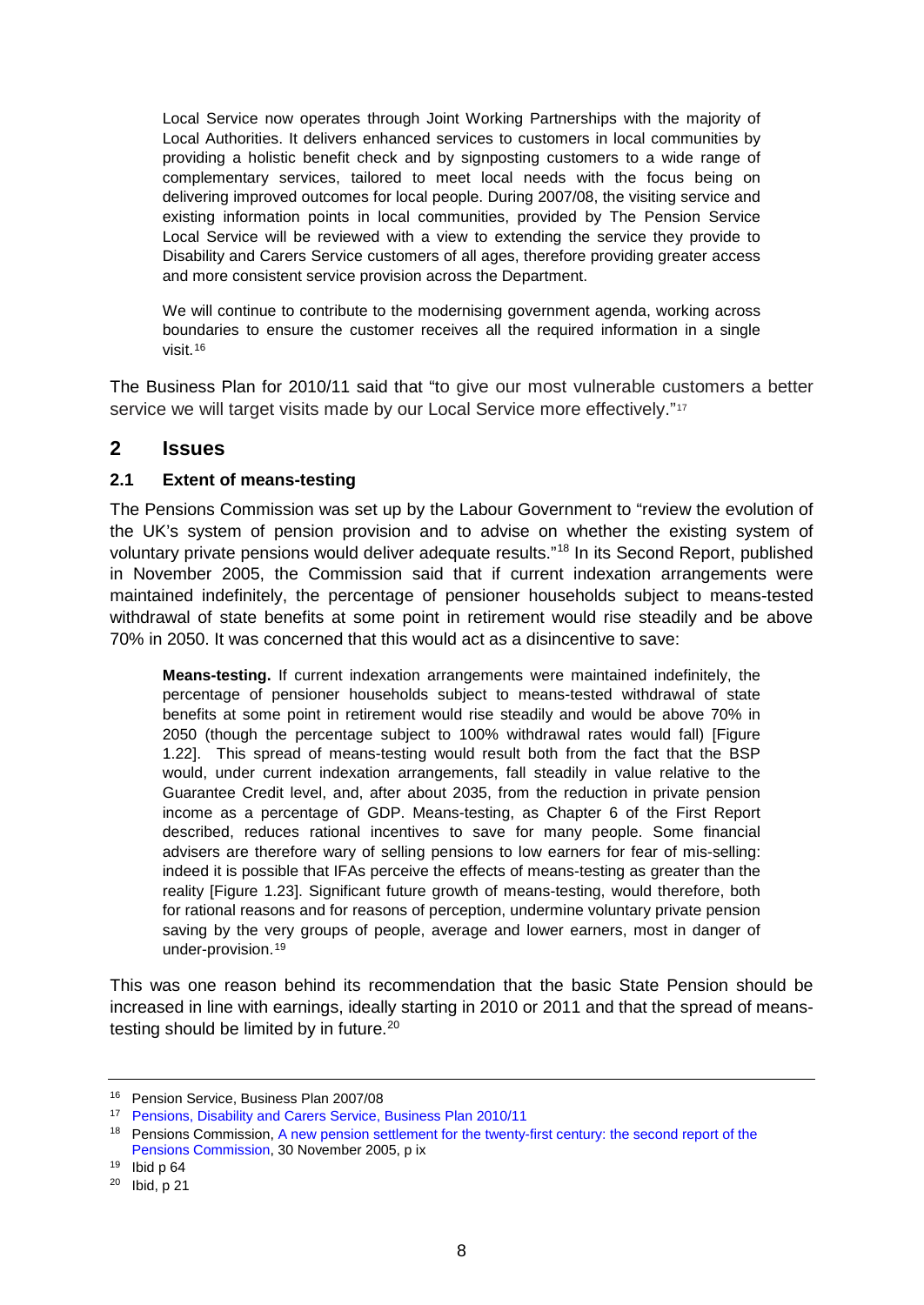In response, the Government emphasized the important role played by Pension Credit in increasing the "income of millions of pensioners" and also ensuring that "they are better off for having saved."[21](#page-8-0) Nonetheless it agreed with the Pensions Commission that the growth of means-testing in future should be restricted. The May 2006 Pensions White Paper said:

1.33 Pension Credit has successfully boosted the income of millions of pensioners and has also ensured that they are better off for having saved. In addition, it has improved incentives to save for some people. For example, research commissioned by DWP estimated that the introduction of Pension Credit led those on low to middle incomes (comprising 12 per cent of the population) to have better incentives to save and to work longer.

1.34 However, the way in which elements of the State Pension and Pension Credit system are uprated means that the coverage of Pension Credit is spreading. If current indexation arrangements continued, the proportion of pensioner households entitled to Pension Credit would increase from around 45 per cent today to around 70 per cent by 2050. This is discussed further in Chapter 3.

1.35 The potential future spread of Pension Credit could reduce incentives to save for some people. However, it has never been the Government's intention to move over the long term towards a system where a significant majority of pensioners are entitled to Pension Credit.<sup>[22](#page-8-1)</sup>

Following publication of the White Paper, both DWP and the Pensions Policy Institute produced projections of Pension Credit eligibility for the future.<sup>[23](#page-8-2)</sup> Both agreed that the state pension reforms announced in the White Paper and introduced in the *Pensions Act 2007* were likely to mean "a large fall in future Pension Credit eligibility" compared to what would have happened in the absence of reform.<sup>[24](#page-8-3)</sup> However they differed about the extent of that reduction:

- DWP estimated that following reform of the state pension system, around 30% of pensioner households are projected to be entitled to Pension Credit in 2050 compared with around 45% today. Around 5% could be entitled to Guarantee Credit only;<sup>25</sup>

- PPI provided an estimated range of possible Pension Credit entitlements in 2050, from 25% to 55%. Under its central scenario, eligibility is projected to fall slightly, from 45% in 2005 to 40% in 2050.[26](#page-8-5)

The projections included Housing Benefit, Council Tax Benefit and any income-related benefit. DWP said that following reform of the state pension system:

- Around 10 per cent of private pensioner households could be entitled to Housing Benefit in 2050 compared with around 20 per cent today.
- Around 30 per cent of private pensioner households could be entitled to Council Tax Benefit in 2050 compared with around 50 per cent today.

<span id="page-8-1"></span>22 Ibid

<span id="page-8-0"></span><sup>&</sup>lt;sup>21</sup> DWP, [Security in retirement: towards a new pensions system,](http://collections.europarchive.org/tna/20100407170252/http:/www.dwp.gov.uk/docs/white-paper-complete.pdf) Cm 6841, May 2006, para 1.33

<span id="page-8-2"></span><sup>&</sup>lt;sup>23</sup> The [Pensions Policy Institute](http://www.pensionspolicyinstitute.org.uk/) is an educational charity which provides non-political, independent comment and analysis on pension policy in the UK

<span id="page-8-3"></span><sup>24</sup> PPI, [Incentives to save and means-tested benefits](http://www.pensionspolicyinstitute.org.uk/uploadeddocuments/Events/PPI_Incentives_to_save_and_means-tested_benefits_20Feb2007.pdf)*,* February 2007, para 28

<sup>25</sup> DWP Factsheet, [Projections of entitlement to income-related benefits to 2050](http://collections.europarchive.org/tna/20100407163745/http:/www.dwp.gov.uk/docs/projections-of-entitlement-to-incomerelatedbenefitsjune2008.pdf)*,* June 2008

<span id="page-8-5"></span><span id="page-8-4"></span><sup>26</sup> PPI, [Projections of future eligibility for means-tested benefits](http://www.pensionspolicyinstitute.org.uk/uploadeddocuments/PPI_Projections_of_Future_MT_Benefits_Dec2007.pdf)*,* December 2007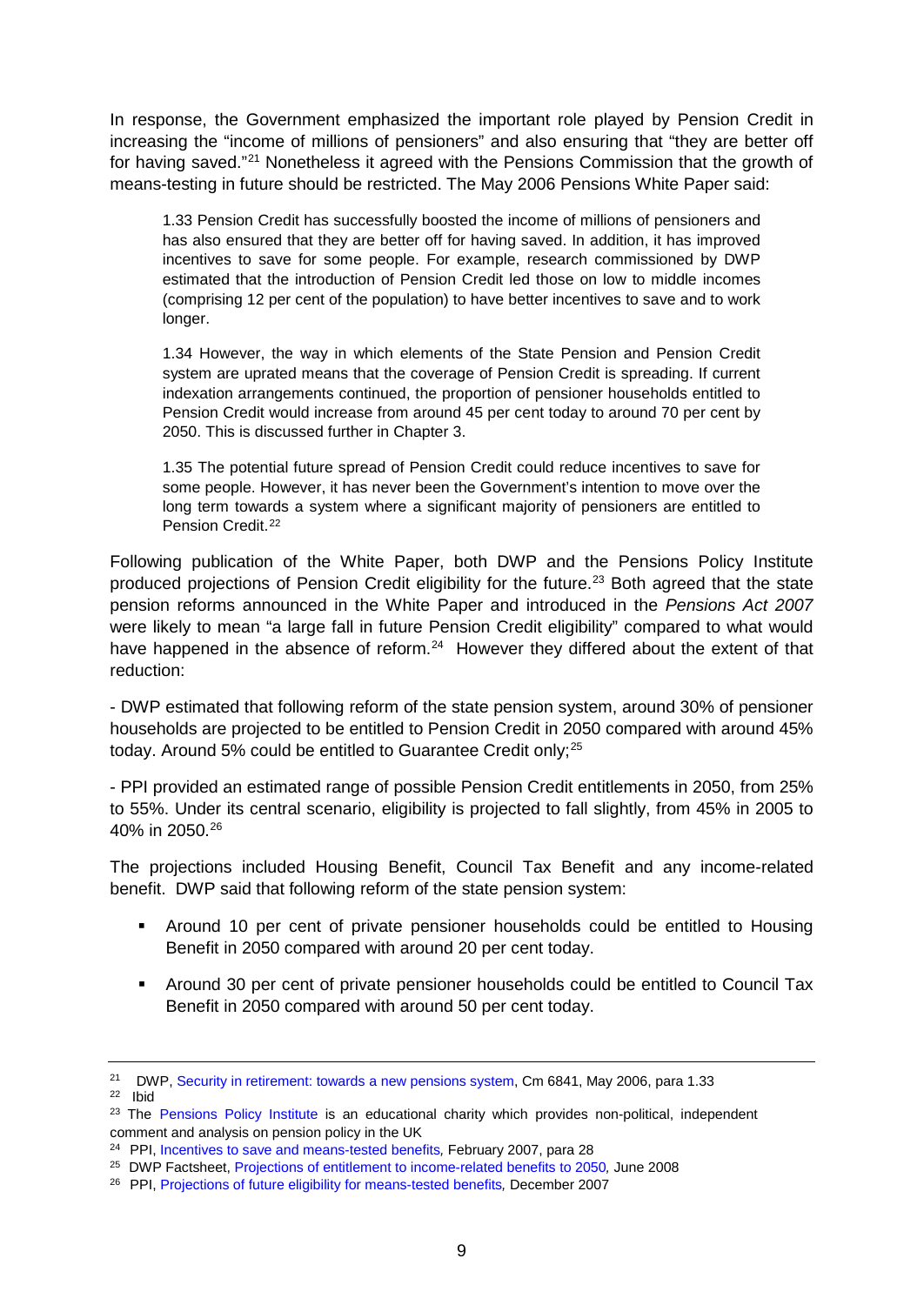Around 40 per cent of pensioner households could be entitled to any one of the three income related benefits compared to around 60 per cent of pensioner households today.[27](#page-9-0)

DWP also estimated the impact of the private pension reforms in the *Pensions Bill 2007-08,*  the aim of which was to "encourage more private saving for retirement through automatic enrolment into a qualifying workplace pension including personal accounts with a compulsory minimum employer contribution." It said that "following reform of the state and private pension systems":

- Around 25 per cent of all pensioner households could be entitled to Pension Credit in 2050 compared with around 30 per cent following reform of state pensions only. Much of this difference is due to rounding - the proportion of pensioner households entitled to Pension Credit in 2050 falls by a marginal amount following the reform of the private pension system.

- Pensioners in households with any private pension income are less likely than the pensioner population in general to be entitled to income related benefits in 2050.<sup>[28](#page-9-1)</sup>

PPI's projections also allowed for the system of personal accounts included in the *Pensions Act 2008.[29](#page-9-2)* It produced the following projection of the proportion of pensioner benefit units eligible for means-tested benefits in 2050:

#### **Table 2: Projected proportion of pensioner benefit units eligible for means-tested benefits in 2050 under different scenarios**

|                            | <b>Pension Credit</b> | <b>Housing</b><br><b>Benefit</b> | <b>Council Tax</b><br><b>Benefit</b> | Any means-tested benefit |
|----------------------------|-----------------------|----------------------------------|--------------------------------------|--------------------------|
| <b>Optimistic scenario</b> | 25%                   | 10%                              | <b>25%</b>                           | 35%                      |
| <b>Central scenario</b>    | 40%                   | 15%                              | 40%                                  | 50%                      |
| Pessimistic scenario       | 55%                   | 15%                              | 55%                                  | 65%                      |

Regarding the extent to which the modeling can accurately predict the likely extent of eligibility in 2050 DWP said:

These projections have been tested for sensitivity to plausible changes in assumptions on life expectancy, employment and private pension accumulation, which taken together produce variations in the overall level and distribution of pensioner incomes. Based on these tests the proportion of households entitled to Pension Credit in 2050 could vary by around five percentage points.[30](#page-9-3)

It adds that "estimating the extent of entitlement to different combinations of income-related benefits and how and how these will evolve over time is a complex task."

PPI argued that there is a "wide funnel of doubt" in projections as far ahead as 2050 and that modeling should be used to show the differences between different policy options, rather than to "forecast" outcomes under any particular option.<sup>[31](#page-9-4)</sup>

<span id="page-9-0"></span><sup>27</sup> DWP Factsheet, [Projections of entitlement to income-related benefits to 2050](http://collections.europarchive.org/tna/20100407163745/http:/www.dwp.gov.uk/docs/projections-of-entitlement-to-incomerelatedbenefitsjune2008.pdf)*,* June 2008

<span id="page-9-1"></span><sup>28</sup> Ibid

<span id="page-9-2"></span><sup>&</sup>lt;sup>29</sup> Pensions Policy Institute[, Incentives to save and means-tested benefits,](http://www.pensionspolicyinstitute.org.uk/uploadeddocuments/Events/PPI_Incentives_to_save_and_means-tested_benefits_20Feb2007.pdf) February 2007, para 38

<span id="page-9-3"></span><sup>30</sup> DWP Factsheet, [Projections of entitlement to income-related benefits to 2050](http://collections.europarchive.org/tna/20100407163745/http:/www.dwp.gov.uk/docs/projections-of-entitlement-to-incomerelatedbenefitsjune2008.pdf)*,* June 2008

<span id="page-9-4"></span><sup>&</sup>lt;sup>31</sup> Pensions Policy Institute, [Incentives to save and means-tested benefits,](http://www.pensionspolicyinstitute.org.uk/uploadeddocuments/Events/PPI_Incentives_to_save_and_means-tested_benefits_20Feb2007.pdf) February 2007, para 31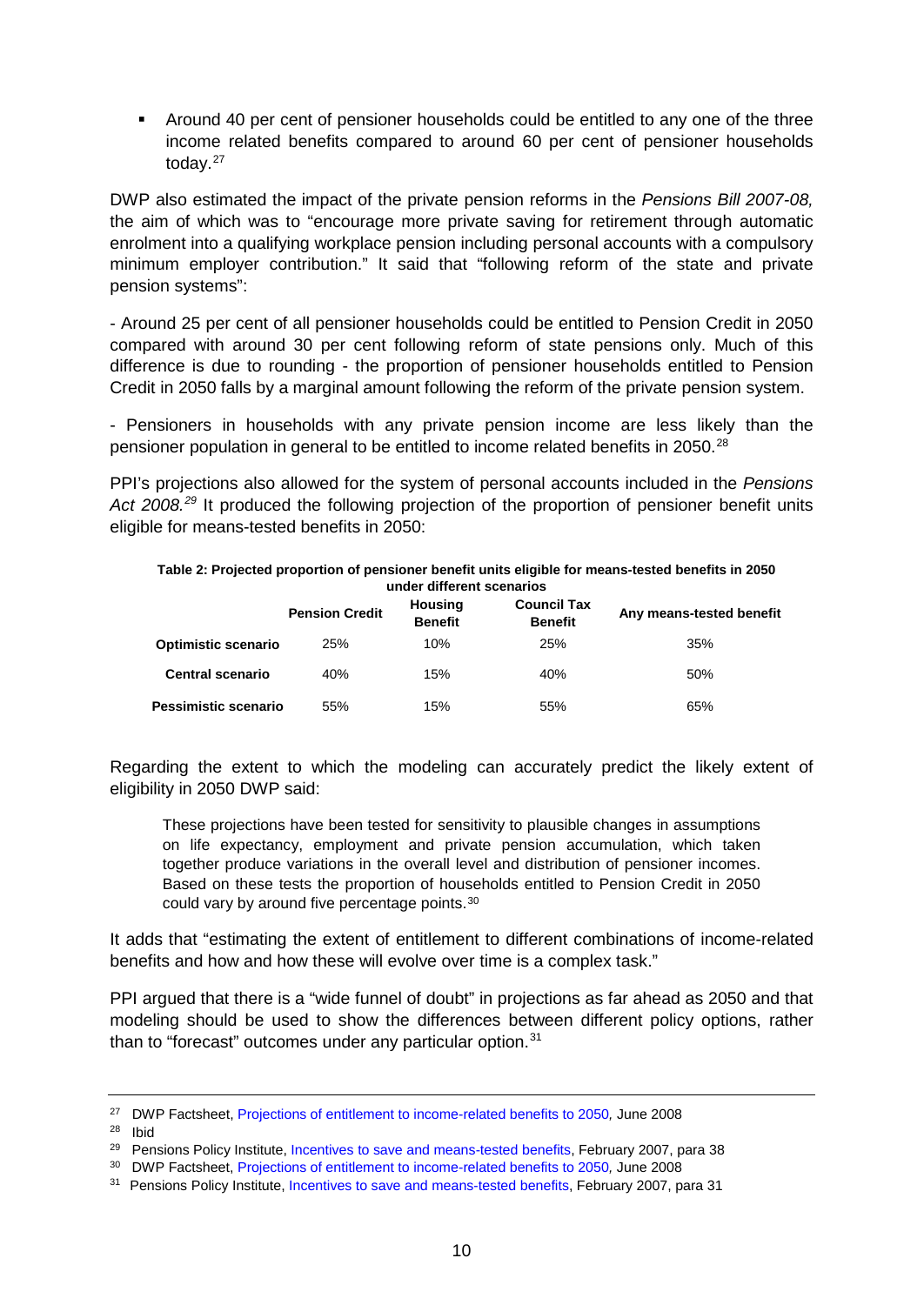In February 2009, the Labour Government published its analysis of financial incentives to save in a pension following the reforms in the 2007 and 2008 Pensions Acts.<sup>[32](#page-10-0)</sup>

### **State pension reform proposals**

In April 2011, the Conservative-Liberal Democrat Coalition Government published its Green Paper, *[A state pension for the 21](http://www.dwp.gov.uk/docs/state-pension-21st-century.pdf)st century*. This set out guiding principles for reform, which included simplifying the state pension so that it is easier for people to plan and save for their retirement.[33](#page-10-1) It argued that there were three main problems with the existing system:

- **The complexity and uncertainty of outcomes in the state pension** makes it difficult for people to know what they will get when they retire, meaning it is more difficult to plan and save for retirement.
- **High levels of means testing** can deter people from saving as the incentives are not sufficiently clear and too many pensioners are forced to rely on Pension Credit to top up their income. Around a third of pensioners do not claim the Pension Credit they are entitled to.
- **Significant inequality remains in the system** groups such as women, the low paid and the self-employed tend to have lower state pensions.<sup>[34](#page-10-2)</sup>

It argued that, under existing legislation, the proportion of pensioners on Pension Credit would not fall far or fast enough:

52. Currently, just under half of pensioners (45 per cent) are eligible for Pension Credit to top up their state pension. This is projected to fall to around a third by 2050 as more pensioners qualify for a full state pension in their own right and benefit from a more generous uprating of the basic State Pension. While reliance on Pension Credit is projected to fall gradually the Government is concerned that, in light of the challenges facing current generations of savers outlined earlier, it does not fall fast or far enough.

53. It is also worth noting that Pension Credit is not claimed by around a third of pensioners who are entitled to it, a proportion which has proved fairly resilient despite efforts by successive governments to encourage pensioners to take up their entitlement. In 2008/09 between £1.6 billion and £2.9 billion Pension Credit was unclaimed by pensioners, with those who do not claim missing out on an average of around £34 a week.[35](#page-10-3)

The Green Paper asked for views on two broad options for reform:

Option 1: acceleration of existing reforms so that the state pension evolves into a twotier flat-rate structure more quickly; or

Option 2: more radical reform to a single-tier flat-rate pension set above the level of the Pension Credit standard minimum guarantee.[36](#page-10-4)

<span id="page-10-0"></span><sup>&</sup>lt;sup>32</sup> DWP, [Saving for retirement: Implications of pensions reforms on financial incentives to save for retirement,](http://collections.europarchive.org/tna/20100407153331/http:/research.dwp.gov.uk/asd/asd5/rports2009-2010/rrep558.pdf) Research Report 558, February 2009. See also SN/BT 4847 *[Pensions: Automatic enrolment and employer](http://www.parliament.uk/briefingpapers/commons/lib/research/briefings/snbt-04847.pdf)  [contributions](http://www.parliament.uk/briefingpapers/commons/lib/research/briefings/snbt-04847.pdf)* (section 5.3)*.*

<span id="page-10-1"></span><sup>33</sup> DWP, A state pension for the 21<sup>st</sup> century, Cm 8053, April 2011, p7

<span id="page-10-2"></span><sup>34</sup> Ibid, p13

<span id="page-10-3"></span><sup>&</sup>lt;sup>35</sup> DWP, A state pension for the 21<sup>st</sup> century, Cm 8053, April 2011, p21

<span id="page-10-4"></span><sup>36</sup> Ibid, p9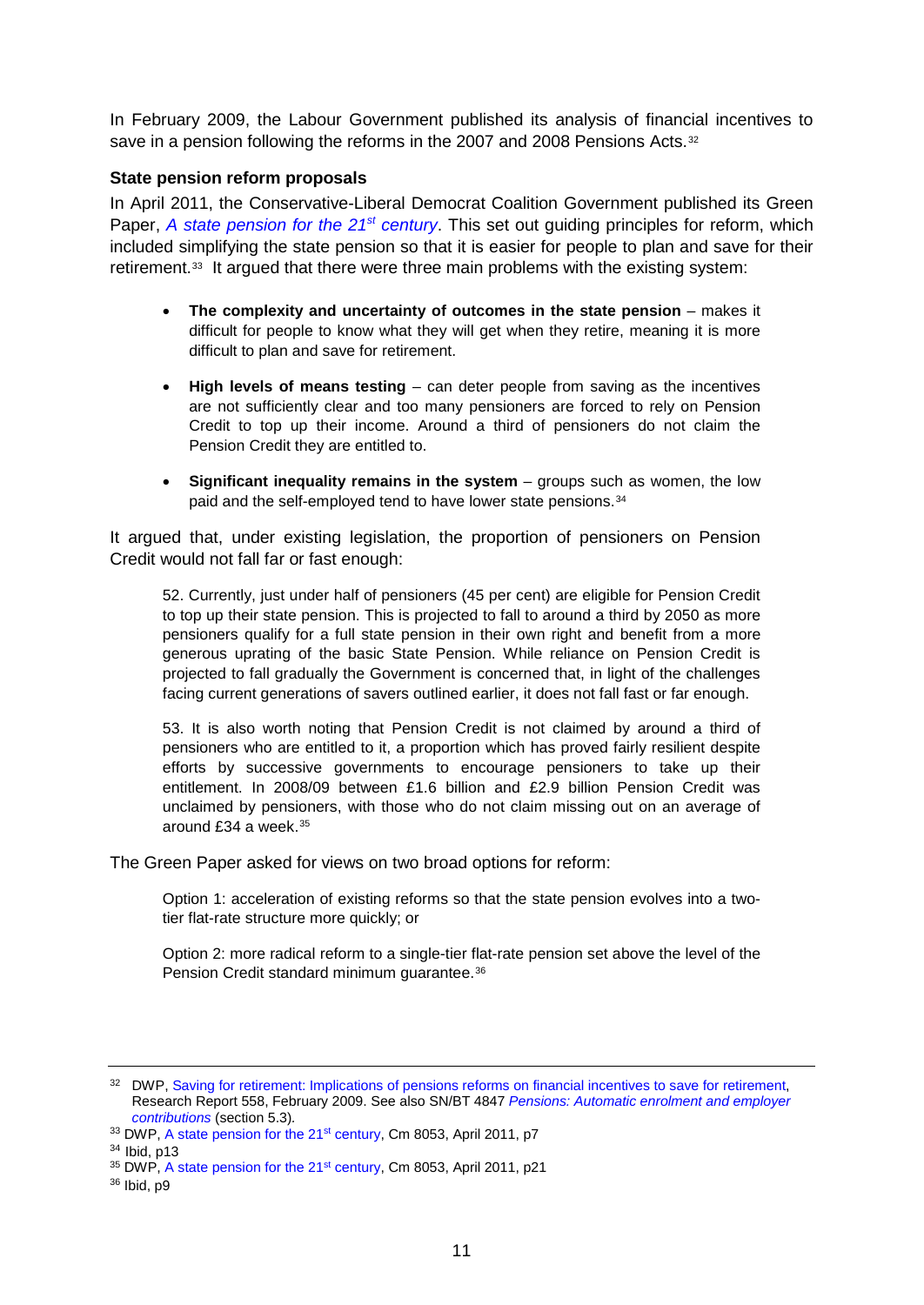The Government has said that any reform would not affect people who have already reached State Pension age at the date of change.<sup>[37](#page-11-0)</sup> Accordingly, Pension Credit would continue to be available to them:

103. Whatever the shape of the state pension, the Government recognises that there will always need to be a safety net benefit to help those pensioners who do not have sufficient resources to meet their basic needs in retirement.

104. Pension Credit currently fulfils this support for pensioners' basic needs, and will continue to support today's pensioners who have insufficient resources for their basic needs in retirement.[38](#page-11-1)

However, if option two were pursued (the single-tier flat-rate pension), the Savings Credit element of Pension Credit would be abolished for future pensioners:

111. As Chapter 2 outlined, there are two potential options for reform of state pension. Under Option 1 Savings Credit would be retained. Option 2 on the other hand would see the abolition of Savings Credit for future pensioners as the vast majority of future pensioners would have a single-tier pension which lifted them above the basic level of support provided by Pension Credit.

112. Pension Credit is an effective safety net in helping to keep today's pensioners out of poverty. However, we are interested in views as to whether a continuation of the current system of Pension Credit for future pensioners would help achieve the Government's principles of a state pensions system that is simple, fair, promotes personal responsibility, and is affordable and sustainable. Any reforms would need to [be] delivered without increasing public spending in any year.<sup>[39](#page-11-2)</sup>

The Government published its summary of responses to the consultation in July. It found broad support for reform. It would consider further the issues that had been raised before making decisions.[40](#page-11-3) These issues are discussed further in Library Standard Note SN 05787 [State Pension reform –](http://www.parliament.uk/briefing-papers/SN05787) 2010 onwards.

### **2.2 Uprating policy**

When Pension Credit was introduced in October 2003, the statutory requirement under the *State Pension Credit Act 2002* was for the Secretary of State to review the level of the Pension Credit each year and to increase it if he considered it "appropriate" to do so.<sup>[41](#page-11-4)</sup> In 2011 a requirement to uprate the Standard Minimum Guarantee at least in line with earnings was introduced. This does not apply to the other elements of Pension Credit.

#### *Guarantee Credit*

In February 2005, the Labour Government announced that the Standard Minimum Guarantee in Pension Credit would rise in line with average earnings at least until 2008. The March 2005 Budget said:

5.63 To ensure that Pension Credit continues to take and keep pensioners out of poverty, in the 2004 Pre-Budget Report the Government committed to increasing the guarantee element of Pension Credit by earnings until 2008. On current forecasts, it

<span id="page-11-0"></span><sup>37</sup> [HC Deb, 4 April 2011, c795](http://www.publications.parliament.uk/pa/cm201011/cmhansrd/cm110404/debtext/110404-0002.htm#11040420000003) ff

<span id="page-11-1"></span><sup>38</sup> Ibid

<span id="page-11-2"></span><sup>39</sup> Ibid

<span id="page-11-3"></span><sup>40</sup> DWP, A state pension for the 21st [century: A summary of responses to the public consultation, CM 8131, July](http://www.dwp.gov.uk/docs/state-pension-21st-century-response.pdf)  [2011](http://www.dwp.gov.uk/docs/state-pension-21st-century-response.pdf)

<span id="page-11-4"></span><sup>41</sup> *[State Pension Credit Act 2002](http://www.opsi.gov.uk/acts/acts2002/ukpga_20020016_en_1)*, Sch 2, para 16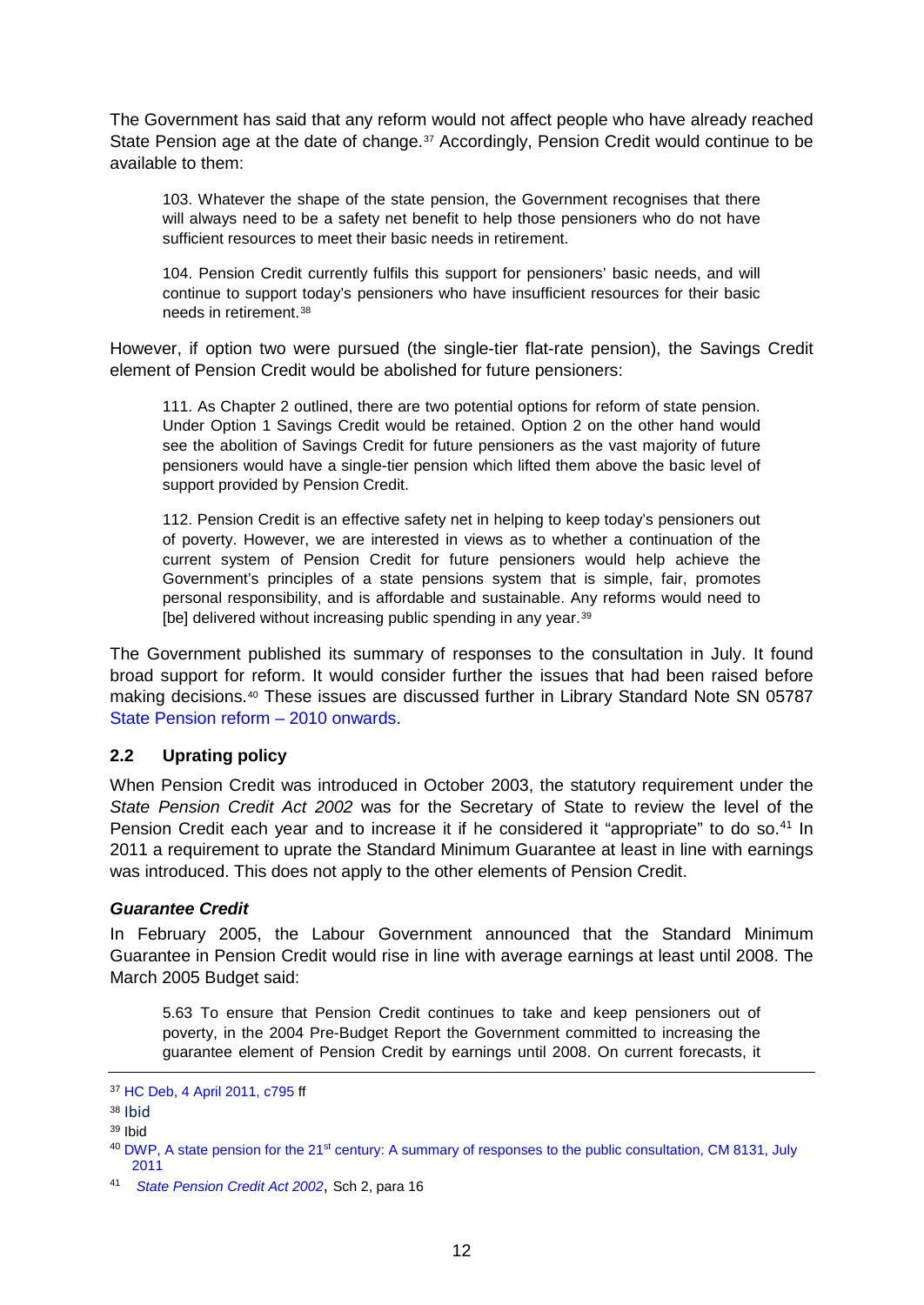will be worth £119 a week by March 2008. This means that the Pension Credit guarantee will rise to £109.45 for single pensioners and £167.05 for couples from April 2005; and the Pension Credit savings credit reward will rise to a maximum of £16.44 a week for single pensioners and £21.50 for couples from April 2005.<sup>[42](#page-12-0)</sup>

In the May 2006 Pensions White Paper, it said this would continue for the longer term:

3.60 The Government has committed to uprating the Guarantee Credit in line with earnings until 2008. We can now announce an intention to continue this uprating strategy over the long term. This will ensure that the gains we have made against pensioner poverty are secure into the future. As now, the Guarantee Credit will provide a guaranteed minimum level of income in retirement for those who have been unable to provide adequately for their own retirement. It will also provide a higher income for people with severe disabilities and other specific groups.[43](#page-12-1)

Section 5 of the *Pensions Act 2007* required the Secretary of State to uprate the standard minimum guarantee in Pension Credit annually at least in line with earnings with effect from 2008-09.[44](#page-12-2)

In the June 2010 Budget, the Chancellor announced that in April 2011 the standard minimum guarantee in Pension Credit would increase by the cash rise in the basic State Pension:

However, to ensure the value of a basic State Pension is at least as generous as under the previous uprating rules, **the Government will increase the basic State Pension in April 2011 by at least the equivalent of RPI**. To ensure the lowest income pensioners benefit from the triple guarantee, **the standard minimum income guarantee in Pension Credit will increase in April 2011 by the cash rise in a full basic State Pension**.[45](#page-12-3)

From April 2011 the weekly rates are £137.35 for a single person (up from £132.60 in 2010/11) and £209.70 for a couple (up from £202.40). This amounted to an increase of 3.6% increase in the standard minimum guarantee in 2011. The additional allowances in Pension Credit were increased in line with prices, now the Consumer Prices Index: a 3.1% increase in April 2011. [46](#page-12-4)

In April 2012, the Standard Minimum Guarantee in Pension Credit is to increase by the cash rise in the basic State Pension (£5.35) – to £142.70 for a single person and £217.90 for a couple. This is an increase of 3.9%, higher than the 2.8% that would be implied by an increase in line with earnings. Pensions Minister, Steve Webb, said:

The standard minimum guarantee in pension credit must be increase each year at least in line with earnings. However, this would have implied an increase of just 2.8%; in other words, the poorest pensioners would have got the smallest increase. We judged that unacceptable, so instead, from April next year, the single person rate of the guarantee credit will rise by £5.35, taking their weekly income to £142.70. For couples, the increase will be £8.20, taking their new total to £217.90 a week.<sup>[47](#page-12-5)</sup>

<span id="page-12-0"></span><sup>42</sup> HM Treasury, Budget 2005, c5.63; [HC Deb 22 February 2005,](http://www.publications.parliament.uk/pa/cm200405/cmhansrd/vo050222/debtext/50222-18.htm#50222-18_spnew3) c 197 [Alan Johnson]; HC Deb 16 March 2005, cc 265-266 [Gordon Brown]

<span id="page-12-1"></span><sup>43</sup> DWP, [Security in retirement: towards a new pensions system,](http://collections.europarchive.org/tna/search/?query=http%3A%2F%2Fwww.dwp.gov.uk%2Fdocs%2Fwhite-paper-complete.pdf&where=url&x=41&y=9) Cm 6841, May 2006

<span id="page-12-2"></span><sup>44</sup> *Pensions Act 2007*, Explanatory Notes, para 47 and 157 45 HM Treasury, [Budget 2010,](http://www.hm-treasury.gov.uk/d/junebudget_chapter1.pdf#page=34) June 2010, para 1.107

<span id="page-12-4"></span><span id="page-12-3"></span><sup>46</sup> *The Social Security Benefits Up-rating Order 2011* (2011 No. 000)

<span id="page-12-5"></span><sup>47</sup> [HC Deb, 29 November 2011, c802;](http://www.publications.parliament.uk/pa/cm201011/cmhansrd/cm111129/debtext/111129-0001.htm#11112951002190) [HM Treasury, Autumn Statement 2011, Cm 8231, November 2011,](http://cdn.hm-treasury.gov.uk/as2011_chapter_1.pdf#page=42) para 1.143[; HC Deb, 6 December 2011, c163 \[Steve Webb\]](http://www.publications.parliament.uk/pa/cm201011/cmhansrd/cm111206/debtext/111206-0001.htm#11120648000003)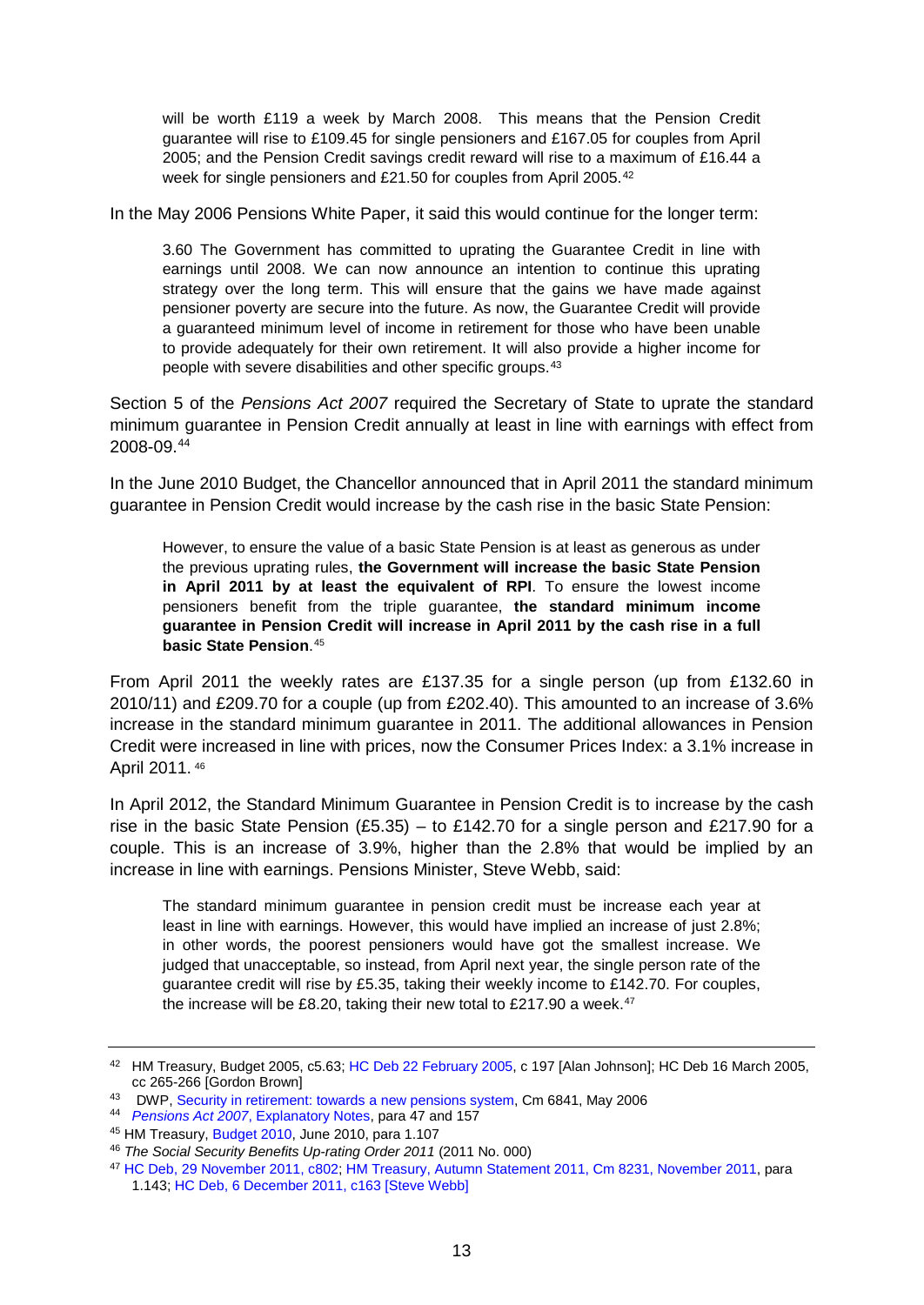Dot Gibson of the National Pensioners Convention said:

The biggest concerns currently facing millions of older people are the price of keeping warm, negligible returns on their savings and inadequate increases in their pensions. It was quite amazing that the chancellor therefore managed to ignore them all. Instead he announced that Britain's poorest pensioners would get a below inflation increase in the Pension Credit of just 3.9%, and no extra help with rising fuel bills.<sup>[48](#page-13-0)</sup>

On 12 December 2011, the Government announced full details of the rates for 2012/13. The additional amounts for severe disability would rise to 58.20 (single) and £116.40 (couple, if both qualify). [49](#page-13-1) The additional amount for carers would increase to £32.60. This amounts to an increase of 5.2%.

### *Savings Credit*

The aim of Savings Credit is to reward people aged 65 and over who have made additional provision for their retirement. It accrues at the rate of 60p of qualifying income above a threshold up to a maximum figure. Initially, the threshold was aligned with the basic State pension (BSP) and the maximum was set at 60 per cent of the difference between the BSP and the Guarantee Credit. However, the Labour Government became concerned that this would result in an increasing proportion of the pensioner population would become entitled to Pension Credit:

The maximum Savings Credit award is set at 60 per cent of the difference between the basic State Pension and the Guarantee Credit. The gap between these two has been widening as one increases with average earnings and the other increases by less. Because it draws momentum from both, the maximum Savings Credit grows faster than either of these uprating factors in isolation, which means it grows faster even than the Guarantee Credit, and therefore faster than earnings.

If current uprating policies were pursued indefinitely, an increasing proportion of the pensioner population would be entitled to the Savings Credit. It has never been the Government's intention that a significant majority of the pensioner population would, in the long term, be eligible for Pension Credit. Our reforms confirm this.<sup>[50](#page-13-2)</sup>

It therefore announced changes to the uprating of Savings Credit, with the intention of curtailing the spread of means-testing. The Savings Credit threshold would be increased in line with earnings from 2008. From 2015, the maximum Savings Credit would be frozen in real terms:

3.62 To ensure that, before implementing the earnings link of the basic State Pension, means-tested provision continues to be focused on those with small savings, we will take steps from 2008 to target the Pension Credit on this group.

3.63 We think this is reasonable because the State Second Pension has, since 2002, provided generous provision for low-paid employees. Those who earn between the National Insurance contribution Lower Earnings Limit and £12,500 a year (and those credited in) accrue a pension at a flat rate as though they were earning £12,500 a year and at twice the old SERPS accrual rate. This means low-paid employees get a more than fair return on their contributions. This must, over time, influence the design of the Savings Credit.

<span id="page-13-0"></span><sup>48</sup> [National Pensioners Convention, Autumn Statement Briefing, 1 December 2011](http://npcuk.org/588)

<span id="page-13-1"></span><sup>49</sup> [DWP Press Release, 12 December 2011, 'Benefit rates for 2012-2013'](http://www.dwp.gov.uk/docs/benefitrates2012.pdf)

<span id="page-13-2"></span><sup>&</sup>lt;sup>50</sup> DWP[, Security in retirement: towards a new pensions system,](http://www.dwp.gov.uk/docs/white-paper-complete.pdf) Cm 6841, May 2006, Box 3b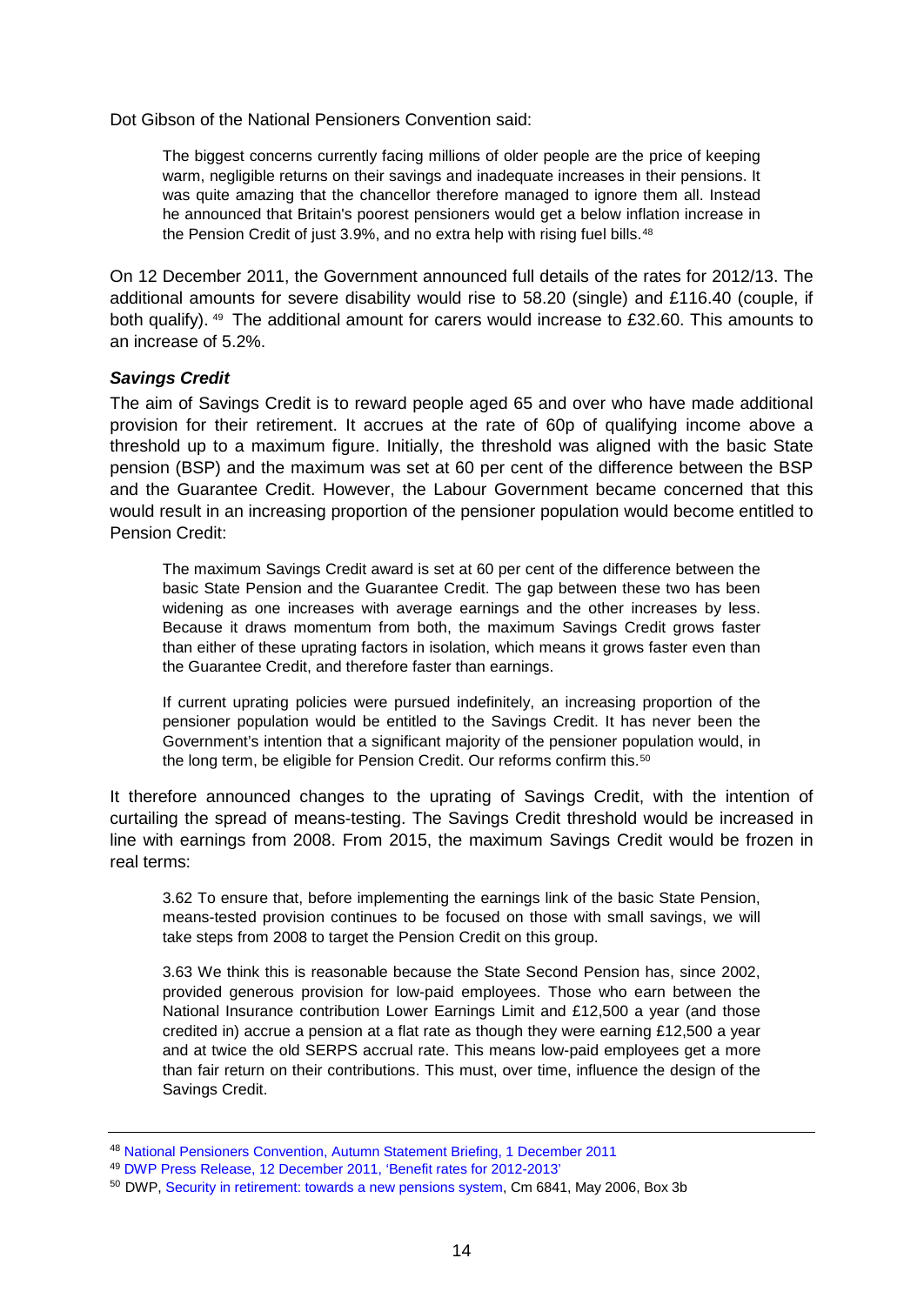3.64 The Savings Credit will continue to reward people who make provision for their retirement. However, as State Second Pension matures, more and more people will have built up State Second Pension entitlement. We agree with the Pensions Commission's assessment that the starting point for calculation of the Savings Credit should be raised as this happens. From 2008 we will uprate the lower threshold of the Savings Credit by earnings. From 2015 the maximum Savings Credit will be frozen in real terms.

3.65 The impact of this, alongside our reforms to the structure and coverage of the other aspects of the State Pension and the introduction of a low-cost scheme of personal accounts, will be a considerable reduction in the numbers of people whose entitlements will be means-tested in the future. Under current uprating policies projected forward, around 70 per cent of pensioner households will be entitled to some Pension Credit by 2050. Under our reforms, that figure will be reduced to around a third. This will further help to clarify people's savings decisions and retirement planning. Figure 3.v shows how entitlement to Pension Credit is projected to develop into the future under current policy and after the reforms to the state pension system.[51](#page-14-0)

The objective was to ensure that "means-tested provision continues to be focused on those with small savings". Entitlement to Savings Credit would reduce over time because "less income will become eligible for Savings Credit than in the current system". [52](#page-14-1) In June 2006, the then Work and Pensions Secretary, John Hutton, was asked whether people might question the fairness of this in the future. He said:

I think it is a question for all of us to address. I have just been pressed over here by someone suggesting that we should continue to restrict the spread of means-testing, and I agree, we should. This is what it means. This is how we do it. You cannot query the means but then desire the outcomes. There is no comfort blanket here, I am afraid.[53](#page-14-2)

In 2010, the increase in average earnings (1.3 or 2.0%[54\)](#page-14-3) was lower than the change in prices so the Savings Credit threshold might have been expected to increase in line with this. However, the basic State Pension was increased by 4.6% and, in order to preserve the differential, a similar factor was used to increase the Savings Credit threshold. In April 2011, therefore, the Saving Credit threshold rose by 4.8% (single) and 4.6% (couple) from £98.40 to £103.15pw (single) and £157.25 to £164.55pw (couple).

In October 2010, the Conservative-Liberal Democrat Coalition Government announced that the maximum Savings Credit award would be frozen for four years, "thereby limiting the spread of means testing up the income distribution and saving £330 million a year by 2014- 15." The maximum Savings Credit would therefore remain frozen at £20.52 (single) and £27.09 pw (couple).[55](#page-14-4) Pensions Minister, Steve Webb, explained the Government's approach as follows:

[...] to help manage expenditure, the Chancellor used his spending review statement to announce that we will freeze the savings credit maximum. Over time, the savings credit has resulted in more and more pensioners being caught up in the means-tested system. Freezing the savings credit maximum helps us to focus resources on the poorest pensioners. [...] We have chosen to focus scarce resources on the basic

<span id="page-14-0"></span><sup>51</sup> DWP, [Security in retirement: towards a new pensions system,](http://collections.europarchive.org/tna/20100208140614/http:/www.dwp.gov.uk/docs/white-paper-complete.pdf) Cm 6841, May 2006

<span id="page-14-1"></span> $52$  Work and Pensions Committee, Pension Reform, Fourth Report 2005-06, HC 1068-II, [Ev 406, para 8.](http://www.publications.parliament.uk/pa/cm200506/cmselect/cmworpen/1068/1068we79.htm)  $53$  Ibid, Q 348

<span id="page-14-3"></span><span id="page-14-2"></span><sup>54</sup> The increases in the headline rate of average earnings and average weekly earnings to July 2010

<span id="page-14-4"></span><sup>55</sup> HM Treasury, [Spending Review 2010,](http://cdn.hm-treasury.gov.uk/sr2010_completereport.pdf) page 70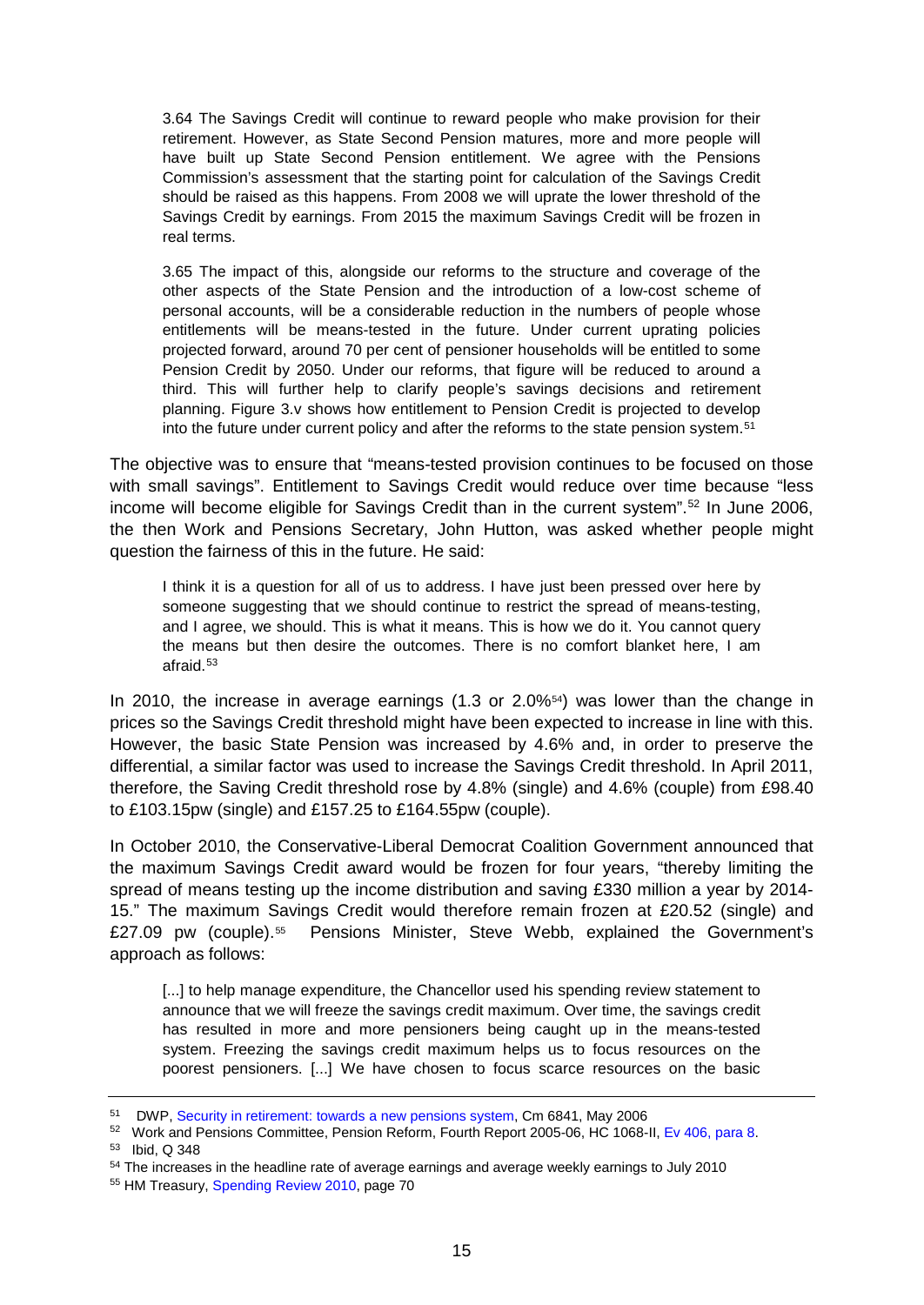pension through the earnings link and to constrain the rise in savings credit, which is a relatively ineffective way of reaching poorer pensioners. It has a take-up rate of barely 50%. Half the people who are entitled do not even have it; everyone claims their pension.<sup>[56](#page-15-0)</sup>

However, in April 2012, the maximum Savings Credit is in fact to reduce to £18.54 for a single person and £23.73 for a couple.<sup>[57](#page-15-1)</sup> The Savings Credit threshold is to increase to £111.80 for a single person and £178.35. This is an increase of 8.4% and is higher than would be implied by an increase in line with earnings (2.8%).<sup>[58](#page-15-2)</sup> Pensions Minister Steve Webb explained that this was to pay for the above-earnings increase in the Standard Minimum Guarantee:

To help manage expenditure, we shall be funding that above-earnings increase to the standard minimum guarantee by increasing the savings credit threshold, which means that those with higher levels of income will see less of an increase.<sup>[59](#page-15-3)</sup>

## **2.3 Level of Pension Credit**

Questions are sometimes raised as to the rationale for the level at which Pension Credit is set and whether it is sufficient to lift pensioners out of poverty.

As explained in section [1 above,](#page-2-6) the Guarantee Credit replaced the Minimum Income Guarantee (MIG) as the main means-tested benefit for pensioners in October 2003. MIG itself had replaced Income Support for pensioners in April 1999. Income Support, in turn, had replaced Supplementary Benefit in 1988, and Supplementary Benefit had replaced National Assistance in 1966. When the Government considered the prospective rates of Income Support during its review of Social Security in the mid-1980s, it considered the possibility of establishing a method of determining what a 'fair rate of benefit' might be, but decided there would be problems of subjectivity and of determining the relationship between these and levels of rewards in society generally:

### **Setting the level of help**

2.50 There have been many attempts to establish what would be a fair rate of benefit for claimants. But it is doubtful whether an attempt to establish an objective standard of adequacy would be fruitful. This is for two reasons. First, all such assessments would themselves include judgements on the standards to be achieved. Second, the level of help for those on supplementary benefit cannot be isolated from consideration both of the returns and the rewards that are available to people in society generally.<sup>[60](#page-15-4)</sup>

The problems involved in objectively determining acceptable minimum levels of income were mentioned in a Memorandum by the Department of Social Security to the Social Services Committee's inquiry into minimum income in 1989. The basic difficulty, according to the Department, was that there must inevitably be a large degree of subjective judgement in deciding what items are "essential" at any given time. [61](#page-15-5)

The Memorandum also described the way in which the Income Support rates were first established. The basic approach was to identify groups facing particular difficulties and then

<span id="page-15-0"></span><sup>56</sup> [HC Deb, 10 December 2010, c314](http://www.publications.parliament.uk/pa/cm201011/cmhansrd/cm101208/debtext/101208-0001.htm#10120866000004)

<span id="page-15-1"></span><sup>57</sup> [DWP Press Release, 12 December 2011, 'Benefit rates for 2012-2013'](http://www.dwp.gov.uk/docs/benefitrates2012.pdf)

<span id="page-15-2"></span><sup>58</sup> [HC Deb, 6 December 2011, c163 \[Steve Webb\]](http://www.publications.parliament.uk/pa/cm201011/cmhansrd/cm111206/debtext/111206-0001.htm#11120648000003)

<span id="page-15-3"></span><sup>59</sup> Ibid

<span id="page-15-4"></span><sup>60</sup> Green Paper, *Reform of Social Security: Programme for Change*, Cmnd. 9518, June 1985

<span id="page-15-5"></span><sup>61</sup> Social Services Committee, *Inquiry into Minimum Income*, HC 579 1988-89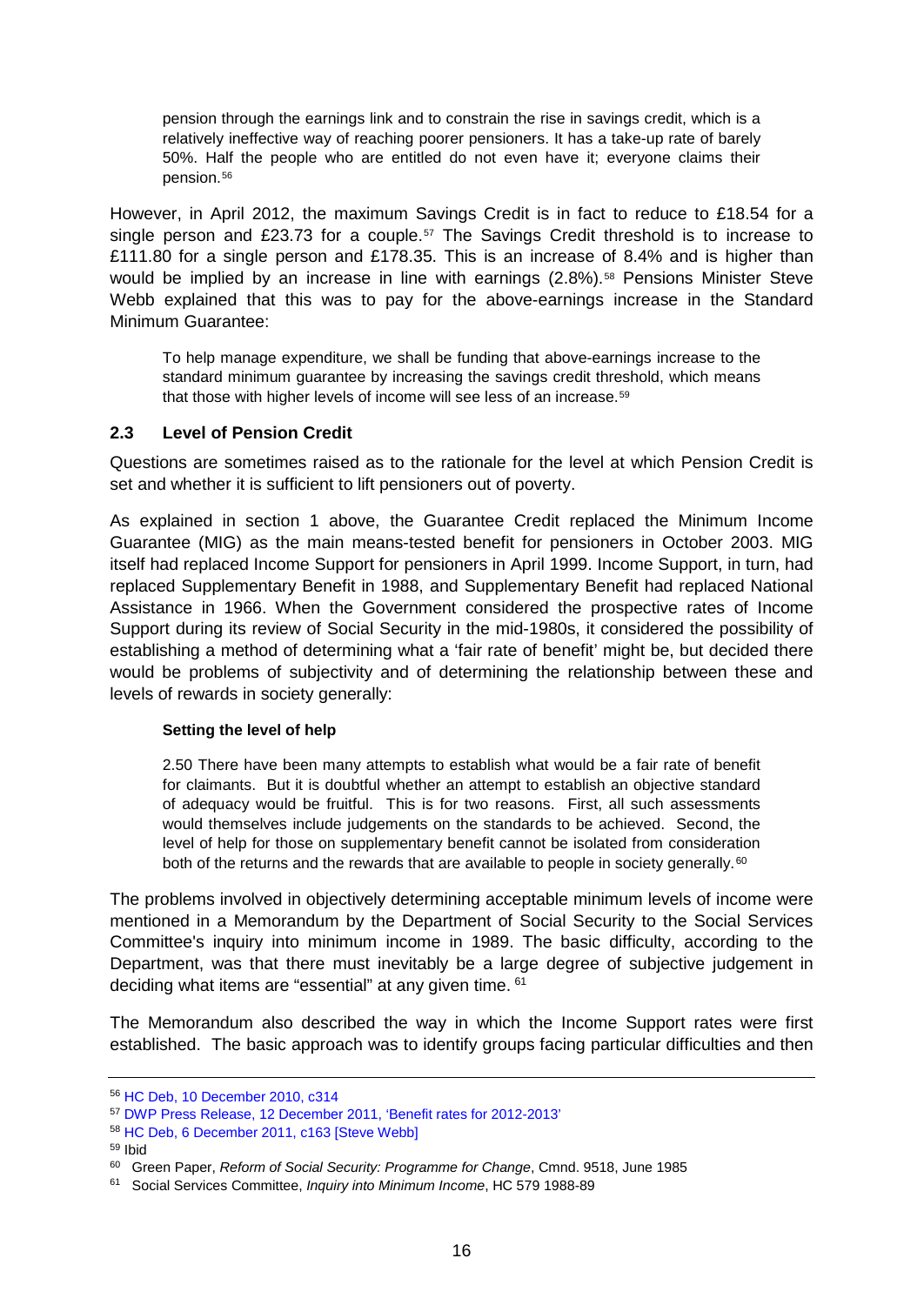to structure the benefit so that resources were targeted on those groups, mainly through the system of premiums:

### **PART A: SETTING THE INCOME SUPPORT RATES**

2.1 The Green and White Papers set out the case for reforming the Supplementary Benefit System and the Government's proposals for change.

2.2 In considering the level of the new benefits, the Government looked at the available evidence on the problems facing specific groups. The Department's analysis of low income groups showed a significant change over the previous 30 years in the composition of families in the bottom 20 per cent of income distribution. In the 1950s and 1960s, pensioner families predominated in the bottom quintile. In the following decades, the improvement in both retirement and occupational pensions had substantially lifted the income of many pensioners. At the same time, rising unemployment had resulted in an increased proportion of families of working age being represented in the lowest 20 per cent of income distribution. Unemployment had become the single main factor in placing people in the poorest section of society.

2.3 There was also significant evidence from a research survey, commissioned by the Government from the PSI. This studied the pressures faced by people managing on benefit, using measures such as the relative difficulties which different groups had in making their weekly income last; their levels of anxiety over money; indebtedness and stocks of clothing. The results showed a consistent ranking of the groups across all these indicators. Amongst householders, couples with children faced most problems, followed by lone parents and families (including single claimants) without children. Non-householders were considered separately but the evidence suggested they were closely in line with families without children.

2.4 The structure of the new Income Support scheme, with basic personal allowances and with premiums for particular groups made it possible to direct resources to those claimants facing the greatest problems. As a first step, illustrative rates were constructed which delivered roughly the same amounts of money to the various types of claimant as they had been receiving under Supplementary Benefit. These were then adjusted up or down and the effects on claimants were studied using a computer model. The results were evaluated against a number of criteria; in particular:

- the extent to which the new system would provide effective help for the target groups and to which expenditure would be accurately directed to those most in need;
- the size and distribution of the gains and losses which would be experienced by individuals;
- the encouragement of increased independence and self-reliance, including the effects on incentives to work and self-support;
- and the cost to public funds.

Ministers then reached a judgement on the appropriate levels.<sup>[62](#page-16-0)</sup>

As stated above, the 'Minimum Income Guarantee' (MIG) replaced Income Support for pensioners in April 1999. The increase in means-tested benefit rates for pensioners in April 1999 was more than three times that which would have occurred under normal uprating (i.e.

<span id="page-16-0"></span><sup>62</sup> *ibid.*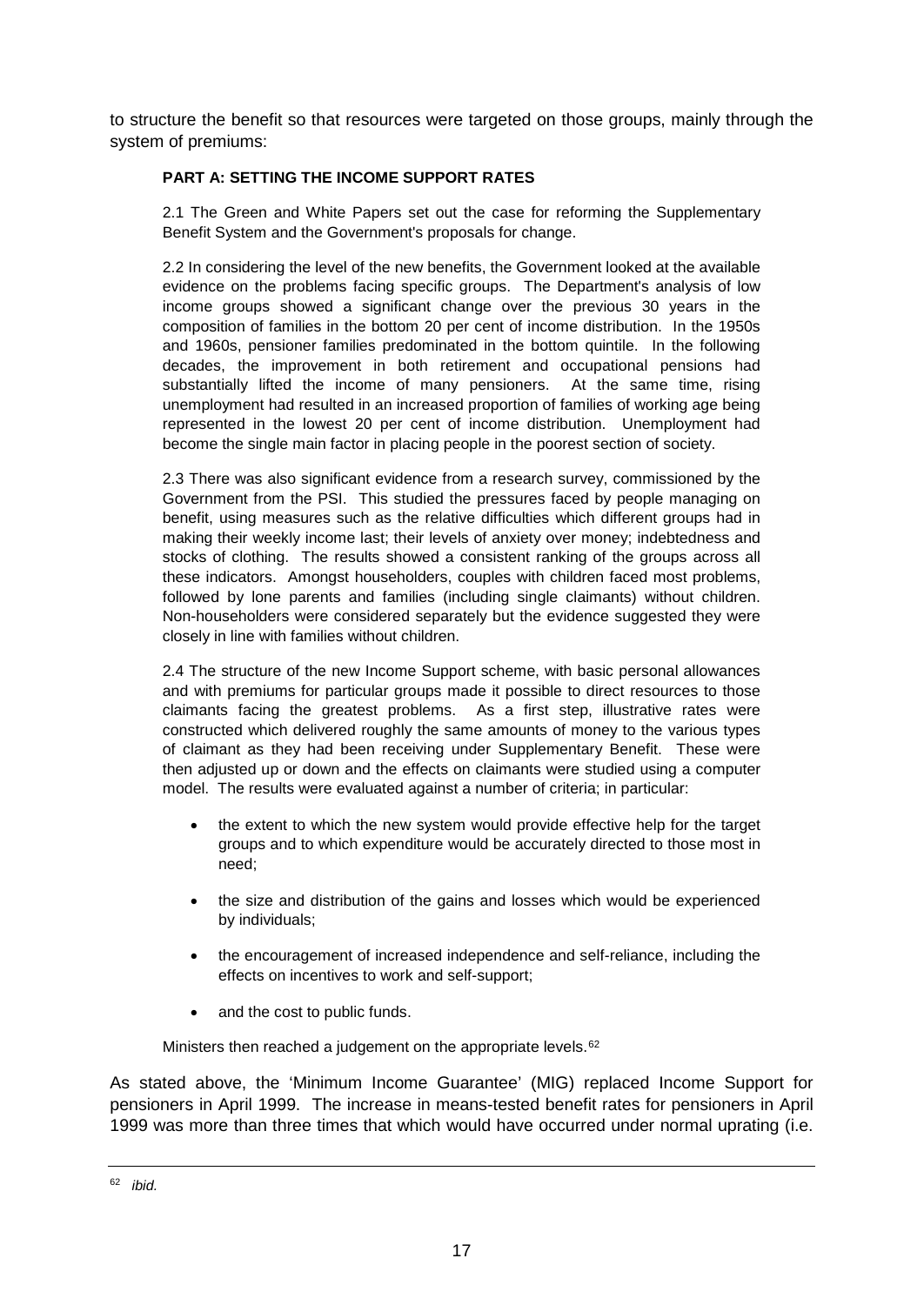in line with prices, as with Income Support). The 1999 Budget confirmed that in April 2000 MIG would be uprated in line with earnings rather than prices. [63](#page-17-0) This policy has been continued and it is now a statutory requirement to uprate Guarantee Credit in line with earnings.[64](#page-17-1) This is to "ensure that the gains we have made against pensioner poverty are secure into the future.["65](#page-17-2) This is discussed in more detail in section 2.2 above.

The Social Security Committee, in a 1999-2000 inquiry into *[Pensioner Poverty](http://www.publications.parliament.uk/pa/cm199900/cmselect/cmsocsec/606/60602.htm)* noted that the charity Age Concern had proposed a "minimum income standard" for older people, designed to measure the level of income needed to support a "low cost but adequate" living standard. Age Concern argued that a single pensioner needed at least £90 a week. At that time, the Minimum Income Guarantee was £78.45 for a single person. The then Pensions Minister Jeff Rooker told the Committee he did not think there was an intrinsic logic to the way the figure had been set. It appeared to have grown up "like topsy" over the years, uprated from the previous figure:[66](#page-17-3)

18. There was broad agreement that it was essential to measure the relative incomes of older people against those of society as a whole, on the basis that their living standards could not be viewed in isolation but had to be measured against those of the rest of the population. Age Concern argued that, whilst this approach was important, it did not measure whether the actual incomes people had were sufficient to avoid poverty and social exclusion. Age Concern had therefore proposed a 'minimum income standard' for older people, designed to measure the level of income needed to support a 'low cost but adequate' living standard. Ms Sally West of Age Concern explained that the low cost but adequate living standard was set at a level above absolute poverty; it recognised that in addition to the need for basic food, warmth and shelter, people also needed enough to be able to participate in their local communities. In the words of Baroness Greengross, "our physical needs are matched by our social needs and our emotional needs."

19. Work carried out by the Family Budget Unit (FBU) for Age Concern has drawn on a wide variety of sources of information to price the budget needed for a low cost but adequate standard of living, examining costs of food, housing, fuel, transport, clothing, personal care, household goods and services, and basic leisure and other costs, such as presents for grandchildren and a drink in the pub. Sources of information included survey information, discussion groups with older people across the country, and information on defined standards, for example nutritional standards. Based on the FBU research, Age Concern have proposed that a single pensioner needs at least £90 a week and a couple £135 a week (plus rent and council tax) to avoid living in poverty. An estimated 52% of single pensioners, and 24% of couples had net incomes after housing costs of less than these amounts. The evidence provided by the FBU and Age Concern made a strong impression on the Committee and members felt that this approach could be a more transparent and rational way of assessing and tackling pensioner poverty.

20. By either definition of poverty, both the level of the basic state retirement pension and the level set by Government as the trigger for means-tested assistance through Income Support are below the poverty line. The Minister of State for Social Security, Jeff Rooker, was refreshingly frank about the inadequacy of the MIG level. He admitted, "if you ask me could I live on £78.45, no, I could not...I do not think £78.45 is enough...The £78.45 is a safety net...It is the bottom. There is nothing lower than that."

<span id="page-17-0"></span><sup>63</sup> *[Budget](http://collections.europarchive.org/tna/20081231035854/http:/www.hm-treasury.gov.uk/bud_bud99_chapter_5.htm)* 99, HC 2981998-99, para 5.28

<span id="page-17-1"></span><sup>64</sup> *Pensions Act 2007,* section 5

<span id="page-17-2"></span><sup>&</sup>lt;sup>65</sup> DWP, *[Security in retirement: towards a new pensions system,](http://collections.europarchive.org/tna/20100208140614/http:/www.dwp.gov.uk/docs/white-paper-complete.pdf)* CM 6841, May 2006, para 3.60

<span id="page-17-3"></span><sup>66</sup> Social Security Committee, *[Pensioner Poverty](http://www.publications.parliament.uk/pa/cm199900/cmselect/cmsocsec/606/60602.htm)*, Seventh Report, 1999-2000,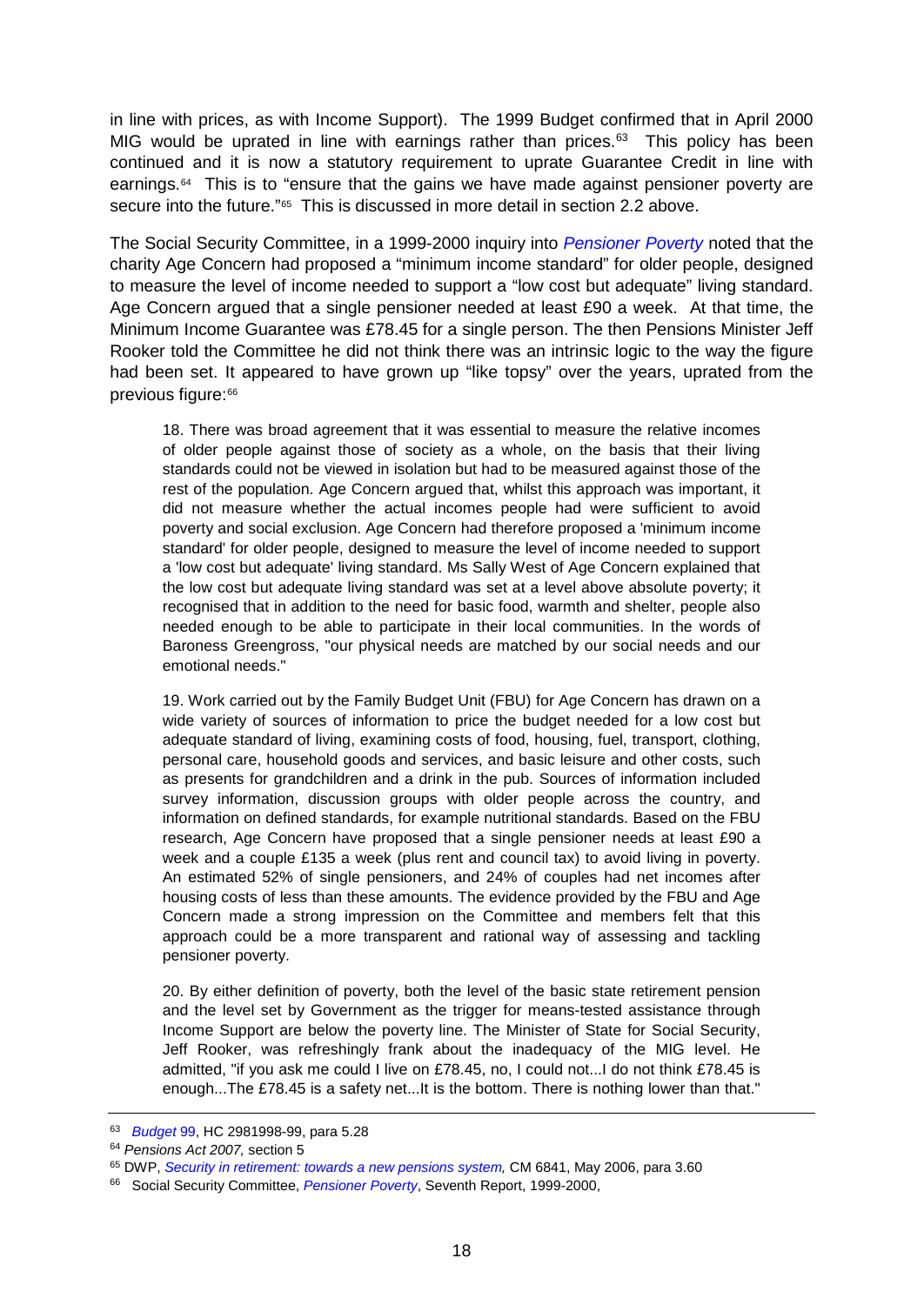The Minister was asked to explain why, in particular, the level of the means-tested safety net - the MIG - was set at the level it was. His answer was that there was no intrinsic logic to the figures which had been set:

"I used to question the DSS when I was in opposition about this, how the figures are constructed...The only answer I give you is the way it was uprated from the previous figure...It has grown like topsy over the years. I do not think anybody has ever said, 'This is the way it is calculated.'"

21. Despite the Minister's own admission that current rates of benefit for pensioners are too low, he said that there were no plans for his Department to carry out its own research into the adequacy of benefit rates for pensioners in meeting pensioners' basic needs. He did not take issue with Age Concern's £90 per week figure. He said, "I have not come to challenge that Age Concern figure. I cannot spell it out any clearer than that." This is despite the fact that, in seeking to tackle the problems of today's pensioners, the Government has set itself indicators of success which measure not only a reduction in the proportion of older people with relatively low incomes, but also a reduction in the proportion of older people with low incomes in an absolute sense.<sup>[67](#page-18-0)</sup>

In November 2000, the Government announced that the level of the Minimum Income Guarantee would increase further:

...so that from next April, no single pensioner need live on less than £92.15 a week. For 285,000 of the poorest pensioners in this country, that is a rise of £14 a week between now and next April. When we introduce the new system in 2003, the minimum income quarantee will be set not at £92 but at £100 a week – that is £22 a week more than today. For the first time, a single pensioner will be guaranteed at least £100 a week.[68](#page-18-1)

More recently, the Work and Pensions Committee looked at the relationship between Pension Credit and the "poverty line" (defined as 60% of median income, after housing costs) in its recent inquiry on *[Tackling Pensioner Poverty.](http://www.publications.parliament.uk/pa/cm200809/cmselect/cmworpen/411/41102.htm)[69](#page-18-2)* It welcomed the fact that the package of benefits for single pensioners lifted them above the poverty line, but found that the same was not the case for couples.<sup>[70](#page-18-3)</sup> In response, the Government said it would be exploring further living standards among single and couple pensioners:

33. As part of PSA 17, the Department uses a range of measures related to low income for pensioners. The Department will be exploring further the issue of living standards among single and couple pensioners using new data on material deprivation.

34. Nevertheless the Government believes that the ratio of support provided to single and couple pensioners of 1.5 by Guarantee Credit is appropriate. There is limited evidence available, but external research by the Joseph Rowntree Foundation on budget standards is broadly supportive.

<span id="page-18-0"></span><sup>67</sup> Social Security Committee, '*[Pensioner Poverty',](http://www.publications.parliament.uk/pa/cm199900/cmselect/cmsocsec/606/60602.htm)*Seventh Report, 1999-2000;

<span id="page-18-1"></span><sup>68</sup> HC Deb, 9 November 2000, c453. An article in '*Social Policy & Society'* linked the increase to the Select Committee's inquiry. See Mick Wilkinson, 'Campaigning for Older People: A Case Study Approach to the Input of Voluntary and Community Organisations in the Policy Process', in 'Social Policy & Society, 3:4, 343-352, 2004.

<span id="page-18-2"></span><sup>69</sup> Fifth Report 2008-09, HC 411-I

<span id="page-18-3"></span> $70$  Ibid, para 106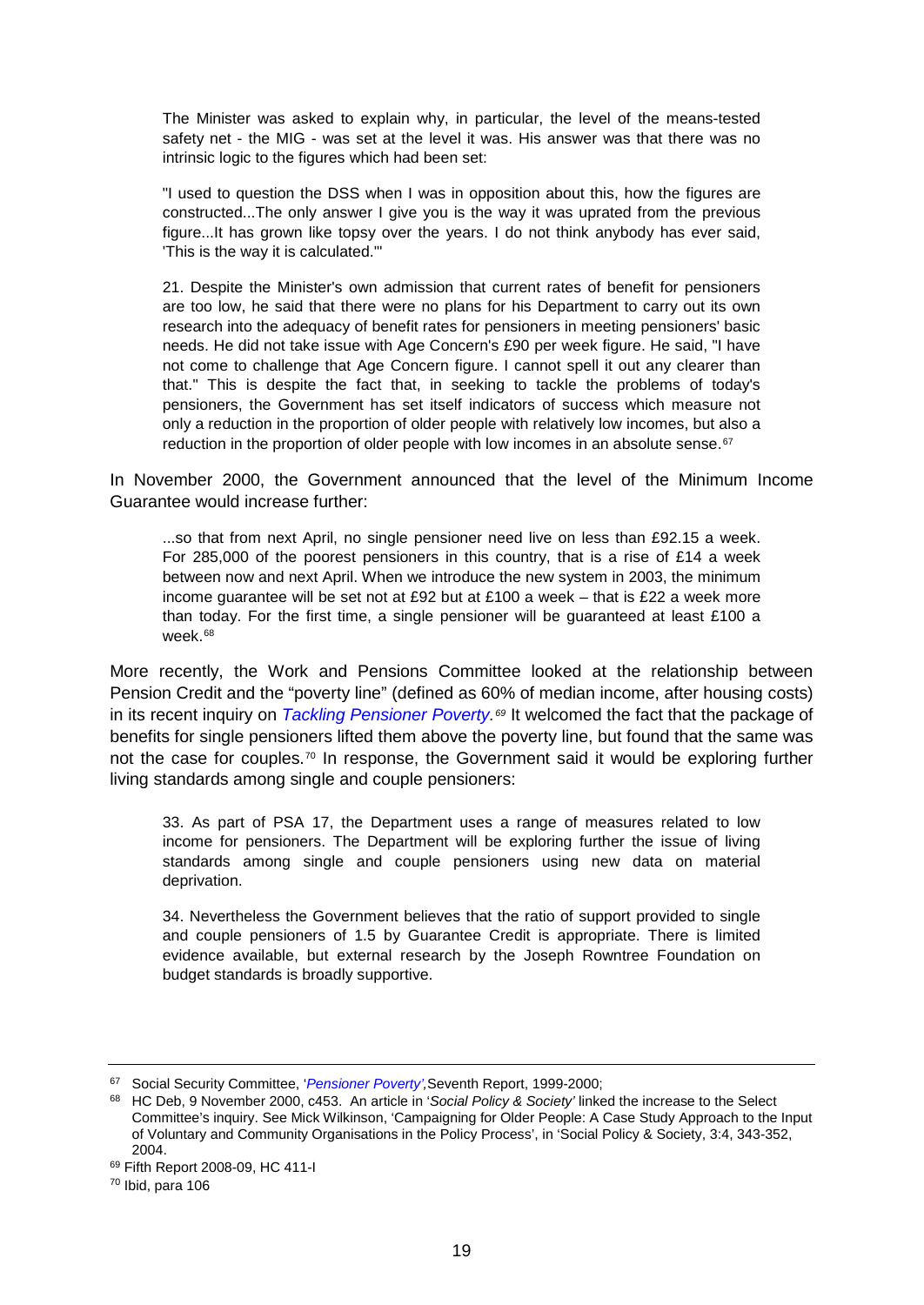35. The Government will continue to keep levels of benefits under review as part of annual uprating.[71](#page-19-0)

A Joseph Rowntree Foundation publication of July 2010 found that Pension Credit paid just enough for pensioners to meet the Minimum Income Support (which is based on what members of the public think people need to achieve a socially acceptable standard of living):

In 2010, basic out-of-work benefits provide less than half of a minimum income for an adult with no children and about two-thirds for families with children. The safety net benefit for pensioners, Pension Credit, pays just enough for them to meet the MIS, provided they claim this means-tested benefit. The percentage of MIS provided by benefits fell for all these groups, by 1–3 per cent. This is partly because benefit rises of around 2 per cent were less than the inflation rate, and also because of the small additions in household needs identified in the MIS review.[72](#page-19-1)

### **2.4 Claims and backdating**

Different rules apply to the backdating of different benefits. Some benefits can be backdated without special reasons. For example, the State Pension can be backdated for a maximum of 12 months from the date of claim. Some other non-means-tested benefits, such as Maternity Allowance and Carers' Allowance, can be backdated for three months. Income Support and income-based Jobseekers Allowance for people of working age can generally only be backdated for up to one or three months and then only in particular circumstances.<sup>[73](#page-19-2)</sup>

When Pension Credit was originally introduced in October 2003, those pensioners already receiving MIG were automatically transferred. Other pensioners were invited to apply and provided they did so by October 2004, they could have their claim backdated for up to 12 months. In Budget 2004, the then Chancellor of the Exchequer Gordon Brown announced that even after October 2004, claims would be backdated for 12 months:

All eligible applications received before October 2004 will be backdated to the start of the Pension Credit in October 2003 or to the date of the entitlement if that is later. Budget 2004 announces that for applications received after October 2004, the maximum period of backdating allowed will be extended from three months to 12 months. To encourage and help people to claim their entitlements, the Pension Service is promoting a range of measures to encourage claims and increase take up including a trial of targeted entitlement checks in one region during the summer for groups including the over 80s.<sup>[74](#page-19-3)</sup>

However, in December 2007, the then Minister for Pensions Reform Mike O'Brien announced that the time limit for claiming Pension Credit was to be reduced from twelve to three months as part of a "package of changes for introduction in October 2008 to simplify further the state pension system":

I can announce a package of changes for introduction in October 2008 to simplify further the state pension system. The package is cost-neutral over the long term and will be paid for by reducing the backdating of pension credit from 12 months to three months, as from next October. Twelve-month backdating was introduced in 2003 to ease the introduction of pension credit. The new changes will make better use of these resources and, I understand, will be broadly welcomed by Help the Aged and Age

<span id="page-19-0"></span><sup>71</sup> Work and Pensions Committee, *[Tackling Pensioner Poverty: Government Response to the Fifth Report from](http://www.publications.parliament.uk/pa/cm200809/cmselect/cmworpen/1029/102902.htm)  [the Committee, Session 2008-09 -](http://www.publications.parliament.uk/pa/cm200809/cmselect/cmworpen/1029/102902.htm) Work and Pensions Committee,* Fourth Special Report 2008-09

<span id="page-19-1"></span><sup>72</sup> JRF Findings, *[A minimum income standard for the UK in 2010](http://www.jrf.org.uk/sites/files/jrf/MIS-2010-findings.pdf)*, July 2010

<span id="page-19-2"></span><sup>73</sup> Social Security (Claims and Payments) Regulations 1987 (No, 1968), reg 19

<span id="page-19-3"></span><sup>&</sup>lt;sup>74</sup> HM Treasur[y, Budget 2004,](http://www.hm-treasury.gov.uk/d/bud04_ch5_257.pdf) para 5.38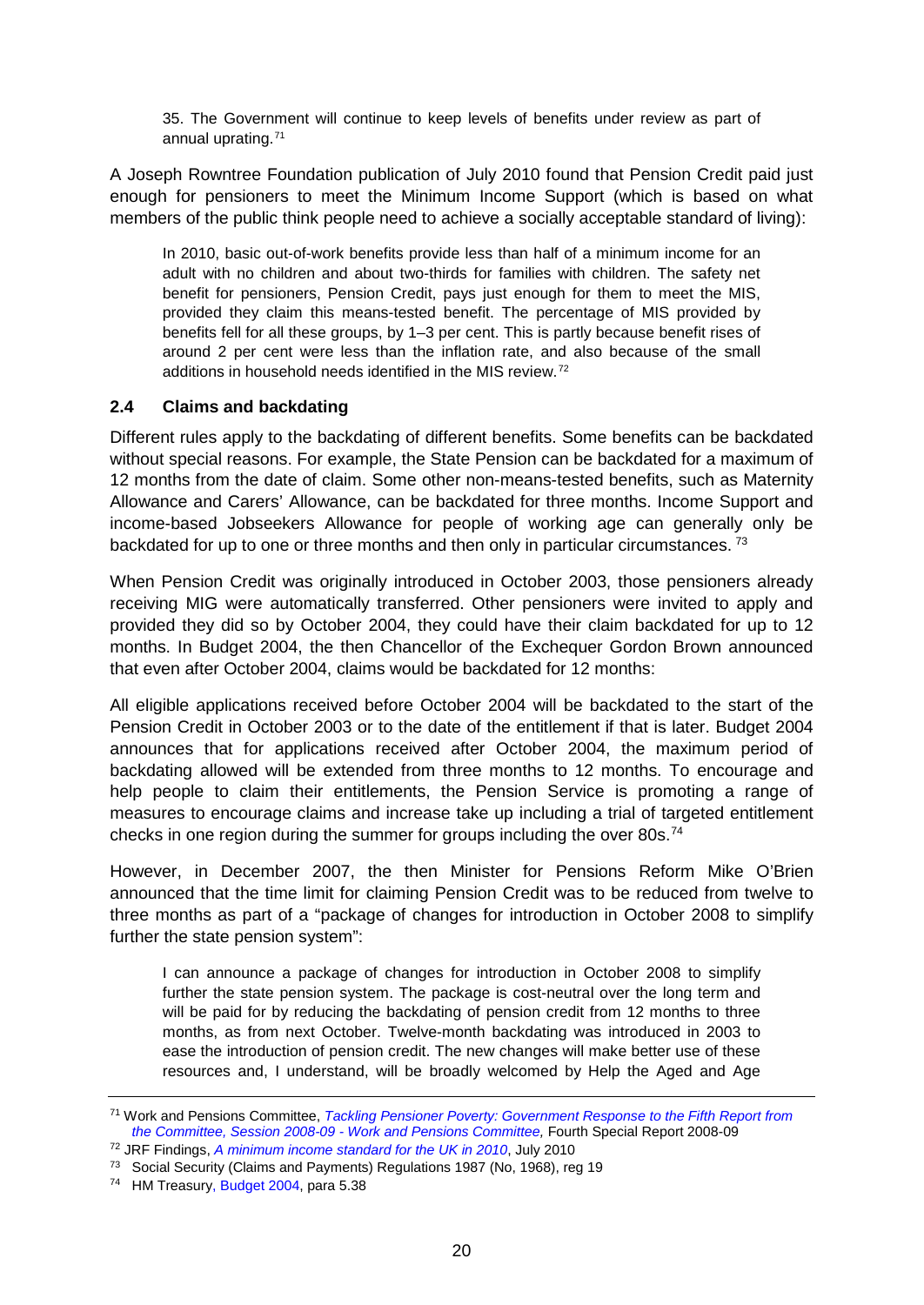Concern. The changes that we intend to introduce will make the system less confusing, less intrusive and more transparent. We want the customer to be able to get their state pension entitlements with the minimum fuss, bureaucracy and form filling.

In 2005, we made some improvements. Those applying for pension credit by telephone have been able to get council tax benefit and housing benefit together, using a shortened claim form completed by the Pension Service. The form is then sent out to the customer to sign and send to their local council. Many pensioners do not send the form on, however, and so lose out. We aim to improve on that by being more efficient and more joined up. We intend for council tax benefit and housing benefit claims to be made over the telephone in exactly the same way as those for state pension and pension credit. The claim will be taken by the Pension Service and automatically passed to the local council for assessment.

No more action will be needed by the pensioner. They can access up to four benefits in one telephone call: pension credit, state pension, housing benefit and council tax benefit. About 50,000 pensioners will gain from the measure by 2010. We also plan to align the rules on backdating of pension credit, housing benefit and council tax benefit with those on the working age benefits. That will reduce complexity and make the application process less intrusive.

These days, some pensioners spend longer periods abroad in warmer countries. They currently lose their pension credit after only four weeks. We intend to change the pension credit rules that relate to the length of time that pensioners can spend abroad before their benefit is affected. We will align pension credit with the rules on housing benefit and council tax benefit, so that benefit will continue for up to 13 weeks. That will mean that almost 90 per cent. of the pensioners who would currently have their pension credit stopped will in future retain their entitlement.

Those changes will be taken with two further measures in the pensions Bill that, with your permission, Mr. Speaker, I hope to put before the House today. Those measures will simplify the rules relating to the additional state pension and remove the need for most pension credit customers aged 75 and over to tell us about changes in their retirement income. More than 1 million pensioners will benefit through not having to complete a review of their income and capital, because we believe that income and capital do not increase much for most people after 75.[75](#page-20-0)

Age Concern, while welcoming parts of the package, was critical of the proposed reduction in backdating:

The Government is dealing many of the very poorest, most vulnerable pensioners a poor hand by cutting the backdating period for Pension Credit, Council Tax Benefit and Housing Benefit to just three months. Millions of older people are already missing out on billions of pounds in cash benefits which, if claimed, could make a huge difference to their quality of life. The loss of additional backdated payments will hopefully provide an even greater incentive for people to make a claim as soon as possible. If the Government is intent on reducing backdated payments, it must work much, much harder to improve the take-up rate of benefits so that people receive help as soon as they are eligible. We want the Government to move towards a system of automatic payments, and introduce a single claim line for all means-tested benefits in the meantime to simplify the process.[76](#page-20-1)

<sup>75</sup> HC Deb, 5 December 2007, c841-2

<span id="page-20-1"></span><span id="page-20-0"></span><sup>76</sup> Age Concern, *Response to pensions minister Mike O'Brien's statement on changes to the state pension and benefits,* 5.December 2007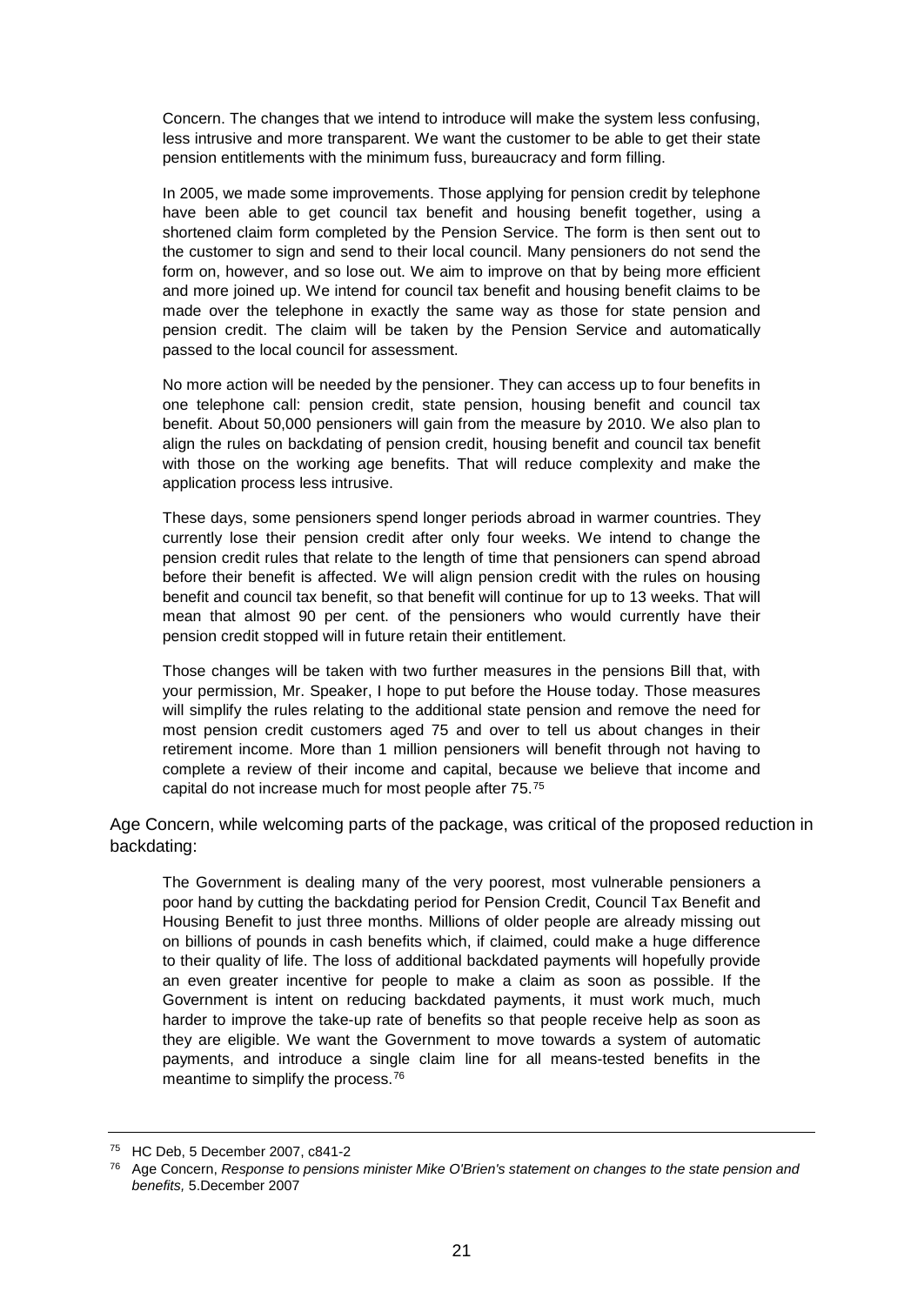DWP produced an equality impact assessment of the reduction in the time for claiming. The time limit for claiming Housing Benefit and Council Tax Benefit is also to be reduced from 12 to 3 months.<sup>77</sup>

This change, together with the extension in the length of time for which Pension Credit may be paid during a temporary absence abroad, have been included the *Social Security (Miscellaneous Amendments) (No 4) Regulations 2008* (SI 2008 No. 2424), which come into force on 6 October 2008.[78](#page-21-1)

The Social Security Advisory Committee,<sup>[79](#page-21-2)</sup> consulted on the draft regulations.<sup>80</sup> A supplementary memorandum sent from DWP to SSAC on 11 April provided more detail about the length of time taken to make claims and the estimated costs and savings of the simplification package in the wider context of other pensions measures. $81$  SSAC:

…broadly welcomed the changes to the rules on temporary absence abroad, and the other measures which formed part of the overall "simplification" package such as the AIP run on and the improved claims process for Pension Credit customers who claim HB/CTB. However, the Committee found that the Department's rationale for generating savings to pay for such improvements through restrictions to the backdating provisions to be unconvincing, and selected these regulations for formal referral for 3 main reasons:

• The Committee's long standing interest in the backdating provisions for income related benefits;

• An apparent lack of reliable evidence for the assertions made in relation to the rationale for making the changes and to support the costings; and

• The unprecedented number of representations from organisations and individuals expressing their concern about the impact of the proposals on vulnerable groups and upon the Government's policies to reduce poverty.<sup>[82](#page-21-5)</sup>

In response, the Government said:

10. The Government believes that the proposals to reduce backdating, which follow improvements to the claims process for Pension Credit and HB/CTB (such as the ability to make a claim by telephone and to make a claim for all three benefits, Pension Credit, HB and CTB, in one simple phone call), supplemented by a continued campaign to encourage potential recipients to claim their entitlements at the time the

<span id="page-21-0"></span><sup>77</sup> DWP, *[Equality Impact Assessment. Changes to the time for claiming Pension Credit and Housing Benefit and](http://collections.europarchive.org/tna/20100407160224/http:/www.dwp.gov.uk/docs/pc-hb-ctb-eia-apr08.pdf)  [Council Tax Benefit for those of Pension Credit age from 12 to 3 months and a change to the backdating](http://collections.europarchive.org/tna/20100407160224/http:/www.dwp.gov.uk/docs/pc-hb-ctb-eia-apr08.pdf)  [period allowed within Housing Benefit and Council Tax Benefit for working age customers from 52 weeks to 3](http://collections.europarchive.org/tna/20100407160224/http:/www.dwp.gov.uk/docs/pc-hb-ctb-eia-apr08.pdf)  [months,](http://collections.europarchive.org/tna/20100407160224/http:/www.dwp.gov.uk/docs/pc-hb-ctb-eia-apr08.pdf)* April 2008; See HC Deb, 5 Jun 2008, c 1092W for estimates of the savings from this measure.

<span id="page-21-1"></span><sup>78</sup> *[The Social Security \(Miscellaneous Amendments\) \(No.4\) Regulations 2008 \(S.I.2008 No.2424\), Report by the](http://www.official-documents.gov.uk/document/cm74/7469/7469.asp)  [Social Security Advisory Committee under Section 174\(1\) of the Social Security Administration Act 1992 and](http://www.official-documents.gov.uk/document/cm74/7469/7469.asp)  [the statement by the Secretary of State for Work and Pensions in accordance with Section 174\(2\) of that Act,](http://www.official-documents.gov.uk/document/cm74/7469/7469.asp)  [September 2008, Cm 7469](http://www.official-documents.gov.uk/document/cm74/7469/7469.asp)*

<span id="page-21-2"></span><sup>&</sup>lt;sup>79</sup> [SSAC](http://www.ssac.org.uk/res.asp) is responsible, among other things, for considering and reporting on draft regulations referred to it by the Secretary of State

<span id="page-21-3"></span><sup>80</sup> SSAC Press Release, 4 April 2008, 'Consultation – the draft Social Security (Miscellaneous Amendments) (No…) Regulations'

<span id="page-21-4"></span><sup>81</sup> DWP[, Supplementary Memorandum sent to the SSAC in connection with the](http://collections.europarchive.org/tna/20100406121642/http:/www.ssac.org.uk/pdf/supplementary_note_to_SSAC_21.4.pdf) *draft Social Security* 

<span id="page-21-5"></span>*<sup>(</sup>Miscellaneous Amendments) (No. 2?) Regulations* on 11 April 2008<br><sup>82</sup> *The Social Security (Miscellaneous Amendments) (No.4) Regulations 2008 (S.I.2008 No.2424), Report by the [Social Security Advisory Committee under Section 174\(1\) of the Social Security Administration Act 1992 and](http://www.official-documents.gov.uk/document/cm74/7469/7469.asp)  [the statement by the Secretary of State for Work and Pensions in accordance with Section 174\(2\) of that Act,](http://www.official-documents.gov.uk/document/cm74/7469/7469.asp)  [September 2008, Cm 7469](http://www.official-documents.gov.uk/document/cm74/7469/7469.asp)*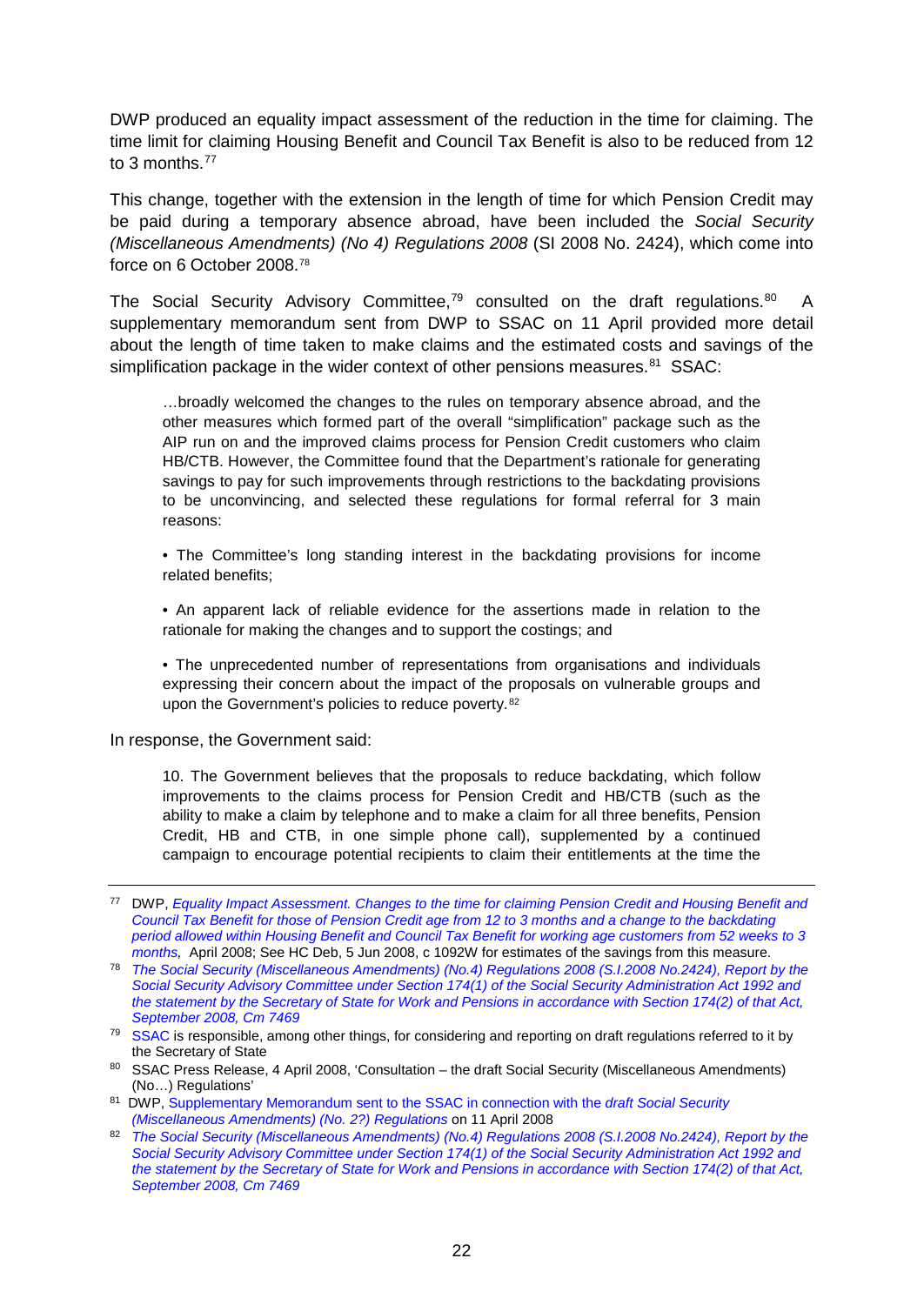need first arises (rather than waiting, in difficult circumstances, for up to a year before making a claim) is an important and coherent step toward a simpler more streamlined system. When the additional measures being introduced as part of the overall package are also taken into account, the Government believes that it has made significant improvements without the need to make detrimental changes to the rules for existing customers.[83](#page-22-0)

The change relating to the improved process for claiming Housing Benefit and Council Tax Benefit would be included in a separate statutory instrument.<sup>84</sup>

## **2.5 Take up**

In 2008-09, take-up of Pension Credit was between 62% and 73% by caseload, compared to between 61% and 70% in 2007-08. Take-up by expenditure was between 71% and 81% by expenditure, compared to between 70% and 78% in 2007-08[.85](#page-22-2)

Take-up was highest among those entitled to Guarantee Credit only (between 71-83% by caseload, 72-85% by expenditure) and lowest for those entitled to Savings Credit only (44- 54% by caseload, 50-61% by expenditure). Since 2003-04, there is evidence of an increase in take-up of around eight percentage points for Pension Credit as a whole.<sup>[86](#page-22-3)</sup>

### *Targets*

In Spending Review (SR) 2002, the Government set a Public Service Agreement target to have at least 3 million households in receipt of Pension Credit by 2006. In its 2005, Autumn Performance Report, DWP reported that, due to a slow-down in take-up, there was some "slippage in progress towards this target."[87](#page-22-4)

In SR 2004, a further target was set to:

By 2008, be paying Pension Credit to at least 3.2 million pensioner households, while maintaining a focus on the most disadvantaged by ensuring that at least 2.2 million of these households are in receipt of the Guarantee Credit.<sup>[88](#page-22-5)</sup>

In 2007 DWP said this target would not be achieved and that it "would not represent value for money repeatedly to press unwilling eligible people to take up their entitlement".<sup>[89](#page-22-6)</sup> The SR 2004 target was not met. In fact, by April 2008 there were 2.72 million recipients of Pension Credit, with 2.13 million receiving Guarantee Credit.[90](#page-22-7)

The Public Accounts Committee said that while the target had not been met, it had focused the Department's attention on raising take-up of Pension Credit. However, it did not cover other benefits, receipt of which was important for reducing poverty:

2. Pension Credit is now paid to around 2.7 million households, around a million more than its predecessor, the Minimum Income Guarantee. The Department was committed to a Public Service Agreement target to pay Pension Credit to 3 million

<span id="page-22-0"></span><sup>83</sup> Ibid

<span id="page-22-1"></span><sup>84</sup> DWP, SSAC Explanatory Memorandum, *draft Social Security (Miscellaneous Amendments) (No. 2?) [Regulations,](http://collections.europarchive.org/tna/20100406121642/http:/www.ssac.org.uk/pdf/supplementary_note_to_SSAC_21.4.pdf)* para 6

<span id="page-22-2"></span><sup>85</sup> DWP, [Income-related benefits take-up. Key results for 2008-09,](http://statistics.dwp.gov.uk/asd/income_analysis/jun_2010/0809_Summary.pdf) For further information, see the Income-related [benefits: estimates of take-up](http://statistics.dwp.gov.uk/asd/index.php?page=irb_2) section of the DWP website

<span id="page-22-3"></span><sup>86</sup> National Statistics, Take-up of income-related benefits - 2008-09. Pension Credit

<span id="page-22-4"></span><sup>87</sup> DWP, *Autumn Performance Report 2005. Progress against Public Service Agreement targets*, p50

<span id="page-22-5"></span><sup>88</sup> DWP, *[Autumn Performance Report 2007: Progress against Public Service Agreement Targets](http://collections.europarchive.org/tna/20100208134831/http:/www.dwp.gov.uk/publications/corporate-publications/autumnreport.shtml)***,** p47

<span id="page-22-6"></span><sup>89</sup> Ibid, p48

<span id="page-22-7"></span><sup>90</sup> DWP, *[Autumn Performance Report 2008. Progress against Public Service Agreement Targets](http://www.dwp.gov.uk/docs/autumn-performance-report-08.pdf)*, p39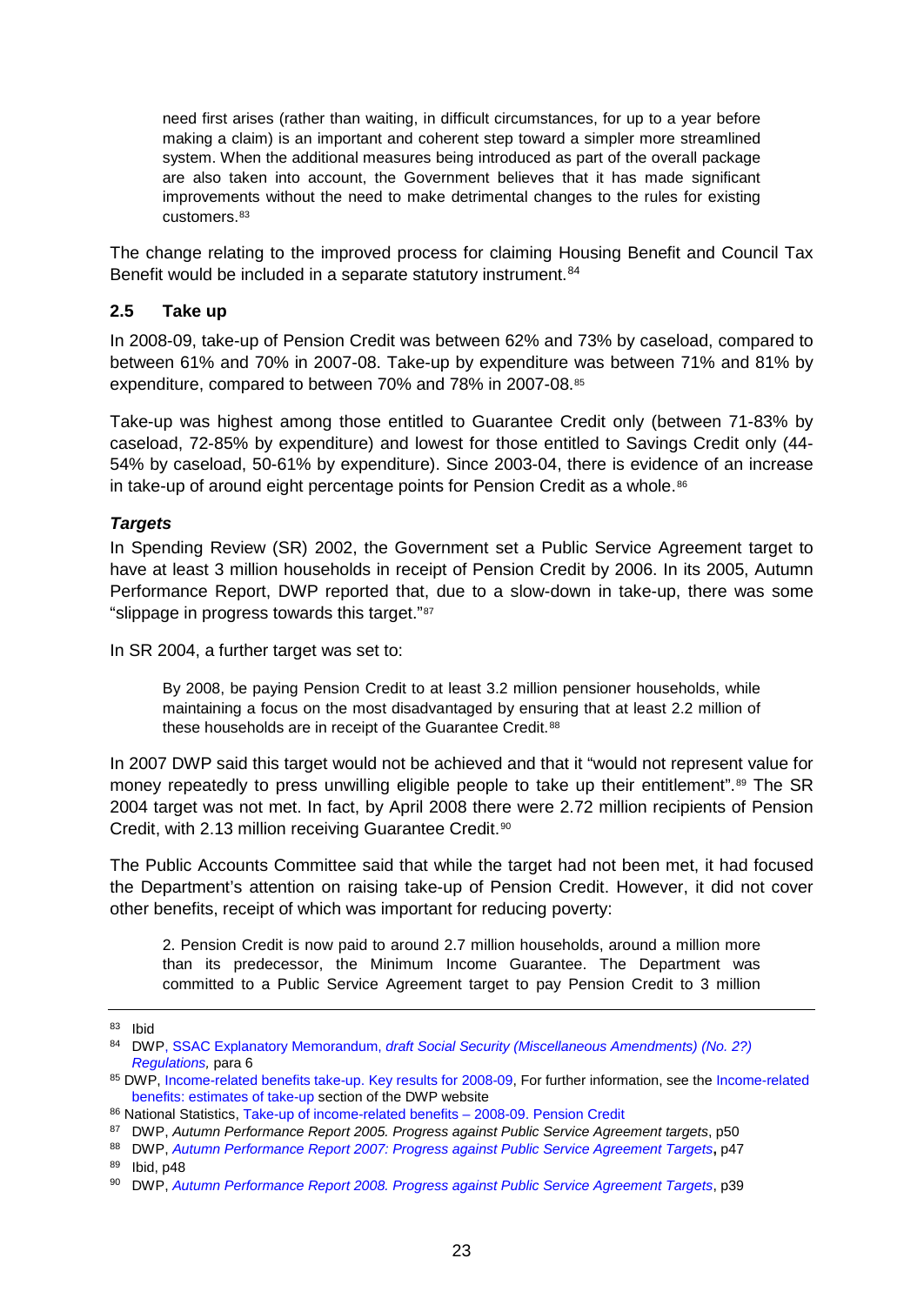households by the end of February 2006, rising to 3.2 million households by 2008. After an initial rapid rise, growth in the number of claimants has reached a plateau at around 2.7 million, although there are small monthly increases (Figure 1 below).The Department believes that it will eventually reach the 3.2 million target, and it has already met its target of paying the Guarantee Credit—the element of Pension Credit aimed at pensioners with the lowest incomes—to 2.1 million households by 2006. In retrospect, the Department believes that the 2006 PSA target was unrealistic, although it was based on the best information available at the time it was set.

3. The PSA target focused the Department's attention on raising take-up of Pension Credit. The target did not, however, cover other benefits, receipt of which is as important for reducing poverty. The Department is currently considering a more general target relating to pensioner poverty and benefits for pensioners in the context of the 2007 Comprehensive Spending Review. It published baseline indicators of the independence and well-being of older people, including material well-being, in October 2006.

4. The Pension Service believes there is a significant group of people who are entitled to Pension Credit but are not taking it up. The Pension Service's Local Service staff see about one million such pensioners a year. Where they do not wish to pursue a claim, the Local Service records the reason. Around one quarter of non-claimants said they had sufficient to live on, while 6% said it was not worth applying (Figure 2).<sup>[91](#page-23-0)</sup>

In the 2007 Comprehensive Spending Review, a new PSA delivery agreement was set to "tackle poverty and promote greater independence and wellbeing in later life." One aspect of this was a reduction in the "percentage of pensioners in low income."[92](#page-23-1) Low income" is defined as below 60% median income after housing costs. The baseline is the Households Below Average Income figures for 2007/8.[93](#page-23-2)

At an operational level, the Government set targets to deliver a certain number of successful new Pension Credit applications each year:

- In 2007-08, the Pension Service (as it then was) was set a target to deliver 235,000 new successful awards of Pension Credit for 2007-08. This target was met, with 235,900 new successful awards delivered.
- For 2008-09 the Pension Disability and Carer Service was set the target of delivering 250,000 new successful awards, with a target for the total amount paid of £767 million. It was very likely to achieve this target.
- For 2009-10, a more stretching target of 255,000 new successful awards was set. The financial element of the target was dropped "as part of an attempt to simplify the target regime, and because it did not appear to be having a major impact on agency performance.[94](#page-23-3)

<span id="page-23-0"></span><sup>91</sup> Public Accounts Committee, ['Department for Work and Pensions: tackling pensioner poverty –](http://www.publications.parliament.uk/pa/cm200607/cmselect/cmpubacc/169/169.pdf) encouraging [take-up of entitlement',](http://www.publications.parliament.uk/pa/cm200607/cmselect/cmpubacc/169/169.pdf) 26<sup>th</sup> Report of Session 2006-07, HC 169, Summary and para 2-4

<span id="page-23-1"></span><sup>92</sup> HM Treasury, Public Service Agreements; PSA Delivery Agreement 17. Tackle poverty and promote greater [independence and well-being in later life](http://collections.europarchive.org/tna/search/?lang=en&query=http%3A%2F%2Fwww.hm-treasury.gov.uk%2Fd%2Fpbr_csr07_psa17.pdf&where=url&x=15&y=13) *,* October 2007

<span id="page-23-2"></span><sup>93</sup> Work and Pensions Committee, [Tackling Pensioner Poverty,](http://www.publications.parliament.uk/pa/cm200809/cmselect/cmworpen/411/41106.htm#a28) Fifth Report 2008-09, HC 411-1, para 110

<span id="page-23-3"></span><sup>94</sup> Work and Pensions Committee, [Tackling Pensioner Poverty,](http://www.publications.parliament.uk/pa/cm200809/cmselect/cmworpen/411/411ii.pdf) Fifth Report of Session 2008-09, HC 411-II, Ev 157; PCDS, [Annual Report,](http://www.dwp.gov.uk/docs/pdcs-ar09-05-performance.pdf) 2008-09, June 2009, page 12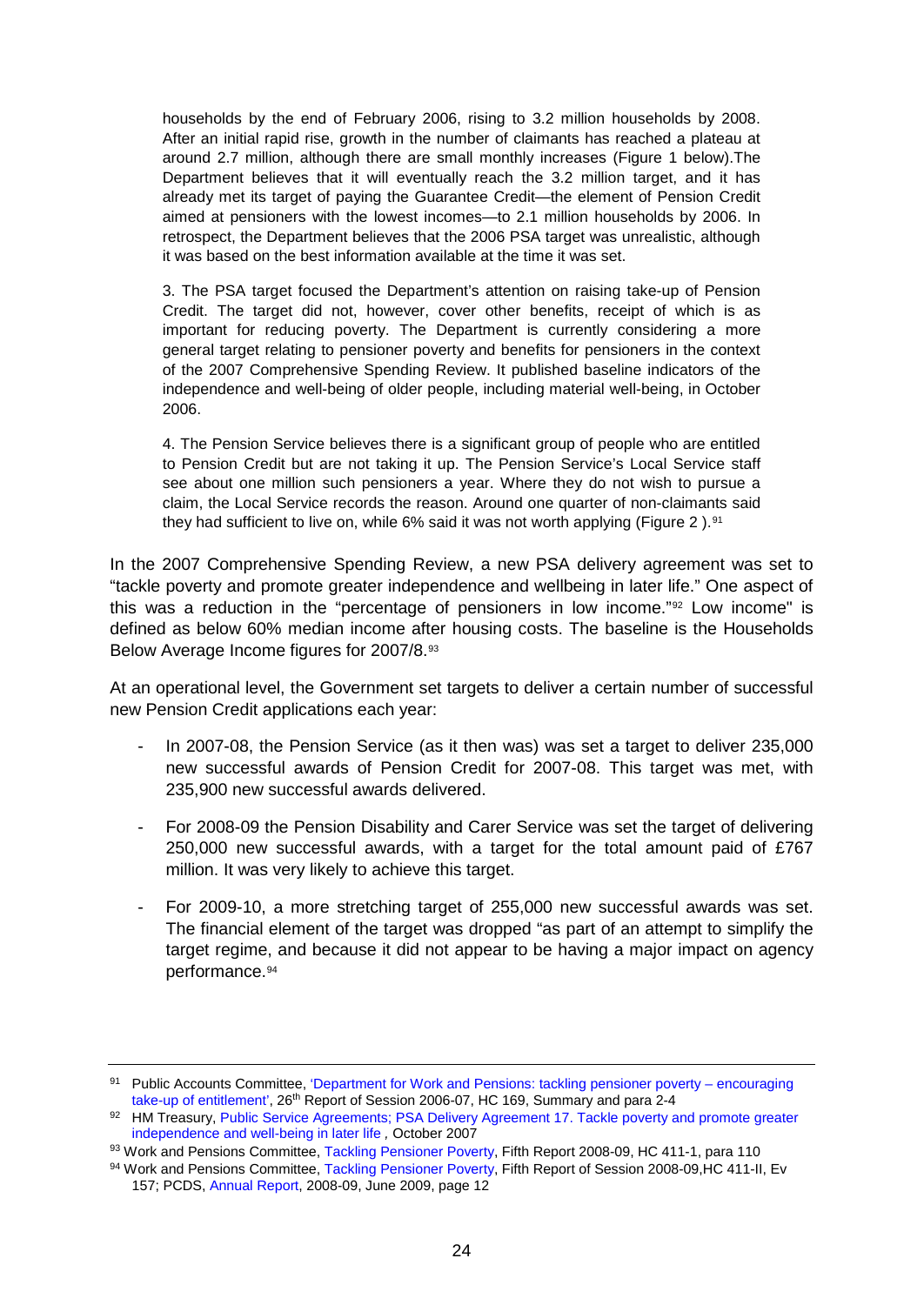The target for 2010/11 was: "to deliver at least 180,000 successful new Pension Credit applications (as measured by National Statistics between April 2010 and March 2011)."[95](#page-24-0)

The 2011/12 Business Plan includes a target to improve the rate of accuracy, from its current level of 93 per cent.[96](#page-24-1)

### *Strategy to increase take-up*

The Labour Government's strategy to increase take-up of Pension Credit and other benefits includes focusing efforts on the poorest pensioners, encouraging those who may be eligible to claim benefits (rather than relying on ad hoc marketing activity) and making the claim process easier:

2.2 The Department has in place a number of initiatives and campaigns to encourage take-up of income related benefits amongst eligible non-recipients:

- Since November 2008 claims for Housing Benefit and Council Tax Benefit can be made entirely by telephone alongside Pension Credit, without the need to fill in and sign claim forms.
- The Department undertakes around 13,000 home visits a week for vulnerable customers to ensure they are receiving all benefits and services to which they are entitled.
- The Department is rolling out targeted take-up activity, based on partnership working, across 20 regions/areas where operational data suggests there are high numbers of eligible non-recipients of Pension Credit and where the Pension, Disability and Carers Service (PDCS) has sufficient local operational capacity.
- PDCS currently has Joint Working Partnerships, either live or at the implementation stage, with all 203 primary tier Local Authorities in England, Scotland and Wales.

2.3 The Department cannot at present accurately assess and make a Pension Credit award without a claim being made by the customer. This is because the Department requires the most up-to-date information to accurately assess entitlement.

2.4 The Department has set out plans in the recent *Welfare Reform Bill* for a pilot programme which will be used to explore whether better use of the information the Department already holds could help to improve take up in the longer term. Although the detailed design of the pilots has yet to be decided, they are likely to be relatively small scale and are intended to inform the development of future policy and processes rather than to have an immediate effect on take-up.

2.5 The real tangible benefit from this initiative will be to provide the Department with evidence about how we can use information more effectively. We are determined to explore the potential for using the information that is already available to us as a tool to help improve take-up while ensuring that public funds are properly protected. In particular we want to assess how suitable currently available data is for estimating awards of Pension Credit, whether we should seek new or improved sources of data, or consider simplification of the benefit rules to allow the claims process to be streamlined in the future. Of course we also need to understand how people feel about their personal information being used in this way.

<span id="page-24-0"></span><sup>95</sup> Pension, Disability and Carers Service, [Business Plan 2010-11](http://www.dwp.gov.uk/docs/pdcs-business-plan-1011.pdf#page=23)

<span id="page-24-1"></span><sup>96</sup> Pension, Disability and Carers Service, [Business Plan 2011-12,](http://www.dwp.gov.uk/docs/pdcs-business-plan-1011.pdf#page=23) p8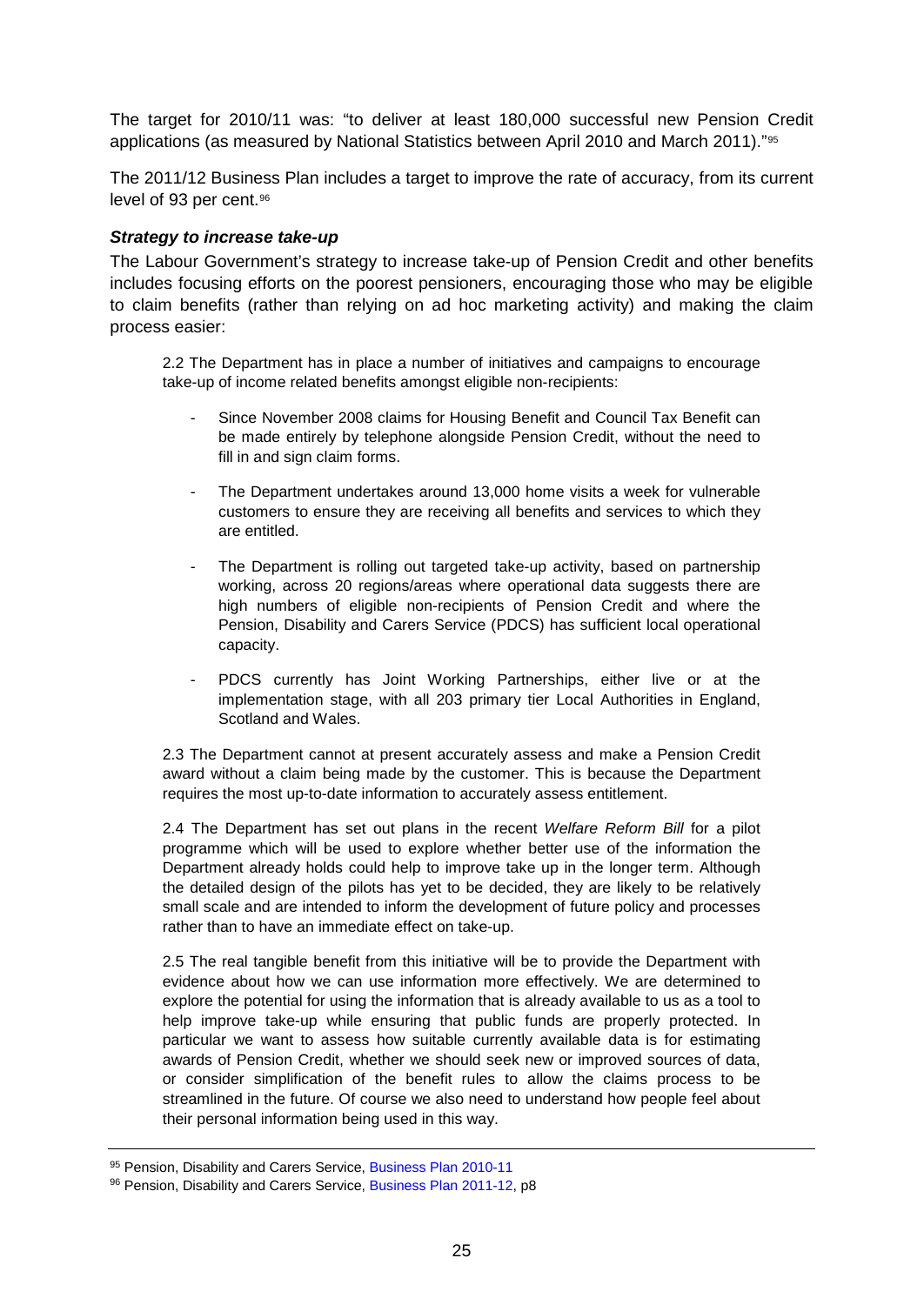2.6 As part of its Housing Benefit Reform programme, the Department has had significant success in making the administration of benefits by local authorities both simpler and more efficient, and work is ongoing to further modernise benefit delivery. Efficient administration is vital in overcoming some of the identified barriers to claiming Council Tax Benefit (CTB) and helping to ensure that the process of claiming does not deter potential customers.

2.7 The Department runs regular campaigns aimed at encouraging people to claim Council Tax Benefit (CTB), and funds the production of publicity materials for local authorities to use in local activity to raise awareness of CTB. It also carries out a periodic exercise to identify people in each local authority area who are getting Pension Credit and could be eligible for CTB but are not claiming it. We pass this information to local authorities for them to contact the customers concerned. We estimate that there are around 200,000 such people. We will write to encourage them to contact their local authority and establish their full benefit entitlement.<sup>[97](#page-25-0)</sup>

The Government is exploring a "new approach to take-up activity that involves third sector led initiatives and which focuses on areas we believe to have high levels of people entitled to Pension Credit but not claiming and where we have operational capacity to generate new claims."[98](#page-25-1)

Section 27 of the *[Welfare Reform Act 2009](http://www.opsi.gov.uk/acts/acts2009/ukpga_20090024_en_1)* made provision to pilot, for a period of up to twelve months, ways in which Pension Credit could be calculated and paid in order to increase the numbers of eligible persons receiving benefit. In order to achieve this, it "allows regulations to be made which would permit the payment of state pension credit without a claim being made and with modified rules concerning how the entitlement is determined."[99](#page-25-2)

In written evidence to the Public Bill Committee, Age Concern and Help the Aged "wholeheartedly" supported the Government's proposed pilots to test whether more automatic processes could be used to improve take-up of Pension Credit by the poorest pensioners.[100](#page-25-3) The Department's current plans for the pilot are explained in an October 2009 document, [Pension Credit Payment Pilot.](http://collections.europarchive.org/tna/20100407154938/http:/www.dwp.gov.uk/docs/pc-pilot-discussion.pdf) A summary of responses to this consultation was published in January 2010.[101](#page-25-4) DWP published Early Findings from the evaluation of the Pension Credit Payment Study in November 2011. It said:

Early interim findings published today show that by August, nine per cent of trial participants had successfully claimed Pension Credit, compared to just over three per cent in the remainder of the eligible non-recipient population who had not participated in the trial.

Qualitative research with participants showed that people valued the extra income and were positive about the intentions of the trial, although some worried about the administrative burden for Government and about whether the trial was sufficiently well targeted.

People who claimed did so because it raised awareness of the benefit and their potential eligibility, and because they valued the additional income.

<span id="page-25-0"></span><sup>97</sup> Work and Pensions Committee, [Tackling Pensioner Poverty,](http://www.publications.parliament.uk/pa/cm200809/cmselect/cmworpen/411/411ii.pdf) Fifth Report of Session 2008-09, HC 411-II, Ev 104

<span id="page-25-1"></span><sup>98</sup> [Tackling Pensioner Poverty: Government Response to the Fifth Report from the Committee, Session 2008-09,](http://www.publications.parliament.uk/pa/cm200809/cmselect/cmworpen/1029/102904.htm) para 41

<span id="page-25-2"></span><sup>99</sup> *[Welfare Reform Act 2009](http://www.opsi.gov.uk/acts/acts2009/en/ukpgaen_20090024_en_2#cpt1-pb13-l1g27_IDA3IR0D)*, Explanatory Notes*,* para 162

<span id="page-25-3"></span><sup>100</sup> [Memorandum submitted by Age Concern and Help the Aged \(WR 01\);](http://www.publications.parliament.uk/pa/cm200809/cmpublic/welfare/memos/ucm102.htm) See, also Age Concern, 'Flagship or [flagging? The impact of Pension Credit five years on',](http://collections.europarchive.org/tna/20090527210649/http:/www.ageconcern.org.uk/AgeConcern/Documents/Pension_Credit_Report.pdf) September 2008, p1-3

<span id="page-25-4"></span><sup>101</sup> DWP[, Pension Credit payment pilot. Summary of consultation responses,](http://www.dwp.gov.uk/docs/pension-credit-payment-pilot-response.pdf) January 2010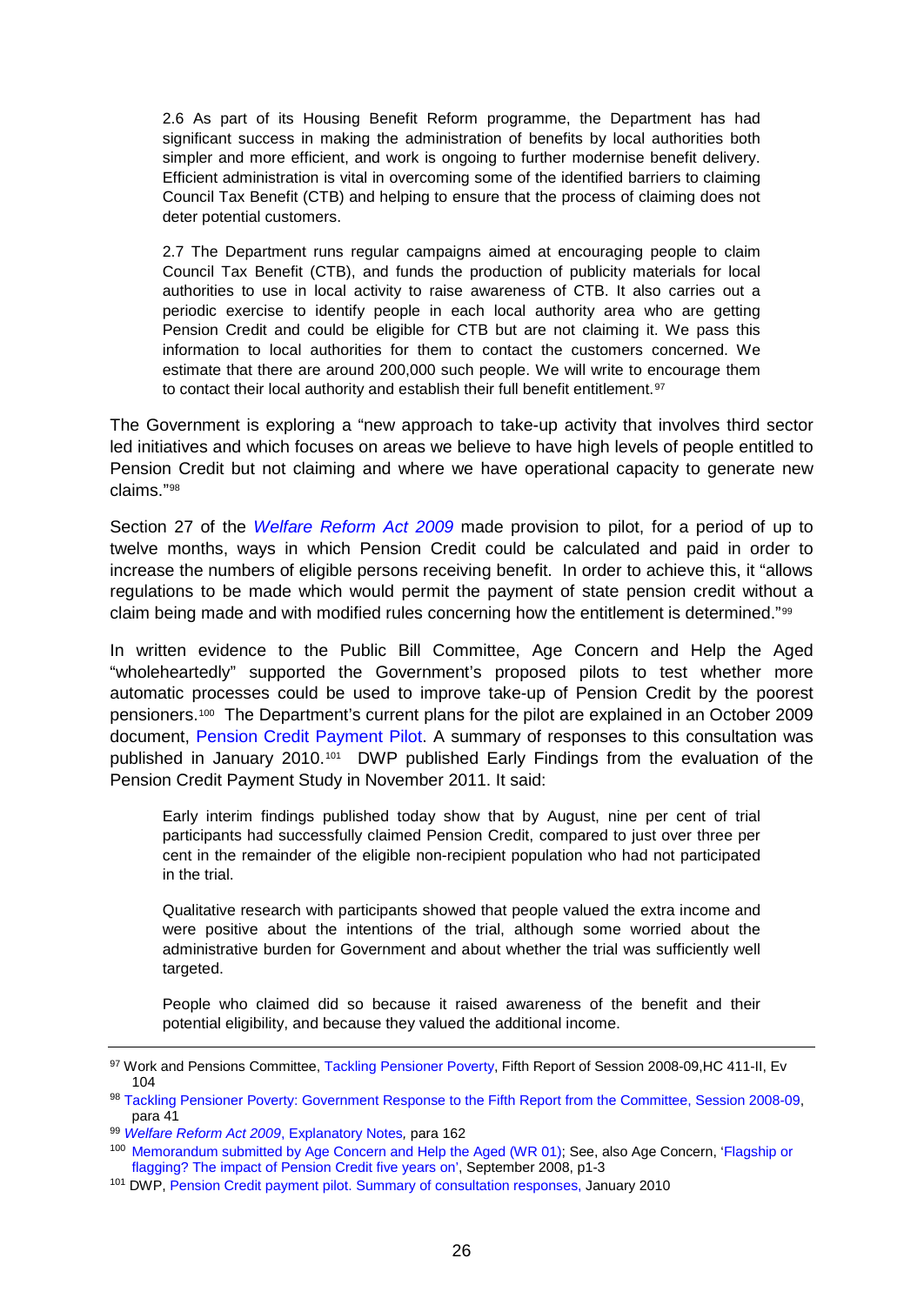Those who did not claim cited a number of reasons. Some retained the view that they were not entitled or felt they did not need the money, and others did not claim because of health issues, or because they simply forgot. Some had misunderstandings about the trial and confusion around how to apply.[102](#page-26-0)

Section 36 of the same Act provides for Council Tax Benefit to be renamed "council tax rebate either generally or for particular purposes." In debate on the legislation, Parliamentary Under-Secretary of State Lord McKenzie of Luton explained that the change could help improve take-up by pensioners:

A change has the potential to improve the take-up of this important entitlement. We respect that many pensioners, for various reasons, are reluctant to claim a benefit, despite the fact that council tax benefit is, in essence, a rightful reduction in the council tax that they are liable to pay, and despite the fact that claiming it could help to lift them out of poverty.[…] I am very happy to state that the Government intend to make this name change to "council tax rebate". I wish to put that clearly on the record.<sup>[103](#page-26-1)</sup>

### **2.6 Assessed income period**

Pension Credit customers aged 65 or over who have been given an "assessed income period" (AIP) do not need to report changes to pensions, annuities, equity release payments or capital as they happen. Instead, these types of income and capital are normally fixed during the AIP, with automatic uprating applied.[104](#page-26-2) The Pension Service explains this as follows:

#### **Assessed income period**

If your customer is 65 or over, or if they have a partner and one of them is at least 65 and the other is at least 60, an assessed income period may apply. This means that they do not need to report changes to pensions, annuities, equity release payments or capital as they happen. Other changes in circumstances still have to be reported.

#### **How long is the assessed income period?**

The assessed income period normally lasts for five years. It may be shorter if, for example:

- your customer or their partner will be 65 in the next five years; or
- they expect a second pension or annuity to start or change within the next 12 months (other than because of a normal yearly increase); or
- they expect their capital to change significantly in the next 12 months.

If your customer's Pension Credit started from October 2003, the assessed income period may last up to seven years. In this case, the length of the period will depend on their NI number.[105](#page-26-3)

The *Pensions Act 2008* provided for claimants aged 75 or over to generally be given an indefinite assessed income period (AIP): [106](#page-26-4)

<span id="page-26-0"></span><sup>102</sup> DWP press release, 1 November 2011 – [Publication of DWP research: early findings from](http://www.dwp.gov.uk/newsroom/press-releases/2011/nov-2011/dwp124-11.shtml) the evaluation of [the Pension Credit payment study.](http://www.dwp.gov.uk/newsroom/press-releases/2011/nov-2011/dwp124-11.shtml)<br><sup>103</sup> HL Deb, 27 October 2009 c1106

<span id="page-26-1"></span>

<span id="page-26-4"></span><span id="page-26-2"></span><sup>104</sup> State Pension Credit Act 2002, s6 and 9 and State Pension Credit Regulations 2002, reg 10; See also, [Pensions Service, a detailed guide to Pension Credit for advisers and others, September 2011 –](http://www.dwp.gov.uk/publications/specialist-guides/technical-guidance/pc10s-guide-to-pension-credit/what-happens-if-a-customers-circumstances/#effects) what happens if [circumstances change](http://www.dwp.gov.uk/publications/specialist-guides/technical-guidance/pc10s-guide-to-pension-credit/what-happens-if-a-customers-circumstances/#effects)

<span id="page-26-3"></span><sup>105</sup> [Pension Service, a detailed guide to Pension Credit for advisers and others, September 2011](http://www.dwp.gov.uk/publications/specialist-guides/technical-guidance/pc10s-guide-to-pension-credit/what-happens-if-a-customers-circumstances/#effects)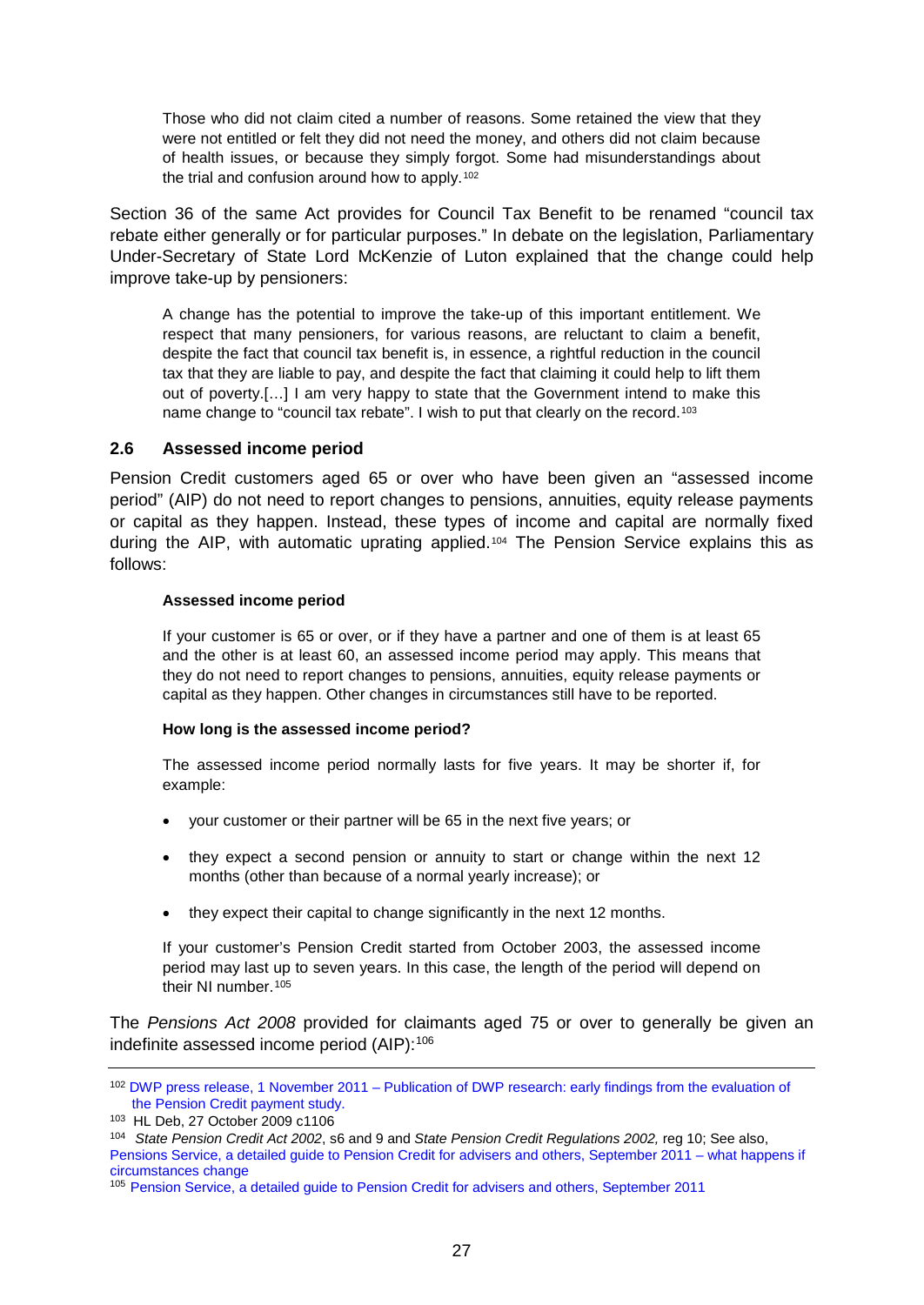7.15 An assessed income period is a specific period of up to five years during which time the Pension Credit customer's or partner's capital or savings are deemed to stay the same. Those customers aged 65 and over can have an assessed income period if they satisfy the relevant qualifying conditions.

7.16 The assessed income period is a fundamental part of the design of Pension Credit. It was introduced to reduce the level of intrusion normally associated with an income-related benefit. During the assessed income period the customer is not required to report changes to capital or savings.

7.17 When the assessed income period matures there is a requirement to then consider the setting of another assessed income period. At this point the customer is asked to provide information and evidence of their current circumstances. This process is similar to what the customer would have needed to provide at the outset of their claim.

7.18 To reduce the level of intrusion further and to simplify procedures, we are proposing to remove the limit of five years on the assessed income period for those customers aged 80 and over and for those customers who have an assessed income period spanning their 80th birthday. This means that the assessed income period will continue to run-on and will therefore remove the need for the Pension Service to review the case and the customer to provide detailed information every five years. <sup>[107](#page-27-0)</sup>

Age Concern commented that:

This proposal makes good sense and will be welcomed by people over 75 who will be able to look forward to a guaranteed income without having to go through a reassessment process. However, it is very important that people understand the system and know to ask for a reassessment if their financial situation changes and they become entitled to extra money. [108](#page-27-1)

During debate in Public Bill Committee the then Parliamentary Under Secretary of State James Plaskitt explained that the effect of the clause would be:

to introduce a significant easement targeted at those most elderly pensioners who are unlikely to have any significant changes to their income and capital, and who may be worried about the impact of small fluctuations in those things on their benefit payments. Their responsibility to inform us of major changes…of course remains. However, it is worth clarifying that these pensioners will still be able to request a review of their claim should their retirement income or capital reduce.<sup>[109](#page-27-2)</sup>

The *Welfare Reform Bill 2010-11* provides for an assessed income period not to apply to the new Housing Credit in certain circumstances (see section [3.2 below\)](#page-41-0).

### **2.7 Temporary absence abroad**

Pension Credit may continue to be paid for the first thirteen weeks of a temporary absence abroad. The Pension Service explains that:

#### **People who leave Great Britain temporarily**

 <sup>106</sup> *[Pensions Act 2008,](http://www.opsi.gov.uk/acts/acts2008/ukpga_20080030_en_1)* Section 105

<span id="page-27-0"></span><sup>107</sup> DWP, *Pensions Bill Impact Assessment,* December 2007

<span id="page-27-1"></span><sup>108</sup> Age Concern Press Release, 5 December 2007, 'Our response to the publication of the Pensions Bill'

<span id="page-27-2"></span><sup>109</sup> PBC Deb, 7 February 2008, c466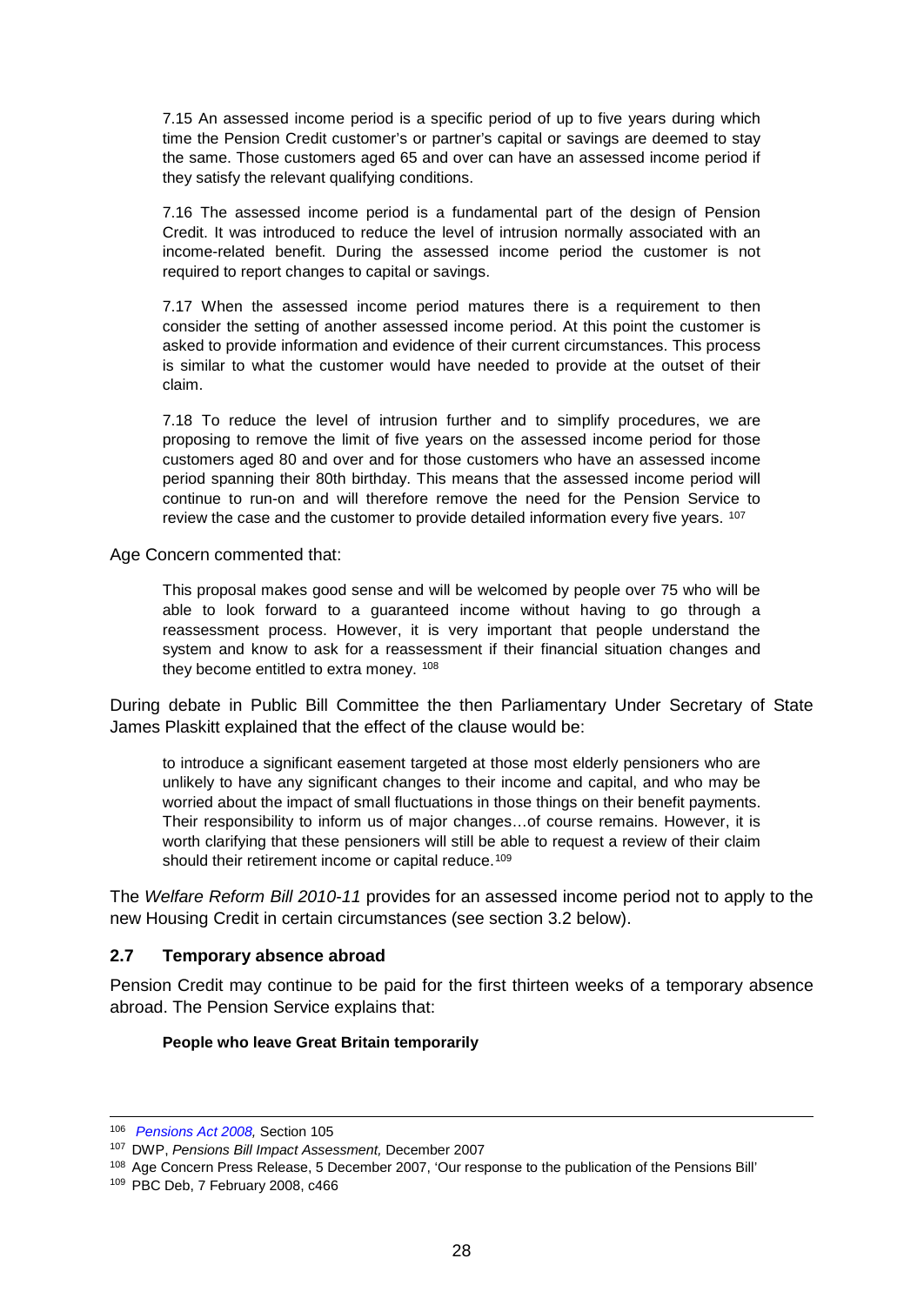Pension Credit is for people who live in GB. However, your customer may be able to continue to get it for a short time if they are away from GB temporarily.

#### **Medical treatment**

Pension Credit can be paid for people who have left GB for medical treatment under the NHS for as long as they are receiving that treatment.

#### **Other reasons**

In other cases, if the person's total absence is expected to be for less than 52 weeks, Pension Credit can be paid for the first 13 weeks. If your customer is planning to leave GB for a temporary period they should let us know…[110](#page-28-0)

The leaflet goes on to explain how the rules apply in different circumstances, for example, where only one partner in a couple goes abroad.<sup>[111](#page-28-1)</sup>

The length of time for which Pension Credit can be paid during a temporary absence abroad has only recently been extended to thirteen weeks. When Pension Credit was introduced in October 2003 it could generally only be paid for the first four weeks of an absence, and in some cases eight weeks.<sup>112</sup> Asked about this during the Common Committee Stage of the *State Pension Credit Bill 2001-02*, the then Parliamentary Under-Secretary of State, Maria Eagle, said that the Government did not want the rules on payment during temporary absences abroad to be out of line with those that applied for other income-related benefits:

We have to strike a sensible balance, and allow some flexibility while being mindful of the fact that we are still operating a habitual residence test. We do not want abuses to creep back in. At present, a ''temporary absence'' is four to eight weeks. I think that four weeks takes care of the idea of holidays. Very few of us manage to have holidays that last for longer than four weeks, although we may aspire to them...

A rather strange exception to that arises in the case of the families accompanying children who are receiving treatment abroad. I gather that it arose from the case of the Peto institute. Autistic children needed to stay at that institute for somewhat longer and ran into benefit problems. An exception was made in the income support rules by the then Government. That remains the only exception to the four-week rule. Although the Bill is ambitious, it is not intended to recast the entire entitlement conditions for incomerelated benefits. [113](#page-28-3)

In August 2004, Age Concern campaigned for a change of the rules, arguing that Pension Credit should continue to be payable for a minimum of 13 weeks abroad, to bring it into line with other benefits, such as Housing Benefit. Its press release said:

The anomaly, which stops Pension Credit after just four weeks overseas, means that pensioners must re-apply for the benefit on their return - leaving many facing mounting bills they can't afford while they wait weeks, often months, for it to be reinstated. The rule particularly affects older people visiting family in countries such as Australia, India, Canada and the Caribbean.

Many older people live on a low income and have to rely on relatives to cover the cost of a trip abroad, so only get the chance to travel every few years. The current rule is

<span id="page-28-0"></span><sup>110</sup> Pension Service, [A detailed guide to Pension Credit for advisers and others,](http://collections.europarchive.org/tna/20090723175444/http:/www.thepensionservice.gov.uk/pdf/pensioncredit/pc10sjan09.pdf) PC10S, January 2009, p 62

<span id="page-28-1"></span><sup>111</sup> Ibid, page 63

<span id="page-28-2"></span><sup>112</sup> See, for example, Pension Service, *A detailed guide to Pension Credit for advisers and others*, May 2008, page 62

<span id="page-28-3"></span><sup>113</sup> SC Deb (A) 16 April 2002 c 29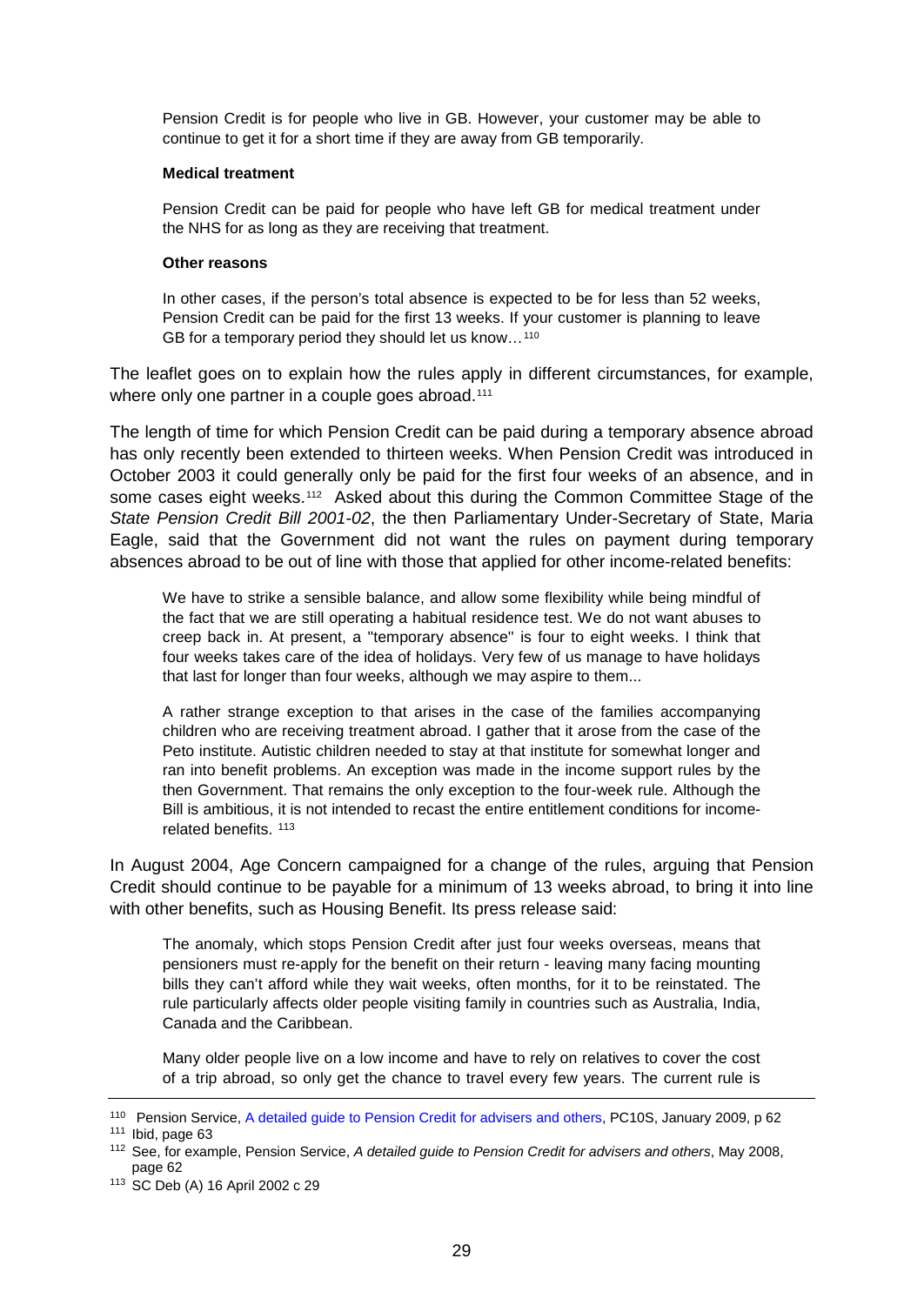distressing for many pensioners who feel they are being penalised for taking an extended trip.

The rule also penalises older people who want to travel abroad for medical treatment, as well as those who need to stay longer for faith reasons: older people from Muslim or Hindu religions, for example, may wish to observe periods of mourning with their loved ones overseas which can often last several weeks or months.[114](#page-29-0)

The campaign was supported by a Parliamentary Early Day Motion.<sup>[115](#page-29-1)</sup>

In November 2005, the then Pensions Minister, Malcolm Wicks confirmed that the Government was reviewing the issue but would have to "consider any resource implications" and "to make it absolutely clear that this is not an exportable benefit".<sup>[116](#page-29-2)</sup>

In response a recommendation of the Work and Pensions Select Committee, in July 2005 the Government said it believed the existing rules to be adequate, although it would keep the question under review:

Pension Credit is intended to help people whose resources are insufficient to meet their day-to-day living expenses in Great Britain. The Department has considered representations similar to the Committee's recommendation in the past and believes that the current four-week rule represents, for the time being, an adequate period of time for which a person should keep their entitlement whilst temporarily abroad. The intention is to keep this under review.

For people who have gone abroad for medical treatment under the National Health Service, Pension Credit will continue to be paid for as long as they are receiving that treatment.<sup>[117](#page-29-3)</sup>

On 5 December 2007, the Government announced that from October 2008 the Pension Credit rules would be aligned with those for HB and CTB, enabling entitlement to continue for up to 13 weeks:

These days, some pensioners spend longer periods abroad in warmer countries. They currently lose their pension credit after only four weeks. We intend to change the pension credit rules that relate to the length of time that pensioners can spend abroad before their benefit is affected. We will align pension credit with the rules on housing benefit and council tax benefit, so that benefit will continue for up to 13 weeks. That will mean that almost 90 per cent. of the pensioners who would currently have their pension credit stopped will in future retain their entitlement.[118](#page-29-4)

This change is contained in the *Social Security (Miscellaneous Amendments) (No 4) Regulations 2008* (SI 2008 No. 2424).[119](#page-29-5) The Social Security Advisory Committee (SSAC)

<span id="page-29-0"></span><sup>114</sup> Age Concern Press Release, 20 August 2004, "Check the small print before travelling abroad"

<span id="page-29-1"></span><sup>115</sup> Early Day Motion No. 1730. Tabled 13.10.2004

<span id="page-29-2"></span><sup>116</sup> HC Deb, 8 November 2004, c559

<span id="page-29-3"></span><sup>117</sup> House of Commons Work and Pensions Committee, First Special Report of Session 2005-06: Pension Credit and Delivery of Services to Ethnic Minority Clients: Government Responses to the Committee's 3<sup>rd</sup> and 4<sup>th</sup> Reports of Session 2004-05. HC 397. para 29; See also HC Deb, 18 December 2006, c1577-8W

<span id="page-29-4"></span><sup>118</sup> HC Deb, 5 December 2007, c841-2

<span id="page-29-5"></span><sup>119</sup> *[The Social Security \(Miscellaneous Amendments\) \(No.4\) Regulations 2008 \(S.I.2008 No.2424\), Report by the](http://www.official-documents.gov.uk/document/cm74/7469/7469.asp)  [Social Security Advisory Committee under Section 174\(1\) of the](http://www.official-documents.gov.uk/document/cm74/7469/7469.asp) Social Security Administration Act 1992 and [the statement by the Secretary of State for Work and Pensions in accordance with Section 174\(2\) of that Act,](http://www.official-documents.gov.uk/document/cm74/7469/7469.asp)  [September 2008, Cm 7469](http://www.official-documents.gov.uk/document/cm74/7469/7469.asp)*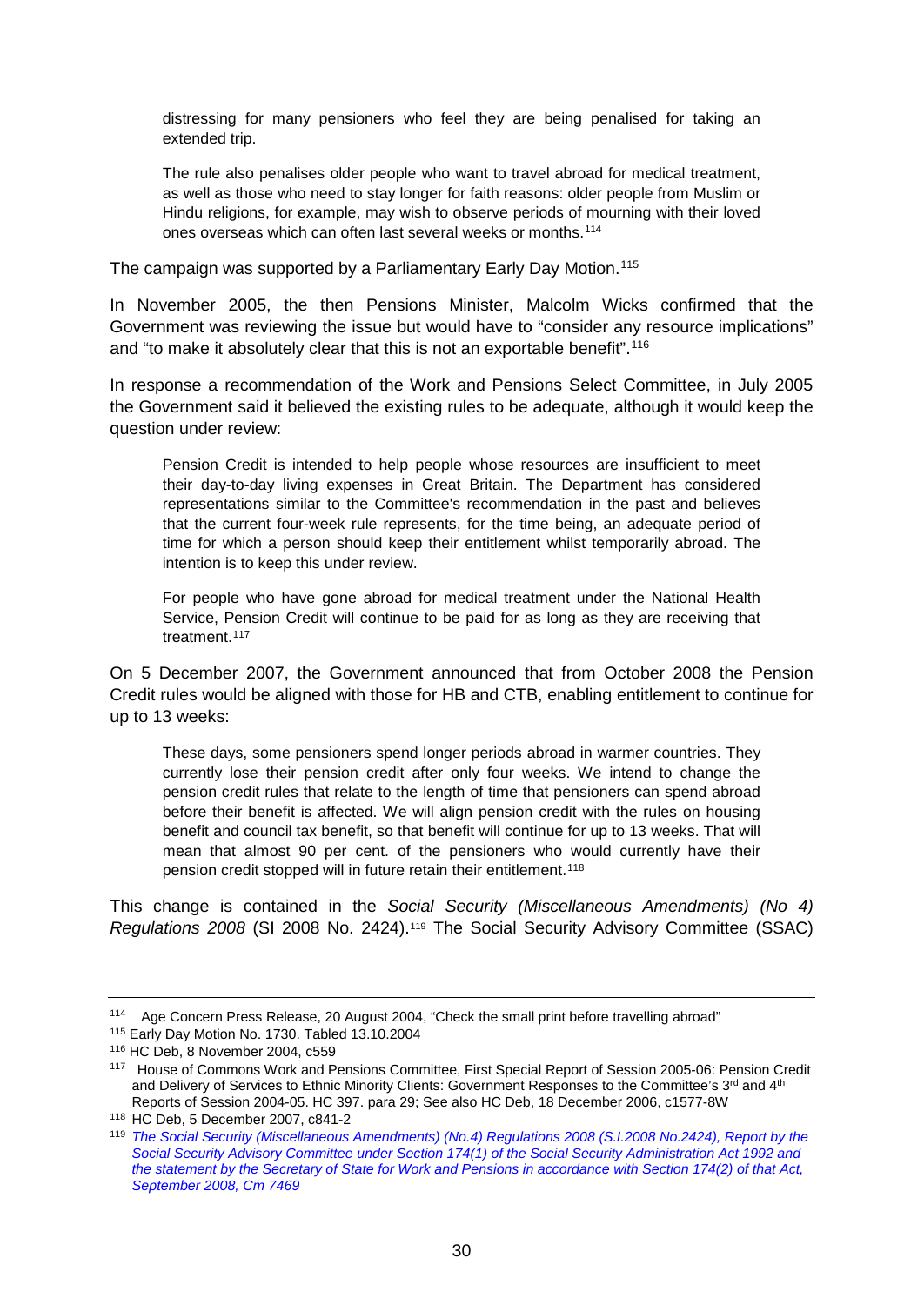consulted on the draft regulations.<sup>[120](#page-30-0)</sup> It "broadly welcomed the changes to the rules on temporary absence abroad", although it found "the Department's rationale for generating savings to pay for such improvements through restrictions to the backdating provisions to be unconvincing." [121](#page-30-1)

## **2.8 Treatment of capital**

Another significant change introduced with the Pension Credit was the treatment of capital. In 1999, when Income Support for claimants aged 60 and over was renamed the Minimum Income Guarantee (MIG), the first £3,000 of savings was disregarded. For each £250 of savings over £3,000, £1 a week of income was assumed. With over £8,000 of savings, entitlement was withdrawn altogether.<sup>[122](#page-30-2)</sup> In Budget 2000 the Government announced that from April 2001, it would "double the lower limit to £6,000 and increase the upper limit from £8,000 to £12,000 to reward savers."[123](#page-30-3)

In its 2000 consultation paper on Pension Credit, the Labour Government said it was determined to go further.[124](#page-30-4) In addition it proposed to take into account *actual* income from capital, alongside other forms of income:

26. The current system penalises pensioners who have prudently built up capital for their retirement by restricting their entitlement to extra weekly support. And the way in which this restriction works – by assuming pensioners get unrealistically high returns on capital held as part of their weekly income – further distorts the system. This contrasts with the rules applied to wealthier pensioners in the tax system where it is the income earned from capital which is taken into account.

27. As set out in Chapter 2, the Government has already taken the first step in tackling this unfairness, by substantially increasing the capital limits. But it is proposing to go further.

28. With the introduction of the Pension Credit, the Government proposes to abolish both the capital limits and the assumed £1 a week rate of return for every £250 of capital. Under the Credit, the Government proposes instead to consider income from capital alongside other forms of income. This will also apply to pensioners' claims for Housing Benefit and Council Tax Benefit…[125](#page-30-5)

However, in November 2001 the Government said it had decided against taking actual income from capital into account and proposed instead to assume a notional rate of income set at around 10 per cent for savings above £6,000:

From 2003, the Pension Credit will bring in new rules for the treatment of savings. One option – set out in last year's consultation paper – would have been to look at the actual income pensioners receive from all their savings. It has been strongly put to us that asking pensioners to account for the exact amount of income received from savings each year would be too bureaucratic and confusing. Pensioner's organisations

<span id="page-30-0"></span><sup>120</sup> SSAC Press Release, 4 April 2008[, Consultation: The Social Security \(Miscellaneous Amendments\) \(No…\)](http://www.ssac.org.uk/press/press8.asp)  [Regulations 2008](http://www.ssac.org.uk/press/press8.asp)

<span id="page-30-1"></span><sup>121</sup> *[The Social Security \(Miscellaneous Amendments\) \(No.4\) Regulations 2008 \(S.I.2008 No.2424\), Report by the](http://www.official-documents.gov.uk/document/cm74/7469/7469.asp)  [Social Security Advisory Committee under Section 174\(1\) of the Social Security Administration Act 1992 and](http://www.official-documents.gov.uk/document/cm74/7469/7469.asp)  [the statement by the Secretary of State for Work and Pensions in accordance with Section 174\(2\) of that Act,](http://www.official-documents.gov.uk/document/cm74/7469/7469.asp)  [September 2008, Cm 7469](http://www.official-documents.gov.uk/document/cm74/7469/7469.asp)*

<span id="page-30-2"></span> $122$  HM Treasury, Budget 2000, para 5.45,  $123$  Ibid

<span id="page-30-3"></span>

<span id="page-30-4"></span><sup>124</sup> DWP, *Pension Credit: a consultation paper*, Cm 4900, page 13, para 14

<span id="page-30-5"></span><sup>125</sup> Ibid, para 30-31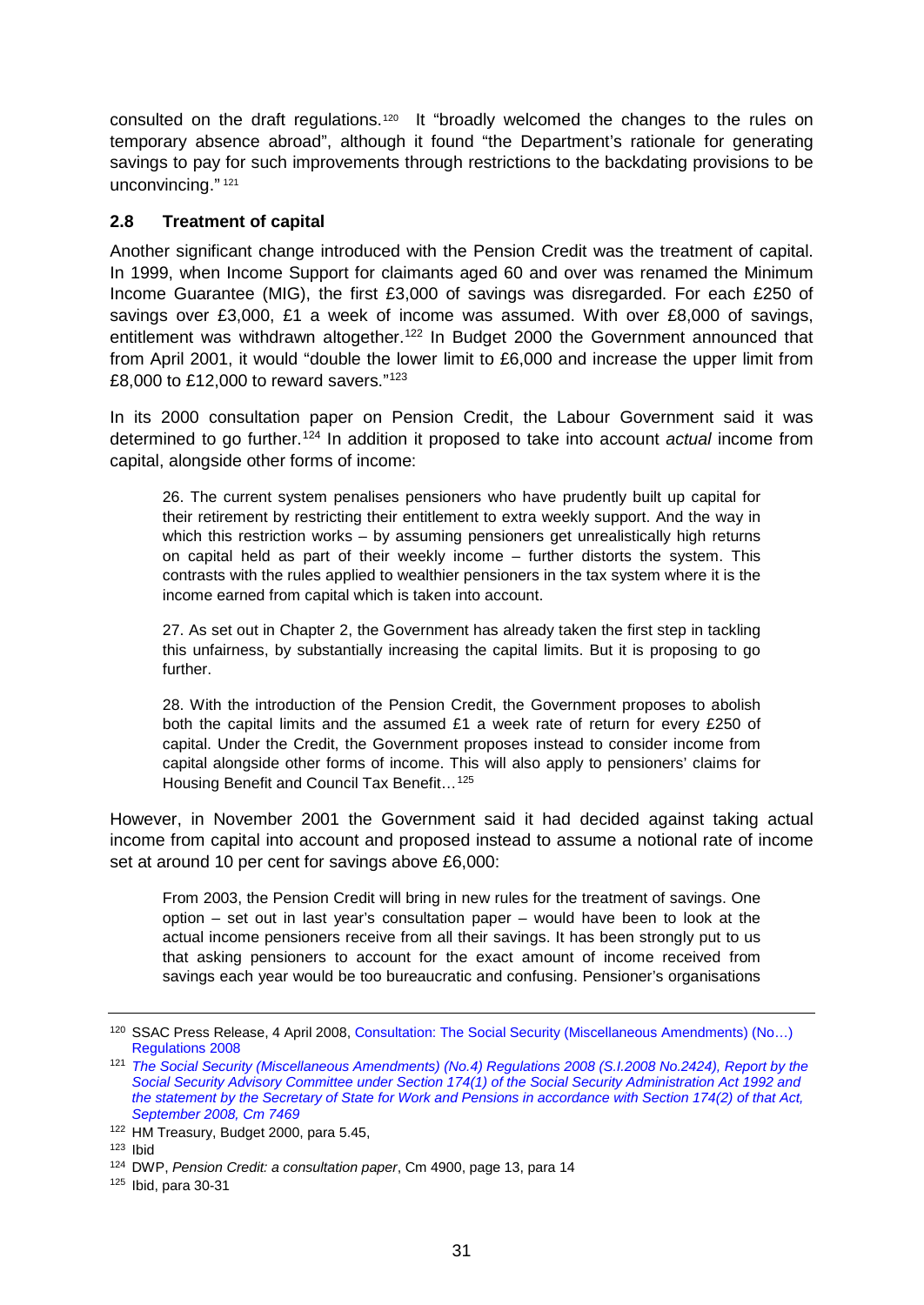have also recommended that we should keep a 'disregard' so that we ignore small amounts of savings. We agree.

So we intend to introduce a simpler and fairer system of taking into account income from savings. For pensioners with small amounts of savings  $-$  less than £6,000  $-$  we will completely ignore any income from these savings. The vast majority of pensioners who will be eligible for the Pension Credit will have savings of less than £6,000. In fact, we estimate that 85% of pensioners getting Pension Credit will see any income they receive from savings ignored entirely.

We will abolish the rule which excludes pensioners with £12,000 or more in savings from any help. For any savings above £6,000, we will assume a notional rate of income set at around 10 per cent. That is, half the current assumed rate of income (of around 20 per cent). In practice, this means that for somebody who has savings of, say, £10,000 the current rules assume an income of £16 a week on those savings. Under the new Pension Credit rules we will assume an income of only around £8 a week from same savings. This is equivalent to an interest rate of around 4 per cent on total savings.<sup>[126](#page-31-0)</sup>

In late 2008 and early 2009, some commentators have expressed concern about the disparity between the interest rates offered by banks and that implied by the Pension Credit rules.<sup>[127](#page-31-1)</sup> The Government has said that the rules are not intended to represent any return that could be obtained from investing capital. The capital limits are kept under review and can be increased only when priorities and resources allow:

**Jim Cousins:** To ask the Secretary of State for Work and Pensions if he will review the tariff incomes schedule in means-tested benefits and pension credit following the recent reductions in base interest rates. [243938]

**Mr. McNulty:** Although the capital limits that apply when calculating tariff income are kept under continual review they can be increased only when priorities and resources allow. The tariff income rules are not intended to represent any rate of return that could be obtained from investing capital. They provide a simple method of calculating the weekly contribution that people with capital in excess of £6,000 (or £10,000 if in a care home) are expected to make from those resources to help meet their normal living expenses. As there is no link with actual market rates, deductions remained unaltered throughout the period of rising interest rates, just as they have done more recently, when interest rates have been lower.<sup>[128](#page-31-2)</sup>

In Budget 2009, the Government announced an increase in the capital disregard to £10,000, from November 2009:

5.58 Historically low interest rates have particularly impacted on pensioners, who are more likely than people of working age to draw income from savings. The increases in ISA limits announced in the Budget will help those pensioners who pay tax on their savings. To provide additional support to lower-income pensioners who receive income from savings **the Government will:**

#### • **raise the capital disregard in Pension Credit, and pensioner-related Housing and Council Tax Benefit, from £6,000 to £10,000 in November 2009.** This will

<span id="page-31-0"></span><sup>126</sup> Pension Credit: the Government's proposals, November 2001, p5

<span id="page-31-1"></span><sup>127</sup> See, for example, HC Deb, 11 Dec 2008, c696 [Nigel Waterson]; Ian Drury 'Pensions credit 'con' punishes 550,000 as Government exaggerates interest on savings', Daily Mail, 20 January 2009

<span id="page-31-2"></span><sup>128</sup> HC Deb, 15 Dec 2008 , c419W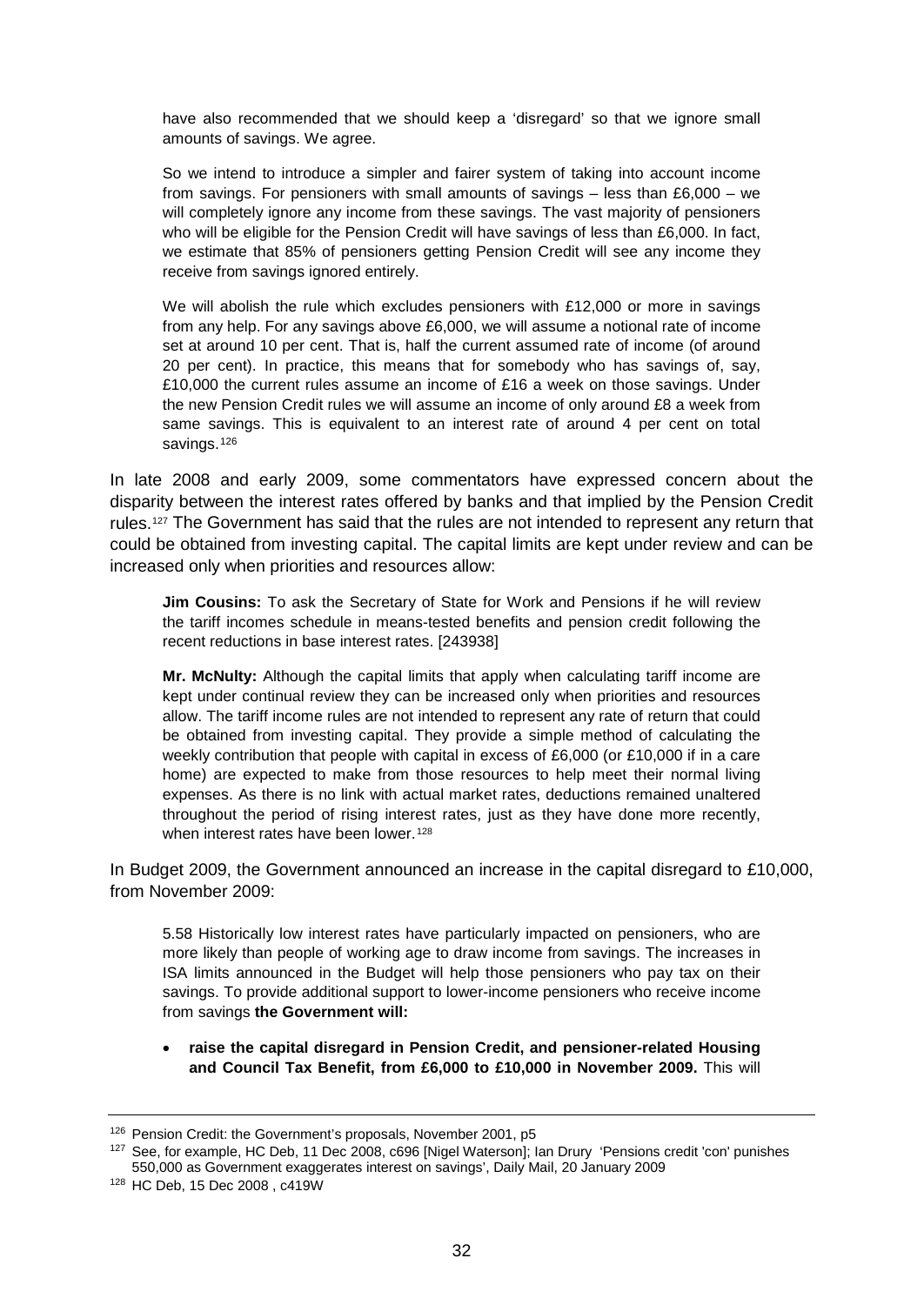increase the income of 540,000 pensioner households by £4 per week on average; and

• **launch a new tax back campaign**, contacting all 2.7 million Pension Credit recipients to encourage them to claim back tax they may have overpaid on their savings income and, where possible, register to receive interest on their savings tax-free in future. This will be worth £200 on average to those pensioners who have overpaid tax in the past.<sup>[129](#page-32-0)</sup>

The measure was estimated to cost £60 million in 2009-10 and £[130](#page-32-1) million in 2010-11.<sup>130</sup>

The disregard was increased by the *[Social Security \(Deemed Income from Capital\)](http://www.opsi.gov.uk/si/si2009/uksi_20091676_en_1)  [Regulations 2009](http://www.opsi.gov.uk/si/si2009/uksi_20091676_en_1) (SI 2009/1676).* The Government estimated that around half a million Pension Credit claimants would see an increase in their entitlement following the change. The proportion of Pension Credit recipients seeing their capital fully disregarded was expected to rise to 88 per cent. Around 20,000 people were expected to become newly entitled to Pension Credit. However, a small number of people were expected to lose out by between 20p and £1.60 per week. A one-off extra-statutory payment of some £40 was to be made to compensate for this, regardless of the actual level of the loss.<sup>[131](#page-32-2)</sup>

Pension Service leaflet, *[Pension Credit: Do I qualify and how much do I get?](http://www.direct.gov.uk/prod_consum_dg/groups/dg_digitalassets/@dg/@en/@over50/documents/digitalasset/dg_180224.pdf)* provides an overview of the current rules:

We add £1 to your weekly income figure for every £500 or part of £500 above £10,000 that you have in savings. Example: If you have  $£11,000$  in savings, this is  $£1,000$ above the £10,000 limit. As £1,000 is twice £500, we add £2 to your weekly income figure.<sup>[132](#page-32-3)</sup>

Clause 74 of the *Welfare Reform Bill 2010/11* allows a capital limit to apply to Pension Credit. The Explanatory Notes say:

This enables replication of the current position in respect of Housing Benefit, where a capital limit applies. It also enables a capital limit to be applied to the other elements of State Pension Credit.<sup>[133](#page-32-4)</sup>

This is discussed in more detail in section [3.2 below.](#page-41-0)

### <span id="page-32-6"></span>**2.9 Treatment of earnings**

Any pensioner who worked more than 16 hours per week was automatically ineligible for the MIG. This 16 hour rule was abolished when Pension Credit was introduced, but the earnings disregards - £5 for singles, £10 for couples and £20 in certain circumstances (such as carers) which previously existed for pensioners - continued.<sup>134</sup> This means that any earnings

<span id="page-32-0"></span><sup>&</sup>lt;sup>129</sup> HM Treasury, Budget 2009, HC 407, <sup>130</sup> Ibid, Table A1, page 153

<span id="page-32-1"></span>

<span id="page-32-2"></span><sup>131</sup> Explanatory Memorandum to the *[Social Security Deemed Income from Capital Regulations 2009](http://www.opsi.gov.uk/si/si2009/em/uksiem_20091676_en.pdf)* (SI [2009/1676\);](http://www.opsi.gov.uk/si/si2009/em/uksiem_20091676_en.pdf) HC Deb, 12 May 2009. C682W

<span id="page-32-3"></span><sup>132</sup> P8

<span id="page-32-4"></span><sup>133</sup> Ibid, para 292

<span id="page-32-5"></span><sup>134</sup> HL Deb, 25 February 2003, c1273; [Pension Service, A detailed guide to Pension Credit for](http://www.dwp.gov.uk/publications/specialist-guides/technical-guidance/pc10s-guide-to-pension-credit/income-disregards/#earning)  [advisers and others, PC10S, August 2011 –](http://www.dwp.gov.uk/publications/specialist-guides/technical-guidance/pc10s-guide-to-pension-credit/income-disregards/#earning) Earnings disregards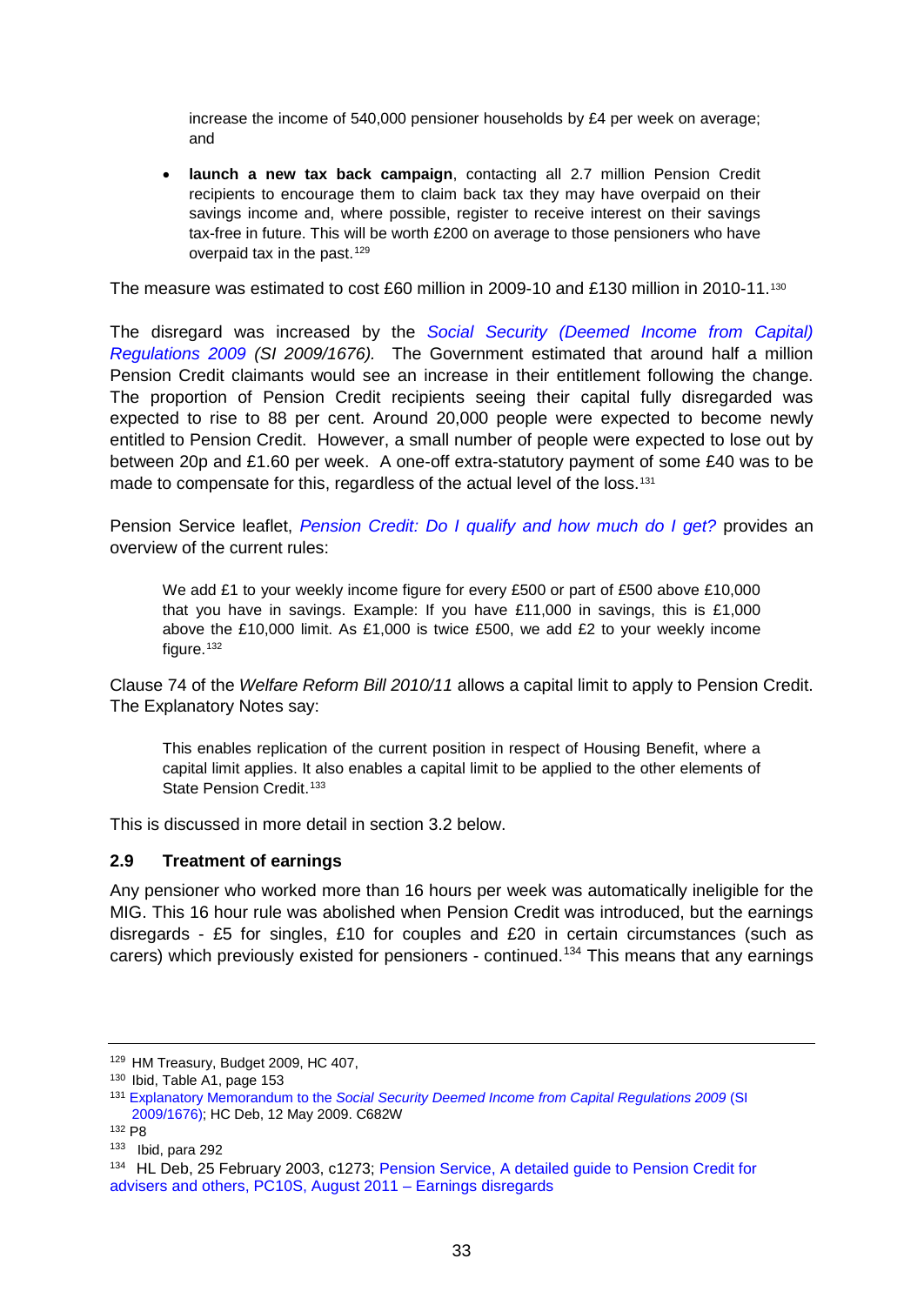in excess of the disregards are treated like any other form of assessed income in the calculation of both the Guarantee and the Savings Credit.<sup>135</sup>

The Pension Credit earnings disregards have not been increased. The Work and Pensions Committee recommended in 2005:

…that the Government reconsiders the treatment of earnings in Pension Credit, with particular account being taken of the number of Pension Credit claimants who might wish to engage in paid work, the possible impact of this on pensioner poverty and the extent to which the current rules are understood and provide the right incentives. [136](#page-33-1)

In response the Government said:

The Government wants both to promote opportunities for older workers and to reward them for their earnings. It believes that the Working Tax Credit, the abolition of the 16 hours work rule in Pension Credit, and bringing forward the existing disregards in the income-related benefits are the best way to promote active ageing and reward earnings. Under Pension Credit the earnings of those aged 65 or over can count towards the savings credit.

A single pensioner is entitled to a £5 per week disregard on their earnings and couples a £10 disregard under Pension Credit. In some other cases, such as carers, lone parents, people in certain occupations or in receipt of certain benefits a £20 disregard applies. This broadly mirrors the current regime for younger workers, and avoids introducing additional complexity.[137](#page-33-2)

The issue raised again in debate on the *Pensions Bill 2006-07*. [138](#page-33-3) For example, in the House of Lords, Baroness Hollis argued that it should be increased:

Thirty years ago, the disregard for a single person in retirement was £4. Twenty years ago it was £5—£10 for a couple—and it has not changed since. It is worth less than an hour's work a week at the minimum wage for a single person, or an hour and a half or so for a couple if one of them is working.

Amendment No. 20 would raise the level of disregard so that a woman in her 60s could, if she chose, clean for three hours a week, or a man could do two hours or so a week of gardening—I am sorry; these are very gendered examples—without endangering their pension credit. That is probably good for their health and for socialising with other people, as it gets them out of the house; it is certainly good for their income.<sup>[139](#page-33-4)</sup>

Responding for the Labour Government, Lord McKenzie explained that:

Pension credit is not intended for people who do substantial amounts of work. While we fully support the principle of working and recognise that for many "in retirement" this is a positive step, pension credit is primarily a safety net entitlement…. While I fully understand and appreciate what my noble friend is trying to do here, I should point out that raising the level of the disregards is likely to attract a considerable cost,

<span id="page-33-0"></span><sup>135</sup> Alistair Darling, HC Deb, 25 March 2002, c602 and c618

<span id="page-33-1"></span><sup>136</sup> Work and Pensions Committee, *Pension Credit,* Third Report 2004-05, HC 43-I, para 170; Work and Pensions Committee, *Pension Credit,* Second Report 2001-02, HC 638-I, para 39-42

<span id="page-33-2"></span><sup>137</sup> [Work and Pensions Committee, First Special Report of 2005-06, Pension Credit and Delivery of Services to](http://www.publications.parliament.uk/pa/cm200506/cmselect/cmworpen/397/39702.htm)  [Ethnic Minority Clients: Government Response to the Committee's 3rd and 4th Reports of Session 2004-05](http://www.publications.parliament.uk/pa/cm200506/cmselect/cmworpen/397/39702.htm)

<span id="page-33-3"></span><sup>138</sup> See for example, Pensions Bill Committee, 8 February 2007, c419

<span id="page-33-4"></span><sup>139</sup> HL Deb, 4 June 2007, c950-1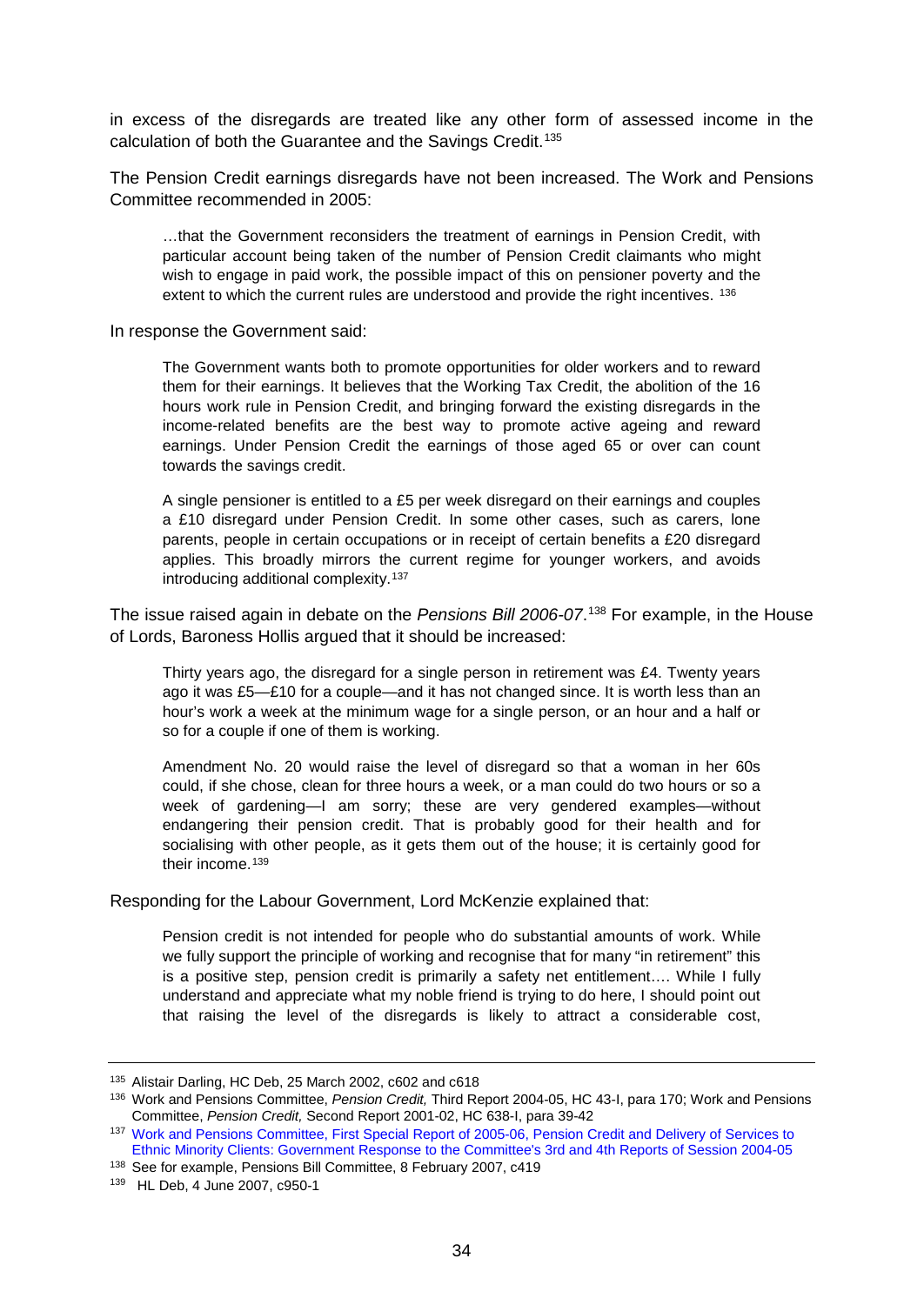particularly as this would have a knock-on effect for housing benefit and council tax benefit for pensioners.<sup>[140](#page-34-0)</sup>

In its 2008/09 report on *Tackling Pensioner Poverty*, the Work and Pensions Committee again recommended that the earnings disregards should be increased:

334. We have previously called for the £5 earnings disregard for Pension Credit to be increased. The current rules are a barrier to pensioners working, and are contrary to the Department's stated objectives. We find it regrettable that the disregard has remained at the same level for over 20 years and is now equivalent to less than one hour's work at the minimum wage.

335. We welcome the Department's announcement that it will trial raising the earnings disregard for lone parents on income support to £50. We call for the earnings disregard for pensioners in receipt of Pension Credit to also be increased to £50.[141](#page-34-1)

In its response, the Labour Government said Pension Credit "was primarily a safety net entitlement which targets help where it is needed most and is not intended for people who do substantial amounts of work." However, it would "keep the policy and disregard that operates within Pension Credit under review."<sup>[142](#page-34-2)</sup>

### **2.10 Interaction with Housing Benefit (HB) and Council Tax Benefit (CTB)**

When Pension Credit was introduced, the fear that all – or nearly all – the benefit of the increased income might be clawed back through consequential reductions in HB and CTB was addressed by the Government: they increased the income threshold for these benefits by the maximum Savings Credit payable. A memorandum submitted to the Work and Pensions Select Committee by the Department for Work and Pensions (DWP) explained:

Any pensioner who receives the Guarantee Credit will be entitled to full Housing Benefit and Council Tax Benefit. Nobody will lose Housing Benefit or Council Tax Benefit as a result of the Pension Credit. The Government will achieve this by raising the level at which pensioners qualify for help in line with the Pension Credit, and also by mirroring the new rules on savings. This will ensure that pensioners who benefit from the Savings Credit do not see their gains clawed back through a reduction in their Housing Benefit or Council Tax Benefit. The current cut-off point of £16,000 savings for pensioners who do not qualify for the Guarantee Credit will, however, be retained.[143](#page-34-3)

The applicable amount used in calculating HB and CTB was raised by the amount of the Maximum Savings Credit for claimants aged 65 and over on 6 October 2003, when Pension Credit was introduced. This should have meant that individuals qualifying for savings credit at the point of change from MIG did not lose HB or CTB (although some pensioners who claimed Pension Credit after 6 October 2003 and had already benefited from the increase in the HB/CTB applicable amount, found that some of that was then clawed back when they were later awarded savings credit.)

To summarise, pensioners who qualify for Guarantee Credit (with or without Savings Credit) are passported to full HB and CTB. For those pensioners who qualify for the Savings Credit only, the existing HB and CTB  $£16,000$  capital cut-off has been retained. Those with less

<span id="page-34-1"></span><span id="page-34-0"></span><sup>&</sup>lt;sup>140</sup> Ibid, c954<br><sup>141</sup> Work and Pensions Committee[, Tackling pensioner poverty,](http://www.publications.parliament.uk/pa/cm200809/cmselect/cmworpen/411/41110.htm) Fifth report of 2008-09

<span id="page-34-2"></span><sup>142</sup> [Tackling Pensioner Poverty: Government Response to the Fifth Report from the Committee,](http://www.publications.parliament.uk/pa/cm200809/cmselect/cmworpen/1029/102902.htm) Session 2008-09, October 2009

<span id="page-34-3"></span><sup>143</sup> Work and Pensions Committee report on Pension Credit, HC 638-II, Session 2001/02, Ev 100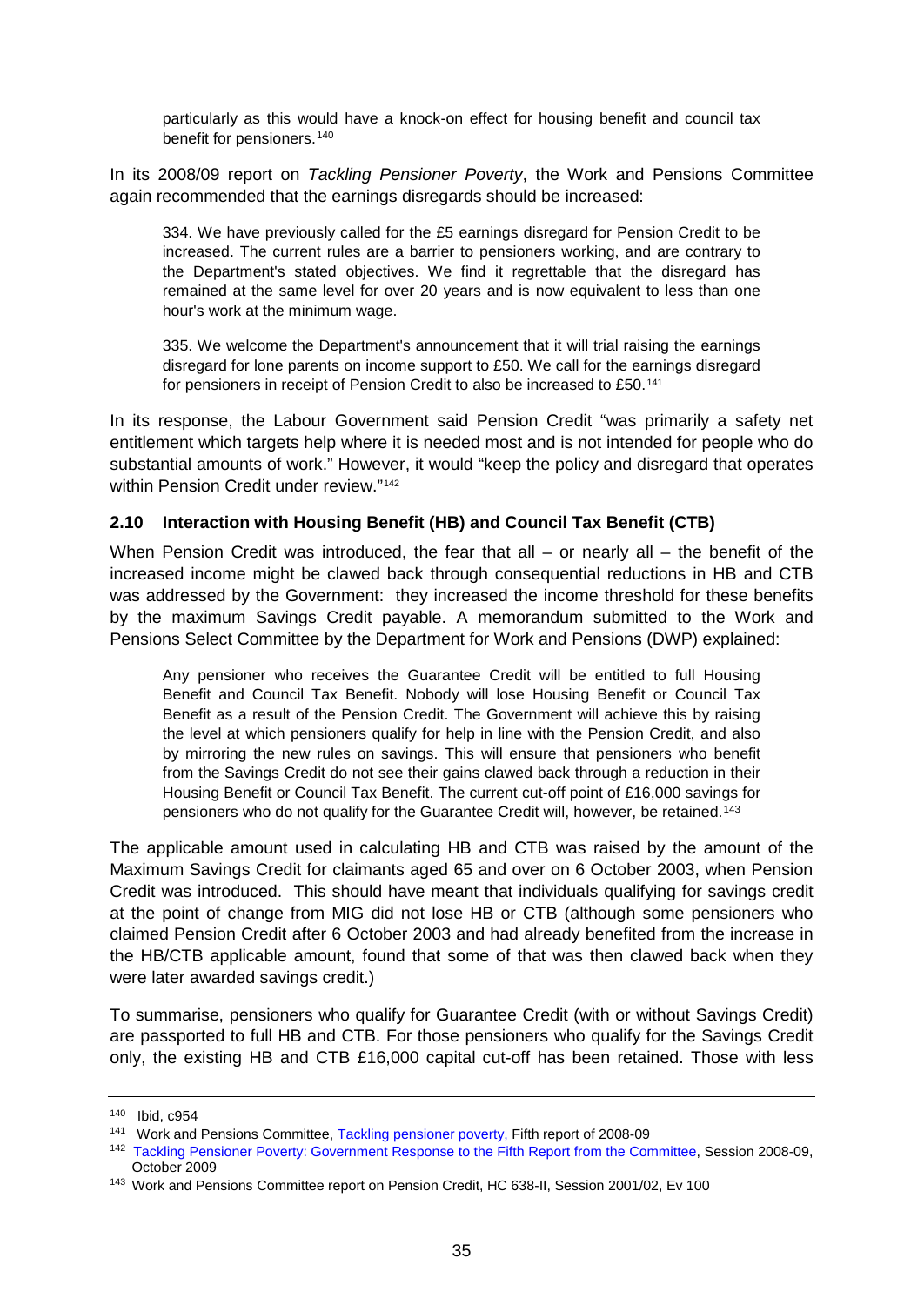than £16,000 in capital have their income assessed on the same basis for HB and CTB as under the Pension Credit.<sup>[144](#page-35-0)</sup> Savings Credit counts as income when assessing entitlement, but as the threshold has been increased by the maximum credit payable pensioners should still see the full benefit of their Pension Credit award.

In order to simplify claims for HB and CTB, the details provided to the Pension Service to assess entitlement to the Pension Credit are being used for calculating entitlement to these benefits. The then Parliamentary Under Secretary of State, Baroness Hollis, explained how this would work in response to an amendment at the Committee stage in the House of Lords:

We have concluded that where there is an award of pension credit there is no need for local authorities to continue to make regular inquiries about income. Where the guarantee credit is in payment, local authorities will award full housing or council tax benefit automatically. Until the Pension Service tells them otherwise, they will continue to pay benefit. In savings credit only cases, local authorities will need to carry out a full assessment, but we are making an amendment to the Social Security Contributions and Benefits Act via paragraph 3 of Schedule 2 to the Bill which will allow local authorities to use the Pension Service's assessment of the claimant's income for the duration of the assessed income period. This figure will be up-dated throughout the assessed income period to take account of the annual increase in benefits and increases in second pensions…

Local authorities will still need to continue to review cases regularly--most tenants have a yearly rent increase and private sector tenancies are subject to the rent officer arrangements--but their inquiries will be limited to matters which concern rent, not the claimant's income. In other words, the claimant's income after the assessed period will be taken over into the housing benefit assessment.<sup>[145](#page-35-1)</sup>

The *Welfare Reform Bill 2010-11* contains provision to introduce a new Housing Credit in Pension Credit. This is discussed in more detail in section [3.2 below.](#page-41-0)

## **2.11 Disclosure of information to electricity suppliers**

The Labour Government introduced provision in the *[Pensions Act 2008](http://www.opsi.gov.uk/acts/acts2008/ukpga_20080030_en_1)* to allow DWP data regarding receipt of Pension Credit to be shared with energy suppliers.[146](#page-35-2) In debate on the legislation, Parliamentary Under Secretary of State, Lord McKenzie explained that the provision:

would allow the Secretary of State to make regulations to share data on pension credit recipients with energy suppliers. It also allows energy suppliers to share customer data in order to identify people to whom they can provide assistance with the cost of their fuel bills.<sup>[147](#page-35-3)</sup>

The Minister recognised that the sharing of information to multiple private commercial bodies gave rise to concern. Safeguards would apply:

In addition to the legal safeguards already available through the *Data Protection Act 1998*, the amendment allows the Secretary of State to provide in regulations for a new criminal offence to penalise anyone who unlawfully discloses these data. We have also involved the Information Commissioner in our proposals and we will continue to work

<span id="page-35-0"></span><sup>144</sup> [HL Deb 29 January 2002, c107W](http://www.publications.parliament.uk/pa/ld200102/ldhansrd/vo020129/text/20129-11.htm#20129-11_spnew9)

<span id="page-35-1"></span><sup>145</sup> HL Deb, 29 January 2002, c107

<span id="page-35-2"></span><sup>146</sup> Section 142

<span id="page-35-3"></span><sup>147</sup> HC Deb, 17 July 2008, c1385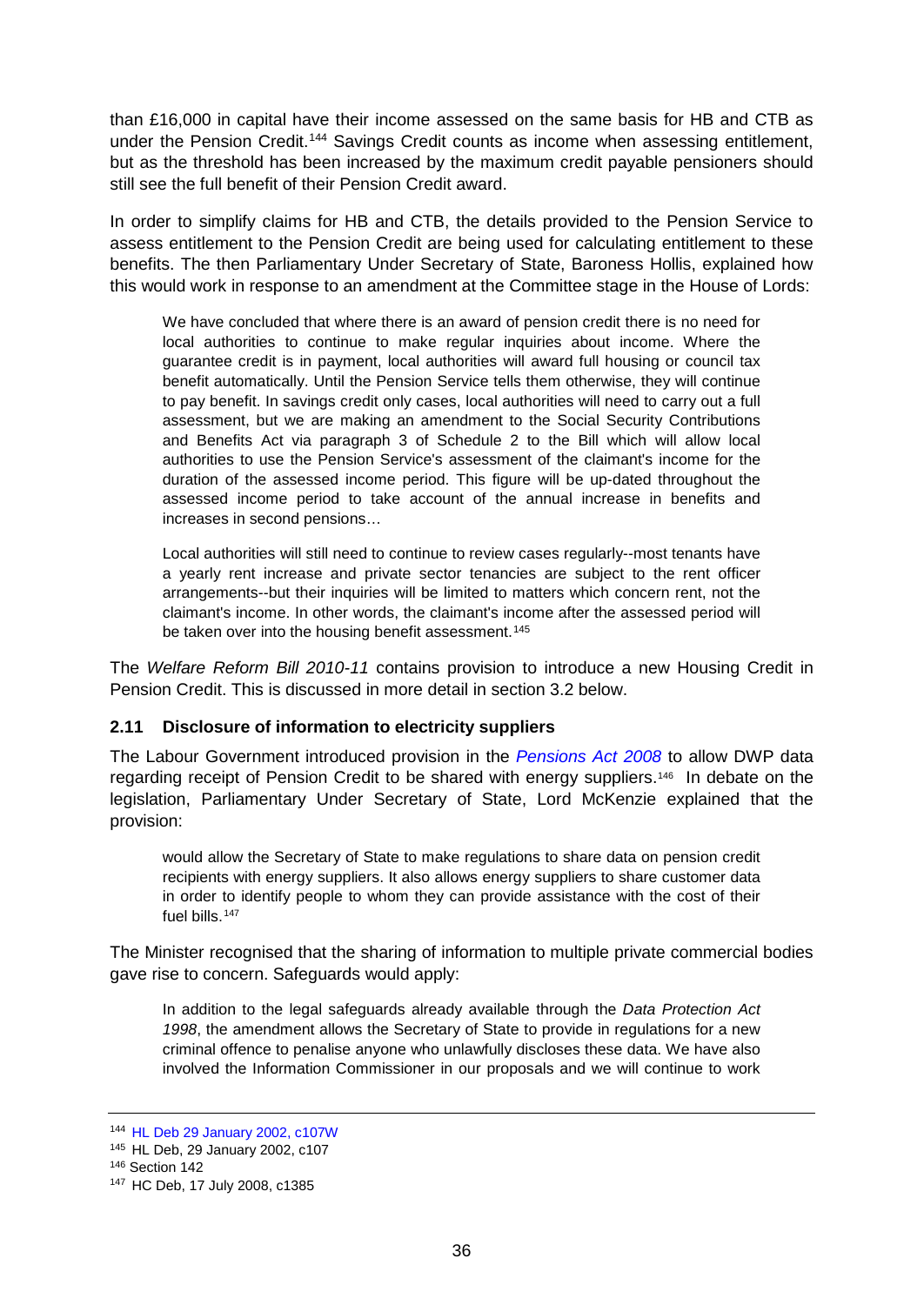closely with his office on the detail to ensure that all practices are fully compliant with the highest standards of data handling, including their security.

We will be working closely with energy suppliers, BERR and Defra over the coming months to ensure the detail of the use of the data and to make sure these agreements are sound and enforceable. We say to energy suppliers that it is up to them to make this work and we have started discussions with them on the detail of their offer of assistance to pension credit recipients. It may reassure noble Lords that we will share our customers' information only when we are satisfied that what is on offer from the energy suppliers is good enough to warrant data-sharing. The offer must be proportionate and customers must be offered a guaranteed benefit. We recognise there may be some concerns that once the suppliers have the information, they may use it for purposes other than awarding help with fuel costs, but each supplier will receive data only on their existing customers and these data may be used only for purposes in connection with enabling the provision of assistance to persons in receipt of state pension credit.<sup>[148](#page-36-0)</sup>

Opposition spokesperson, Lord Skelmersdale was concerned that the process had not yet been fully thought through and the safeguards were not finalised.<sup>149</sup>

Lord Mogg, chair of [Ofgem,](http://www.ofgem.gov.uk/Pages/OfgemHome.aspx) the energy regulator, talked of the importance of ensuring the money already in the system was "best used and targeted, and that people who need it most are identified."[150](#page-36-2) The detail on data handling to be contained in the regulations would be vital. He whether the same approach might also be extended to other groups in fuel poverty.[151](#page-36-3) 

The Minister explained that a potential opt out was being considered and worked through. He agreed it was important to be clear about the costs of information exchange and who would bear them.[152](#page-36-4) 

The aim *[The State Pension Credit \(Disclosure of Information\) \(Electricity Suppliers\)](http://www.opsi.gov.uk/si/si2010/uksi_20100227_en_1)  [Regulations 2010 \(SI 2010/227\)](http://www.opsi.gov.uk/si/si2010/uksi_20100227_en_1)* is to enable people aged 70 or over in recent of the Guarantee Credit only to benefit from a new Energy Rebate Scheme:

2.1 These Regulations allow DWP to disclose information to electricity suppliers about persons aged 70 years and over, and their partners, where one of those persons is in receipt of only the quarantee credit element of State Pension Credit1 ("SPC"). This is so that under the Energy Rebate Scheme agreed between the Government and suppliers, suppliers can give these persons an automatic rebate on their electricity bill, offer them help with energy efficiency measures and offer to place these persons on a register that offers priority services. The Regulations also allow electricity suppliers to provide information about their domestic electricity customers to DWP. This is so that DWP can match that data against its own records and then confirm to each supplier which of its customers qualify for a rebate.

2.2 The Regulations also make unauthorised disclosure of information a criminal offence. This is aimed at strengthening the security of data handled and transferred.[153](#page-36-5)

<span id="page-36-0"></span><sup>148</sup> Ibid, c1386

<span id="page-36-1"></span><sup>149</sup> Ibid, c1387

<sup>150</sup> Ibid, c1390

<span id="page-36-3"></span><span id="page-36-2"></span><sup>151</sup> Ibid, c1391

<span id="page-36-4"></span><sup>152</sup> Ibid, c1392-3

<span id="page-36-5"></span><sup>153</sup> Explanatory Memorandum to the *[State Pension Credit \(Disclosure of Information\) \(Electricity Suppliers\)](http://www.opsi.gov.uk/si/si2010/em/uksiem_20100227_en.pdf)  [Regulations 2010](http://www.opsi.gov.uk/si/si2010/em/uksiem_20100227_en.pdf)* (SI 2010/227)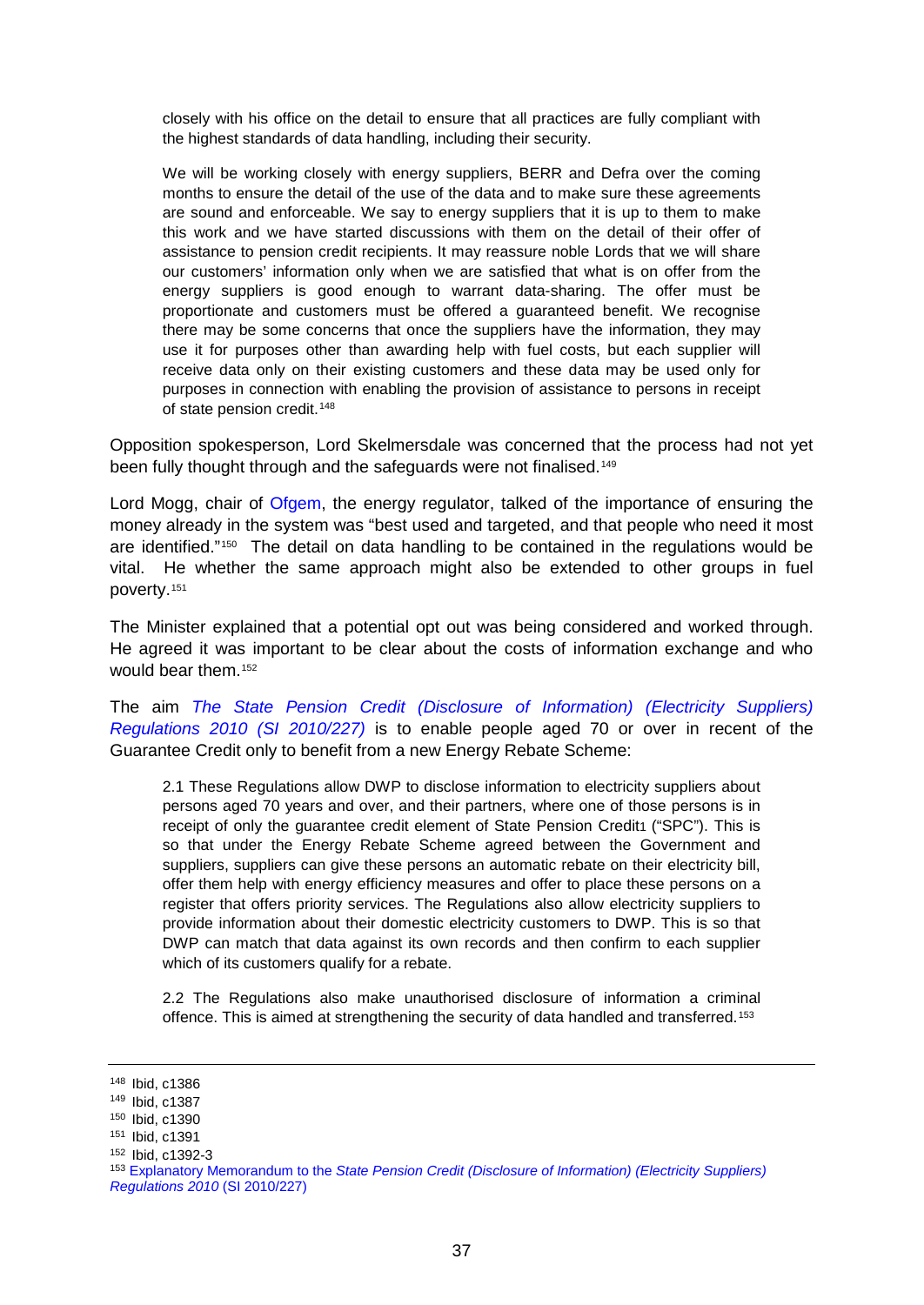The Energy Rebate Scheme is being developed following a voluntary agreement by the big six energy suppliers<sup>[154](#page-37-0)</sup> to increase their spending on social programmes to help vulnerable customers. The [Explanatory Memorandum](http://www.opsi.gov.uk/si/si2010/em/uksiem_20100227_en.pdf) to the regulations explains current intentions. Further details will be in an Energy Rebate Scheme Policy Document.[155](#page-37-1) 

Pension Credit recipients wishing to opt out would need to be proactive:

25. There is no legal requirement for either DWP or electricity suppliers to obtain customer's consent before sharing their data for the purposes of the Scheme. DWP will not be asking people proactively if they wish to participate in the Scheme, and will automatically put forward their details for the data matching exercise. Electricity suppliers will do the same.

26. If a customer contacts DWP to ask that their details are not shared, DWP will endeavour to exclude their details from the match. Energy suppliers will take a similar approach with anyone who contacts them about the scheme.[156](#page-37-2)

The scheme was generally welcomed by respondents to consultation on the draft regulations, although some issues were raised and some changes made to the draft regulations as a result.[157](#page-37-3) Details of the consultation and the Government response can be found on the DWP website.[158](#page-37-4) The regulations were debated in the House of Commons on 13 January 2010. They were welcomed in broad terms as "a good place to start", although some questions were raised about individuals who would not qualify and about data security.[159](#page-37-5)

Regulations have been made to allow the Secretary of State and suppliers to exchange information to allow Pension Credit claimants to be awarded automatic rebates under the Warm Home Discount Regulations:

These regulations allow the Secretary of State and energy suppliers to exchange information for the purposes of requiring, under the Warm Home Discount Regulations (SI 2011/1033), those electricity suppliers to give those persons an automatic rebate on their electricity bills and to allow for testing matching arrangements.<sup>[160](#page-37-6)</sup>

## *3 Welfare Reform Bill 2010-11*

The *[Welfare Reform Bill 2010-11](http://www.publications.parliament.uk/pa/cm201011/cmbills/154/11154.i-v.html)* provides for the introduction a new Universal Credit. This is to be a new integrated working-age benefit, paid to people in and out of work. It will replace existing benefits such as Working Tax Credit (WTC), Child Tax Credit (CTC), Housing Benefit (HB), Council Tax Benefit (CTB), Income Support, income-based Jobseekers Allowance and income-related Employment and Support Allowance.[161](#page-37-7) The Bill also makes

<span id="page-37-0"></span><sup>154</sup> British Gas, EDF Energy, E.ON UK, ScottishPower; Scottish Energy; RWEnpower

<span id="page-37-1"></span><sup>155</sup> Explanatory Memorandum to the *[State Pension Credit \(Disclosure of Information\) \(Electricity Suppliers\)](http://www.opsi.gov.uk/si/si2010/em/uksiem_20100227_en.pdf)  [Regulations 2010](http://www.opsi.gov.uk/si/si2010/em/uksiem_20100227_en.pdf)* (SI 2010/227) para 7.7

<span id="page-37-2"></span><sup>156</sup> DWP, Energy Rebate Scheme – Draft Scheme Policy Document, December 2009

<span id="page-37-3"></span><sup>157</sup> Ibid, para 8.3

<span id="page-37-4"></span><sup>158</sup> *Energy Costs Support Scheme – [Sharing data with energy suppliers to help them better](http://www.dwp.gov.uk/docs/consultation-energy-costs-scheme.pdf) target their social [assistance schemes. Consultation on draft regulations and policy proposals, 24 September 2009;](http://www.dwp.gov.uk/docs/consultation-energy-costs-scheme.pdf) [Energy Costs](http://www.dwp.gov.uk/docs/energy-consultation-response.pdf)  [Support Scheme \(Energy Rebate Scheme\). Government response to the consultation on draft Regulations: State](http://www.dwp.gov.uk/docs/energy-consultation-response.pdf)  [Pension Credit \(Disclosure of Information\) \(Electricity Suppliers\) Regulations 2010, December 2009](http://www.dwp.gov.uk/docs/energy-consultation-response.pdf)*

<span id="page-37-5"></span><sup>159</sup> See, SC Deb, *[Draft State Pension Credit \(Disclosure of Information\) \(Electricity Suppliers\) Regulations 2010,](http://www.publications.parliament.uk/pa/cm200910/cmgeneral/deleg9/100113/100113s01.htm)*  [13 January 2010](http://www.publications.parliament.uk/pa/cm200910/cmgeneral/deleg9/100113/100113s01.htm) [See, Nigel Waterson, c6-8, and Steve Webb, c8-10]

<span id="page-37-6"></span><sup>160</sup> *[Disclosure of State Pension Credit Information \(Warm Home Discount\) Regulations 2011 \(2011/1830\)](http://www.legislation.gov.uk/uksi/2011/1830/contents/made)*, para 2.22

<span id="page-37-7"></span><sup>161</sup> *Welfare Reform Bill 2011-12 –* [Explanatory Notes,](http://www.publications.parliament.uk/pa/cm201011/cmbills/154/en/11154en.htm)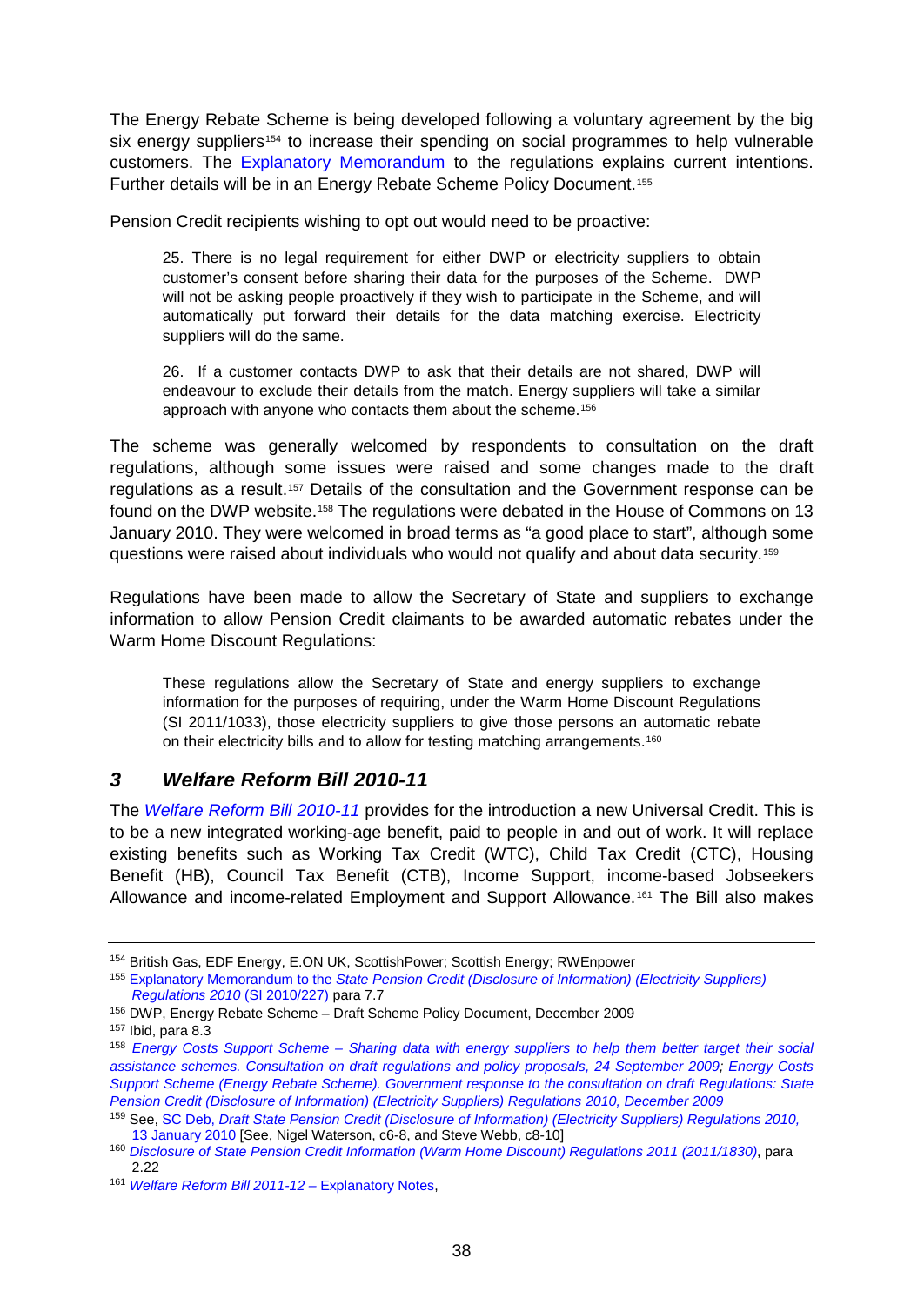changes to Pension Credit which consequent upon the introduction of the Universal Credit. In particular:

- In future, both partners in a couple will have to have reached the "qualifying age" in order to claim Pension Credit;
- A new Housing Credit is to be introduced in Pension Credit. This is because Housing Benefit is being abolished and, for people of working age, incorporated into the Universal Credit. The intention is that claimants will be entitled to broadly the same amount of support through Housing Credit as they would have been entitled to by way of HB.

Some issues are outstanding, such as exactly what provision that will be made to replace the financial support currently provided by CTC and CTB for people of Pension Credit qualifying age.

The Bill also provides for carers to be able to access the carer's additional amount in Pension Credit more easily. These issues are discussed in more detail below. The wider issues in the Bill are discussed in more detail in the Library Research Paper RP 11/24 *Welfare Reform Bill – [Universal Credit provisions.](http://www.parliament.uk/briefing-papers/RP11-24)*

## **3.1 Qualifying age**

As explained in [1.1 above,](#page-2-5) the qualifying age for Pension Credit is linked to the State Pension age for women. Under current legislation, only one partner needs to have reached the "qualifying age" for Pension Credit in order for a couple to be able to claim.[162](#page-38-0) Section 32 and Schedule 2 (paragraph 64) of the Bill provides that in future both will need to have done so:

1.45 Paragraph amends the *State Pension Credit Act 2002* so that a member of a couple who has attained the qualifying age for state pension credit may not receive state pension credit if the other member of the couple has not attained that qualifying age. This is to ensure that all claimants who have not attained the qualifying age for state pension credit are required to claim universal credit and, if appropriate, be subject to work-related conditions of entitlement. [163](#page-38-1)

### **Comment**

In response to publication of the Bill, Citizens Advice said it would be helpful to have clarification on how the older member of the couple in such cases would be treated. For example, would they be subject to the work-related conditionality of Universal Credit and would they attract a pensioner premium.<sup>[164](#page-38-2)</sup> Age UK argued that couples in this position should not be worse off than a couple entitled to Pension Credit:

4.2 We accept there is a case for treating everyone aged below women's State Pension age consistently, in terms of expectations with respect to work, but we would oppose any move which would reduce the overall income of households where one member has reached the age of eligibility for pensioner benefits. Age UK would like further information about the impact of the change for couples in this position and

<span id="page-38-0"></span><sup>162</sup> *State Pension Credit Act 2002*, s1; Pension Service*, Pension Credit – [Do I qualify and how much could I get?,](http://www.direct.gov.uk/prod_consum_dg/groups/dg_digitalassets/@dg/@en/@over50/documents/digitalasset/dg_180224.pdf)*  April 2010, page 2

<span id="page-38-1"></span><sup>163</sup> *[Welfare Reform Bill 2010-11 –](http://www.publications.parliament.uk/pa/cm201011/cmbills/154/en/11154en.htm)* Explanatory Notes, para 145

<span id="page-38-2"></span><sup>164</sup> Source: Citizens Advice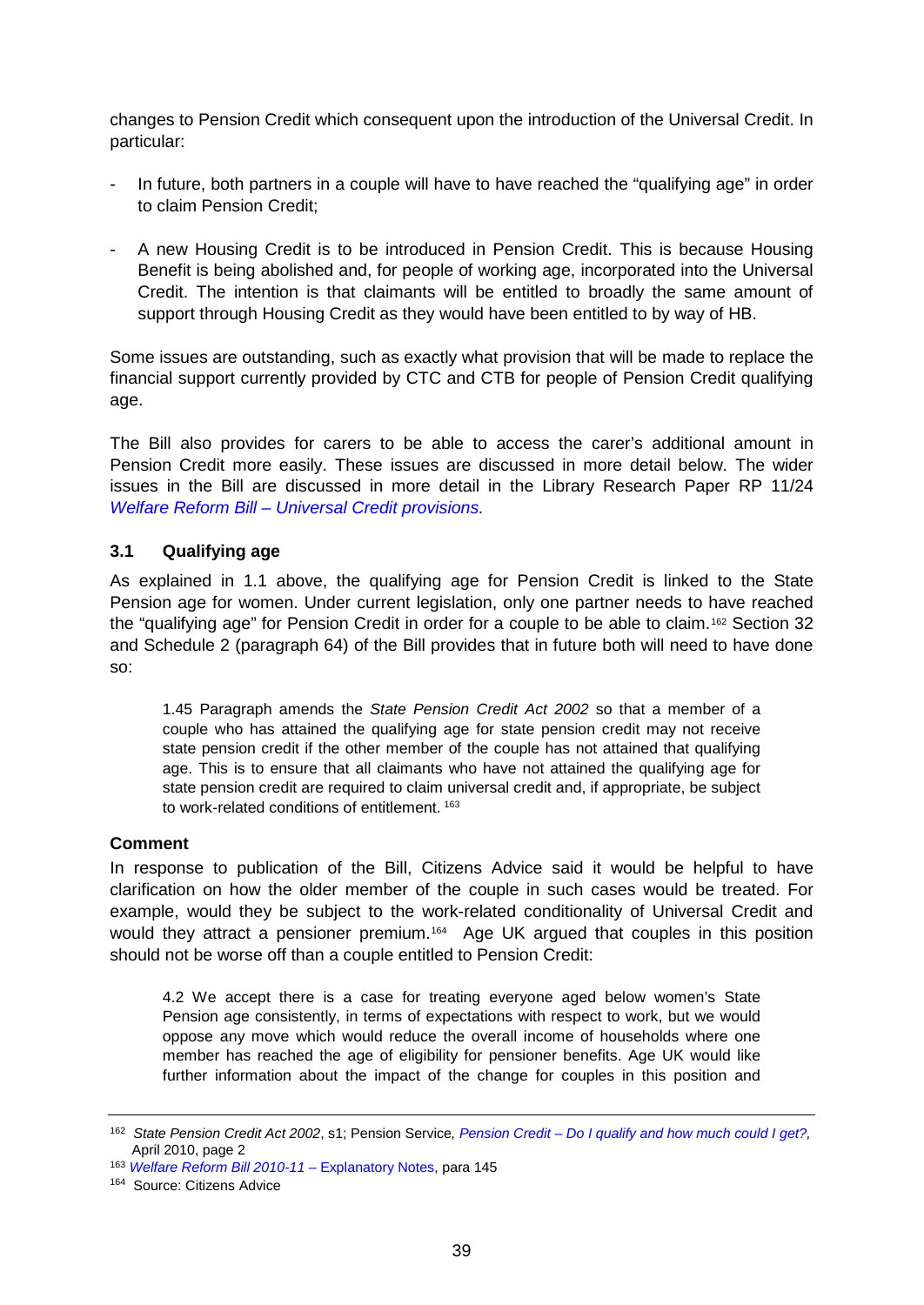reassurances that they would not be financially worse off than a couple entitled to Pension Credit.<sup>[165](#page-39-0)</sup>

### **Debate in Parliament**

During the Public Bill Committee stage, In Public Bill Committee, Shadow Work and Pensions Minister, Stephen Timms expressed surprise at the way the policy change had been introduced. In its Universal Credit White Paper, published in November 2010, the Government said had said it was "considering an option of allowing those pensioners who choose to extend their working lives to claim Universal Credit, rather than Pension Credit.["166](#page-39-1) In contrast, the Bill removed entitlement from those with working age partners. Mr Timms said:

That is very far from what the White Paper told us – that it would be an offer of which people might wish to take advantage. It is now a requirement and a severe restriction on the availability of pension credit.<sup>[167](#page-39-2)</sup>

He asked what savings the Government expected to make, whether there would be transitional protection for existing claimants and how the Minister would justify discriminating against pensioners on the basis of their spouse's age:

It seems curious to propose that, for people in otherwise identical circumstances, one will receive pension credit because their spouse is above pensionable age, but someone else, whose spouse happens to be below pensionable age, will not.<sup>[168](#page-39-3)</sup>

Work and Pensions Minister, Chris Grayling explained that the rationale for the change was that "in return for receiving support from the state, working age people should look or prepare for work":

The pension credit is a means-tested extra support payment for people on the lowest incomes to enable them to top up their income. If there is a couple in a household, one of whom is still of working age, and we are paying that means-tested payment, but the person of working age is not required to work, that does not stack up. Why should we not say to the person of working age, 'Your household is on a low income, you need more money, get a job', rather than, 'Here is an extra means-tested payment from the state without the obligation to look for a job"? This is a sensible change that puts an appropriate balance into the system.[169](#page-39-4)

He confirmed that the change would only apply to "new claims, not to couples who are already entitled to Pension Credit." Furthermore, the "work-related requirements" would only apply to the working age partner.<sup>[170](#page-39-5)</sup> The Government had not calculated the savings it expected to be made from this change:

This is not a saving measure as such. We have not calculated a saving out of it, so we have not produced a number that is now scored somewhere to say that it will be a consequence of this extra measure. This is simply a common-sense step. It does not seem right for the state to say, "We will provide you with some money to top up your household income, because you are on a very low income," while at the same time

<span id="page-39-0"></span><sup>165</sup> [Memorandum submitted by Age UK, WR32](http://www.publications.parliament.uk/pa/cm201011/cmpublic/welfare/memo/wr32.htm)

<span id="page-39-1"></span><sup>166</sup> DWP, *[Universal credit: welfare that works](http://www.dwp.gov.uk/docs/universal-credit-full-document.pdf#page=26)*, Cm 7957, November 2010, para 49-50

<span id="page-39-2"></span><sup>167</sup> PBC [Deb, 28 April 2011, c551](http://www.publications.parliament.uk/pa/cm201011/cmpublic/welfare/110428/am/110428s01.htm)

<span id="page-39-3"></span><sup>168</sup> Ibid, c552<br><sup>169</sup> PBC Deb, [28 April 2011, c553](http://www.publications.parliament.uk/pa/cm201011/cmpublic/welfare/110428/am/110428s01.htm)

<span id="page-39-5"></span><span id="page-39-4"></span><sup>170</sup> Ibid.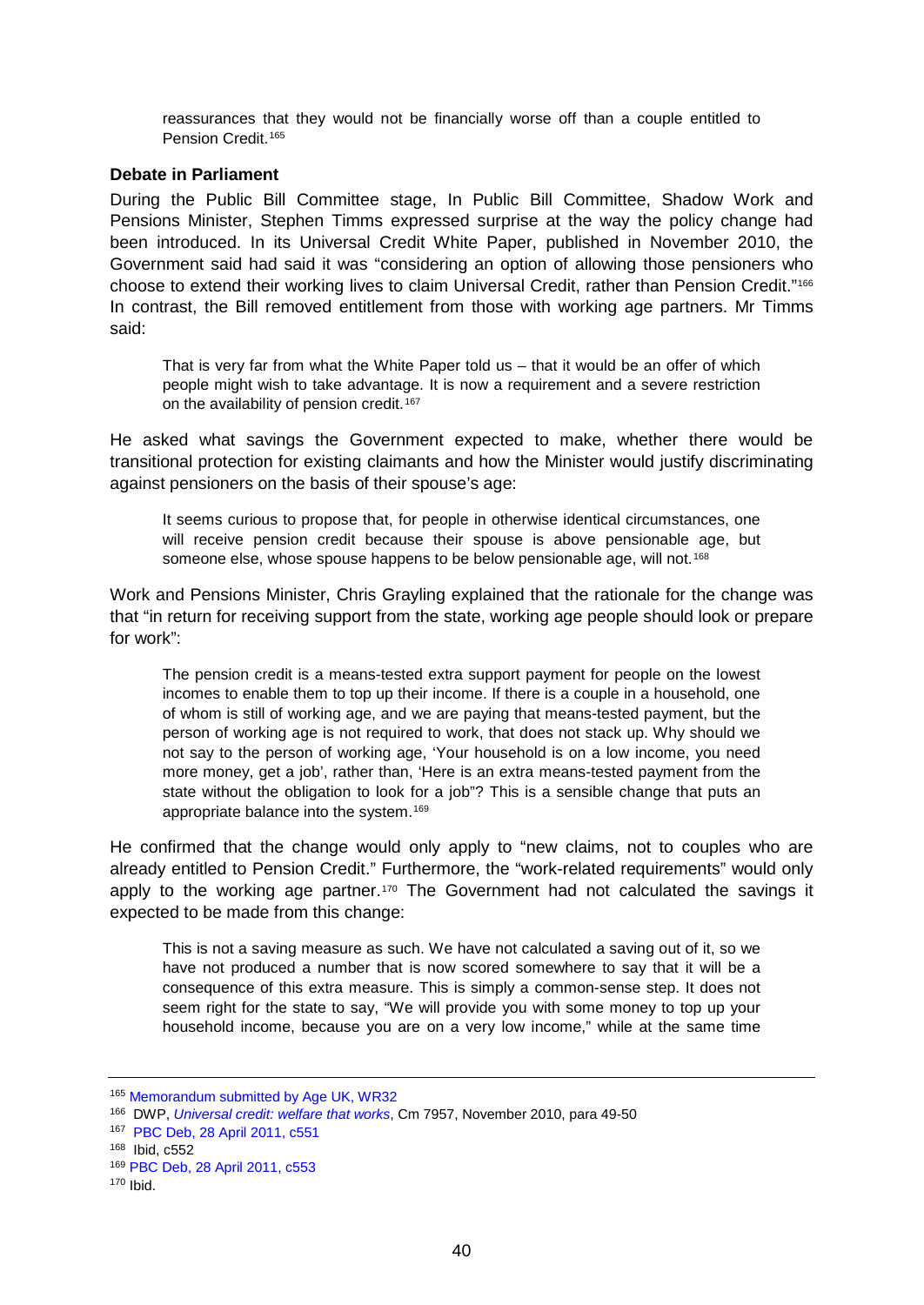saying that that it is fine for somebody who is of working age not to be looking for a job in such a situation.<sup>[171](#page-40-0)</sup>

On 16 May, Pensions Minister, Steve Webb said the Government was considering the support that would be available for couples in this position:

We believe it wholly appropriate that people below the pension credit qualifying age should receive the support that will be available through universal credit to encourage and enable work. We are still considering the support that will be available for couples in this position.<sup>[172](#page-40-1)</sup>

The Government would publish further information once decisions were finalised.[173](#page-40-2)

The issue was debated again at Report Stage on 13 June 2011. [174](#page-40-3)

The Bill had its Second Reading in House of Lords on 13 September 2011.[175](#page-40-4) The updated Impact Assessment includes figures for the number of households whose income would be notionally lower than it would have been under the old system. It explained that "some of the heaviest notional losses for couples without children are in cases where one member is of working-age and one is currently eligible for Pension Credit."<sup>[176](#page-40-5)</sup>

At Committee Stage, Lady Greengross (a former director of Age UK) moved an amendment to provide for an additional amount to be included in the Universal Credit to reflect the fact that one of a couple is of State Pension age:

We know that for a long time the means-tested benefit system has supported, and given greater support, to people who have reached retirement age. However, under this Bill, unless couples where one person has reached retirement age receive some additional support, the older person who might be, say, 80, who happens to have a partner of 59, could be worse off financially than someone with a partner of the same age.[177](#page-40-6)

The legislation already provides for an award of Universal Credit to include additional amounts in respect of limited capability for work or where the claimant has regular and substantial caring responsibilities for a severely disabled person.<sup>[178](#page-40-7)</sup>

Speaking in support of the amendment, Opposition spokesperson, Baroness Drake, expressed her concern about the impact on older women not in paid work, particularly those with caring responsibilities.<sup>[179](#page-40-8)</sup> Lord McKenzie questioned the logic of requiring a couple to claim Universal Credit where the younger partner would not in any case be subject to the work requirements:

However, if in fact the working-age partner does not have to be subject to any conditionality because of a caring responsibility, or for any other reason-perhaps they are subject to no work-related requirements under the assessments that take place-

<span id="page-40-0"></span><sup>171</sup> [Public Bill Committee, 28 April 2011, c553](http://www.publications.parliament.uk/pa/cm201011/cmpublic/welfare/110428/am/110428s01.htm)

<span id="page-40-1"></span><sup>172</sup> [HC Deb, 16 May 2011, c102W](http://www.publications.parliament.uk/pa/cm201011/cmhansrd/cm110516/text/110516w0004.htm#11051628000064)

<span id="page-40-2"></span><sup>173</sup> [HC Deb, 9 June 2011, c421-2W](http://www.publications.parliament.uk/pa/cm201011/cmhansrd/cm110609/text/110609w0001.htm#11060955000430)

<span id="page-40-3"></span><sup>174</sup> [HC Deb, 13 June 2011, c525-7;](http://www.publications.parliament.uk/pa/cm201011/cmhansrd/cm110613/debtext/110613-0002.htm)

<span id="page-40-4"></span><sup>&</sup>lt;sup>175</sup> The Bill as introduced to the House of Lords is [Welfare Reform Bill HL Bill 75](http://www.publications.parliament.uk/pa/bills/lbill/2010-2012/0075/lbill_2010-20120075_en_1.htm)

<span id="page-40-5"></span><sup>176</sup> Welfare Reform Bill – [Impact Assessment, p](http://www.dwp.gov.uk/docs/universal-credit-wr2011-ia.pdf#page=10)10 and p 11, para 28

<span id="page-40-6"></span><sup>177</sup> [HL Deb, 24 October 2011, c174GC](http://www.publications.parliament.uk/pa/ld201011/ldhansrd/text/111024-gc0001.htm#1110246000083)

<span id="page-40-7"></span><sup>178</sup> [Welfare Reform Bill 2011, Clause 12](http://www.publications.parliament.uk/pa/bills/lbill/2010-2012/0075/lbill_2010-20120075_en_2.htm#pt1-ch1-pb4-l1g12)

<span id="page-40-8"></span><sup>179</sup> [HL Deb, 24 October 2011, c175GC](http://www.publications.parliament.uk/pa/ld201011/ldhansrd/text/111024-gc0001.htm#1110246000083)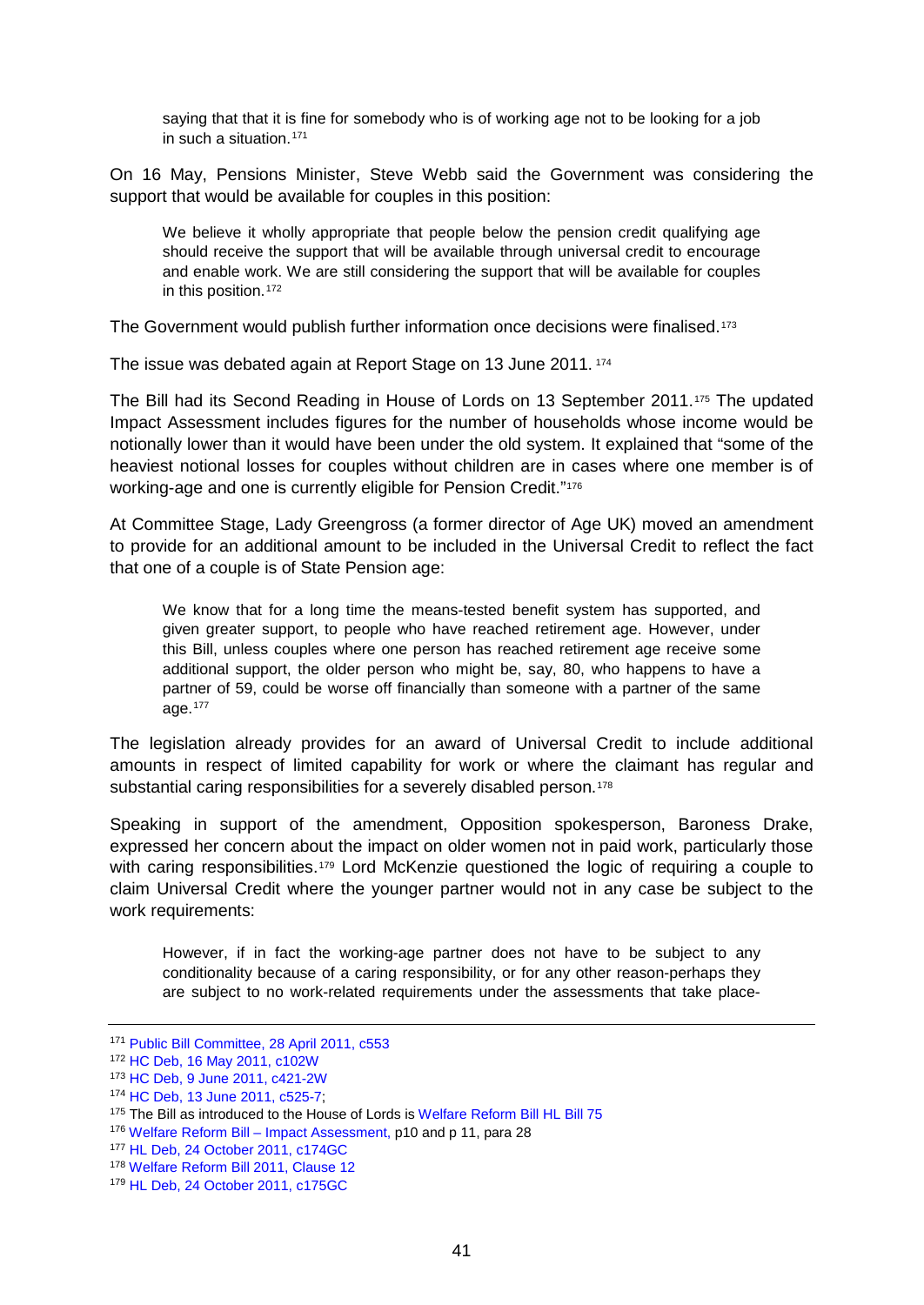why then would the Government still force that couple through universal credit? If the rationale of using the universal credit to bring people within conditionality falls away, why should those couples not then have the opportunity of remaining in pension credit if they choose?<sup>[180](#page-41-1)</sup>

Responding for the Government, Lord Freud explained that there were two main reasons why the Government had decided not to include an addition in Universal Credit specifically for people over pension age. One was the possible impact on work incentives. The other was that reforms to the State Pension were still under consideration:

First, we think that it could reduce the work incentives for the working-age partner if they are paid a higher rate of benefit simply because they have an older partner. We are already including additions for specific reasons such as caring, or limited capability for work, where people are likely to have longer durations on benefit. Clearly, we are raising some of those levels appreciably. If in a particular case these additions are not appropriate, there ought, in principle, to be as much scope for the working-age partner to work as in any other case, so it is not clear why a higher rate of benefit should be paid.

Secondly, as the noble Baronesses, Lady Drake and Lady Hollis, rightly pointed out, there is a significant programme of change under way for people over pension age. Following the Chancellor's announcement in the Budget of 23 March, the Government published the Green Paper *A State Pension for the 21st Century* in April. That paper set out options for reforming the state pension system for future pensioners. In the light of the responses to the Green Paper, we are currently developing proposals for changing the state pension system and at the same time are considering how pension credit may need to change to best meet the needs of future pensioners under any reformed state pension. It would clearly be important to make sure that any arrangements for pensioners dovetail closely with universal credit to ensure a smooth interface and also to ensure that we deal fairly with couples where one person is over pension age and the other is under it. Until our thinking is further developed, we have only one side of the equation. We need both sides of the equation to consider this issue fully. I should just add that clearly once there is a migration on changing pensions the migration strategy into universal credit and the timing of how we take different groups into it will also be hugely relevant.<sup>[181](#page-41-2)</sup>

### <span id="page-41-0"></span>**3.2 Housing Credit**

Guarantee Credit currently includes an additional amount to cover certain owner-occupier housing costs (such as mortgage interest).<sup>[182](#page-41-3)</sup> However, those who are tenants in the social or private rented sector claim for help with their housing costs through HB, which is administered by local authorities.

<span id="page-41-5"></span>Both Pension Credit and HB are means-tested, so income and capital of the claimant (and their partner if they have one) may be taken into account in calculating entitlement[.183](#page-41-4) However, details of the calculations are different. For example:

• there is no upper capital limit in Pension Credit. Instead, where capital falls to be taken into account, £1 of income is assumed for every £500 above £10,000.[184](#page-41-5) On the

<span id="page-41-1"></span><sup>180</sup> Ibid, c178GC

<span id="page-41-2"></span><sup>181</sup> Ibid, c179-80 GC

<span id="page-41-3"></span><sup>182</sup> *State Pension Credit Act 2002*, s2(3); *State Pension Credit Regulations 2002* (SI 2002 No. 1792), reg 6 and schedule 2

<span id="page-41-4"></span><sup>183</sup> *State Pension Credit Act 2002*, s15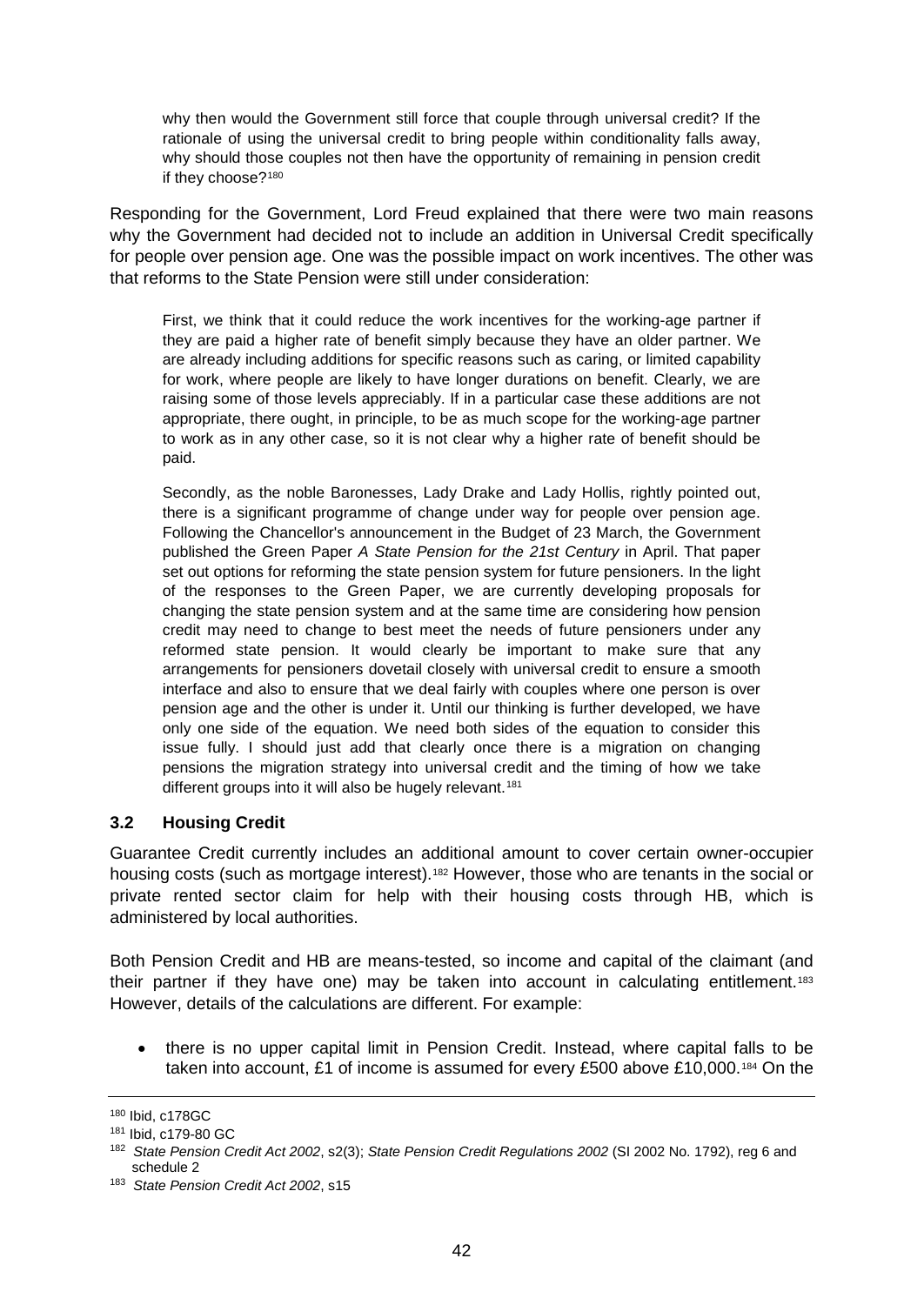other hand, there is a £16,000 capital limit in HB. Although Guarantee Credit recipients are passported to maximum HB, people in receipt of Savings Credit only are not eligible if they have savings in excess of the HB capital limit; [185](#page-42-0)

• Pension Credit customers aged 65 or over who have been given an "assessed income period" (AIP) do not need to report changes to pensions, annuities, equity release payments or capital as they happen. Instead, these types of income and capital are normally fixed during the AIP, with automatic uprating applied[.186](#page-42-1) Claimants aged 75 and over are generally given an indefinite AIP.<sup>[187](#page-42-2)</sup> There is no AIP in HB.[188](#page-42-3)

HB is to be abolished under clause 34 of the Bill.<sup>[189](#page-42-4)</sup> Accordingly, clause 35 and Schedule 4 provide for a new "housing costs" credit in Pension Credit:

152. State pension credit is currently made up of two elements: the guarantee credit and the savings credit. *Schedule 4* amends SPCA 2002 to create a new credit to cover housing costs. This will provide support for people who have reached the qualifying age for state pension credit (for couples where both members have reached the qualifying age) once housing benefit is no longer available following the introduction of universal credit.<sup>[190](#page-42-5)</sup>

As is now the case with HB, it is to be possible to be eligible for Housing Credit without being entitled to Guarantee Credit or Savings Credit, or to receive more than one element if the relevant conditions are satisfied.[191](#page-42-6)

Schedule 4(4) of the Bill will insert a new section 3A into the *State Pension Credit Act 2002*. Subsection 3 of section 3A will allow the Secretary of State to provide in regulations the manner in which Housing Credit entitlement will be calculated. The Government's intention is that claimants will be entitled to "broadly the same amount of support under the Housing Credit as they would have been entitled to by way of Housing Benefit."<sup>[192](#page-42-7)</sup> DWP explains:

The primary power therefore needs to be wide enough so that the details of the calculation of benefit may be prescribed in secondary legislation in the same manner as currently provided in regulations relating to housing benefit. The level of detail is such that it is considered preferable to keep it from the face of primary legislation and instead include it within secondary legislation.<sup>[193](#page-42-8)</sup>

The calculation for Housing Credit will be specific to it and will not be the same as the income rules for the other elements of Pension Credit.[194](#page-42-9) The Bill also makes provision for "assessed

 <sup>184</sup> *State Pension Credit Regulations 2002* (2002 No. 1792), reg15. The categories of capital that fall to be disregarded is set out in schedule V of the regulations

<span id="page-42-0"></span><sup>185</sup> *Housing Benefit (Persons who have attained the qualifying age for State Pension Credit) Regulations 2006*  2006/214), regs 26, 27 and 43

<span id="page-42-1"></span><sup>186</sup> *State Pension Credit Act 2002*, s6 and 9 and *State Pension Credit Regulations 2002,* reg 10

<span id="page-42-2"></span><sup>187</sup> *[Pensions Act 2008,](http://www.opsi.gov.uk/acts/acts2008/ukpga_20080030_en_1)* s105

<span id="page-42-3"></span><sup>188</sup> DWP Memorandum to the House of Lords Delegated Powers and Regulatory Reform Select Committee, Welfare Reform Bill, para 158

<span id="page-42-4"></span><sup>189</sup> Clause 34 (1) (d)

<span id="page-42-5"></span><sup>190</sup> *[Welfare Reform Bill 2010-11](http://www.publications.parliament.uk/pa/cm201011/cmbills/154/en/11154en.htm) –* Explanatory Notes, para 152

<span id="page-42-6"></span><sup>191</sup> Ibid, para 153

<span id="page-42-7"></span><sup>192</sup> *[Welfare Reform Bill 2010-11](http://www.publications.parliament.uk/pa/cm201011/cmbills/154/en/11154en.htm) –* Explanatory Notes, para 154-5

<span id="page-42-8"></span><sup>193</sup> DWP Memorandum to the House of Lords Delegated Powers and Regulatory Reform Select Committee, Welfare Reform Bill, para 153

<span id="page-42-9"></span><sup>194</sup> *[Welfare Reform Bill 2010-11](http://www.publications.parliament.uk/pa/cm201011/cmbills/154/en/11154en.htm) –* Explanatory Notes, para 154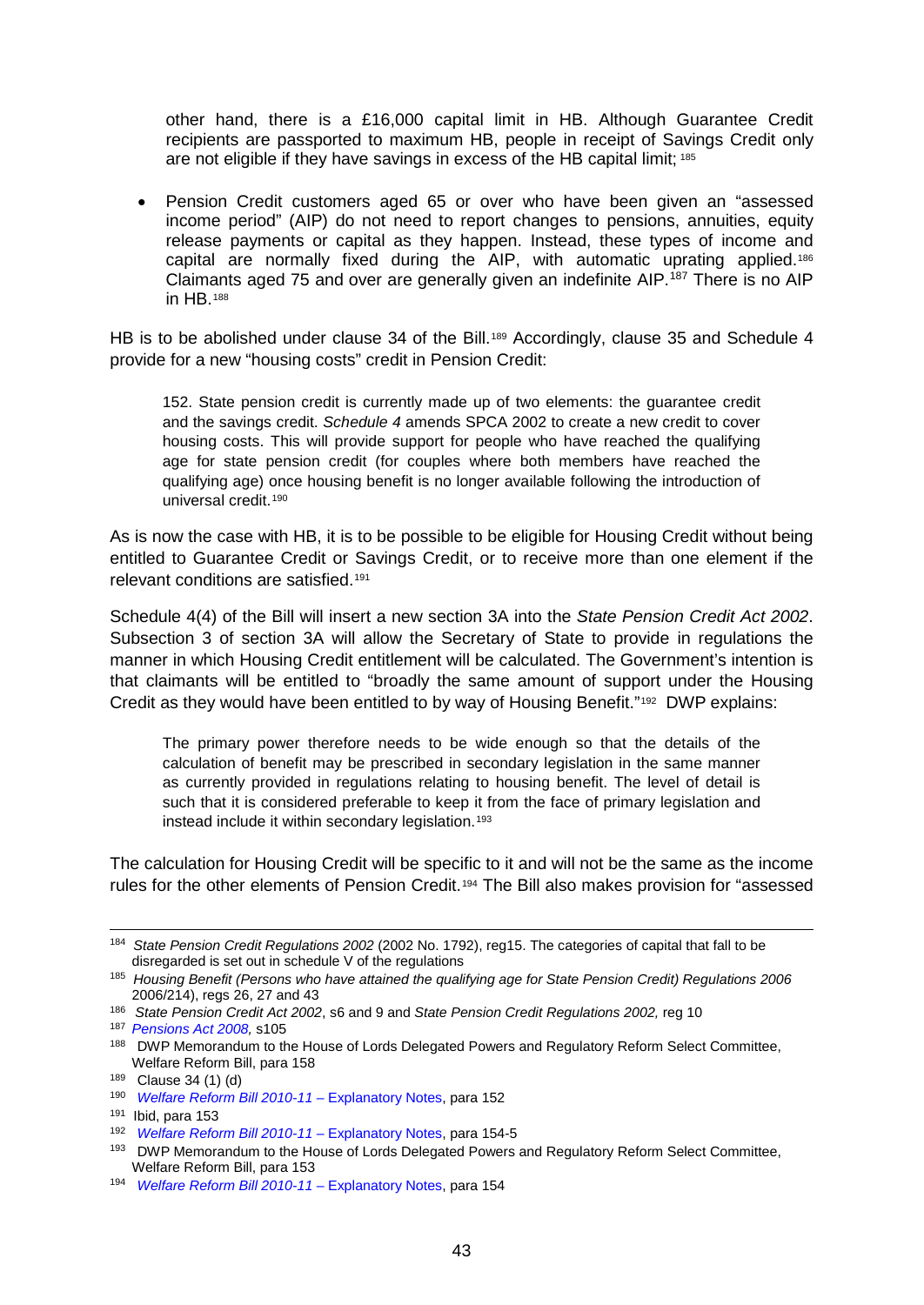income periods" not to apply to the Housing Credit in certain circumstances.[195](#page-43-0) DWP explains:

159. This power is needed in order to replicate the current position in respect of housing benefit, which does not have an assessed income period. Were housing costs to fluctuate then the Secretary of State may wish to take into account a person's actual income for the purposes of assessing the amount of housing credit to be awarded, rather than an assumed income. Also, the applicability of an assessed income period on the housing credit element may be different if a person is in addition entitled to only the guarantee credit or is also entitled to the savings credit.<sup>[196](#page-43-1)</sup>

Furthermore, clause 74 of the Bill allows a capital limit to apply to Pension Credit. The Explanatory Notes say:

This enables replication of the current position in respect of Housing Benefit, where a capital limit applies. It also enables a capital limit to be applied to the other elements of State Pension Credit.<sup>[197](#page-43-2)</sup>

#### **Comment**

In its evidence to the Work and Pensions Committee's inquiry on the Universal Credit White Paper, Age UK said it supported the proposal to integrate support for rent in Pension Credit (assuming levels of support were not reduced) on the grounds that "greater integration of benefits for older people could make the process of claiming simpler and improve take up." However, it also argued that there should be a review of the marginal withdrawal rates faced by for older people:

7.2 Currently older people can face marginal withdrawal rates of over 90 per cent due to the interaction between Pension Credit, HB, and CTB. In the interest of fairness and consistency we would expect that the maximum taper rates for older people to be reviewed. High marginal deduction rates mean that those with modest incomes in retirement can feel they are not rewarded for having worked and saved.[198](#page-43-3)

#### **Debate in Parliament**

At Public Bill Committee stage, Shadow Work and Pensions Minister, Stephen Timms, asked why clause 74 had been drawn in such a way that it could be used to impose a capital limit on Pension Credit as a whole, rather than just the Housing Credit.<sup>[199](#page-43-4)</sup> Work and Pensions Minister, Chris Grayling, explained that it was the Government's intention to replicate the system that was already there in so far as it could. However, to help Pension Credit to continue to operate in a way that was clear once Housing Credit was incorporated, it wanted the power to introduce a capital limit that would be "exercised in respect of one or all of the elements of Pension Credit":

I have made it clear that our aim is for the existing housing benefit rules to be broadly carried across to the housing credit element in pension credit, but the picture is complicated, so it is not quite that straightforward. We recognise that it will be important for pension credit to continue to operate in a way that is clear to both customers and staff once housing credit has been incorporated. We want the power to

<span id="page-43-0"></span><sup>195</sup> Schedule 4, para 5

<span id="page-43-1"></span><sup>196</sup> DWP Memorandum to the House of Lords Delegated Powers and Regulatory Reform Select Committee, Welfare Reform Bill

<span id="page-43-2"></span><sup>197</sup> Ibid, para 283

<span id="page-43-3"></span><sup>198</sup> UC22[, Written Evidence Submitted by Age UK to the Work and Pensions](http://www.publications.parliament.uk/pa/cm201011/cmselect/cmworpen/writev/whitepap/uc22.htm) Select Committee

<span id="page-43-4"></span><sup>199</sup> [PBC Deb, 3 May 2011, c760](http://www.publications.parliament.uk/pa/cm201011/cmpublic/welfare/110503/pm/110503s01.htm)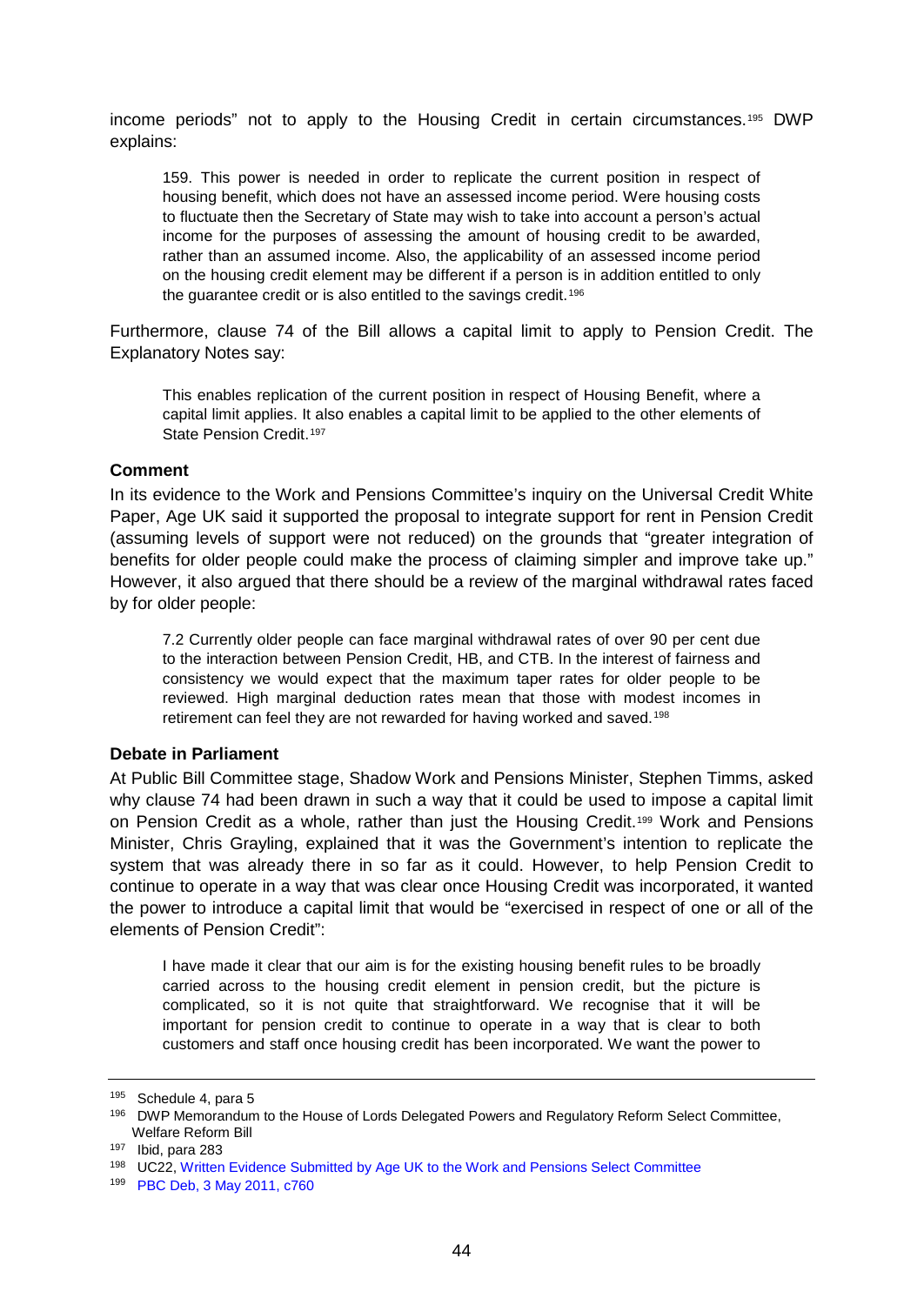introduce a capital limit that can be exercised in respect of one or all of the elements of pension credit, allowing for the possibility of simplification through the alignment of the rules. I will be frank. There are ways of doing that. One could establish a much higher capital limit that applied across the board or apply a limit to the individual element of housing.

Let me put this on the record: it is not our intention to apply a capital limit of the kind that exists for housing benefit—the £16,000 equivalent and the group of people it affects—within pension credit. We might put in place a system that applies a flat rate to a much higher level of capital, or we might equally apply a capital limit to the housing element, but it is not our intention for the measures to disadvantage people who have a sensible level of savings. It is our intention to replicate the system that is already there in so far as we possibly can. Therefore, although I do not rule out an approach that might end up with an across-the-board limit for a much higher level of capital than the current level of £16,000 in order to achieve our objectives, it is not our intention to apply a capital limit of the kind that we know now to claimants.

He could conceive of applying a single limit to all elements of Pension Credit, but this would be substantially higher the current limit applying to Housing Benefit (£16,000):

It is not our intention to disadvantage anybody who is currently in the pension credit mix by applying a capital limit of the kind that exists in housing benefit that would affect the vast majority of claimants. I can conceive of us applying a limit that would affect a small minority at the top end in order to achieve an overall flat rate across the whole pension credit audience, but no decision has yet been taken on whether it is appropriate to introduce a capital cut-off limit of that kind for the whole of pension credit.[200](#page-44-0)

Mr Timms said this could be "quite a major, and potentially controversial change" and asked whether the regulations would be subject to the affirmative procedure. Mr Grayling said he would address this question at report stage.<sup>[201](#page-44-1)</sup>

In the House of Lords, Lord Freud explained that the Housing Credit would broadly follow the current rules applying to Housing Benefit, although the Government would look to align rules where possible:

**Lord Freud:** My Lords, the intention is that the housing credit will broadly follow the current rules that apply in housing benefit. For someone to be entitled to the housing credit element of pension credit they will need to live in Great Britain, have reached the pension credit qualifying age and be liable for housing costs that relate to the accommodation they live in. The extent to which a person is liable for the housing costs, what constitutes the accommodation, how we treat temporary absences from home and how we calculate the amount of the housing credit will also be included in regulations.

A person may be entitled to the housing credit whether or not they receive the guarantee credit or saving credit element of pension credit. This schedule also enables us to specify that rates of support may differ by area. So, for example, different housing allowance rates can apply in different parts of the country.

In introducing the new housing credit we will, however, look for opportunities to streamline the benefit and align rules wherever possible. This includes extending pension credit provisions to the housing credit wherever possible. One such area

<span id="page-44-1"></span><span id="page-44-0"></span><sup>200</sup> [PBC Deb, 3 May 2011, c762](http://www.publications.parliament.uk/pa/cm201011/cmpublic/welfare/110503/pm/110503s01.htm) <sup>201</sup> Ibid, c762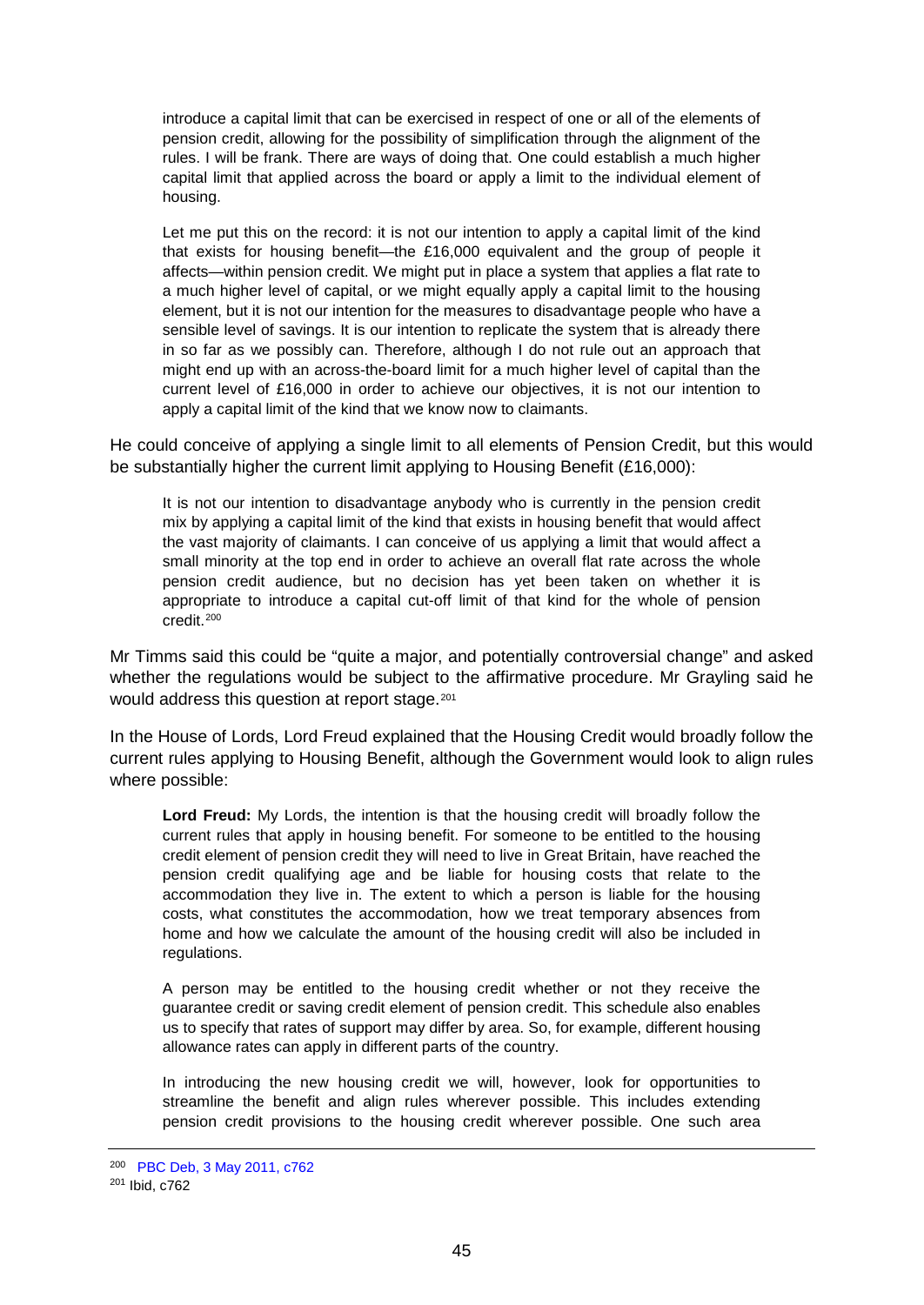includes assessed income periods. These are specified periods during which a customer is not required to report any changes in their requirement provision-namely, their occupational pensions and capital.

The schedule provides us with the flexibility to determine in what circumstances retirement provision will not be fixed in relation to the housing credit regulations, which will be subject to the appropriate level of scrutiny. The schedule also contains the consequential amendments to other legislation needed as a result of the abolition of housing benefit and the introduction of the housing credit.<sup>[202](#page-45-0)</sup>

#### **Other issues**

The Bill abolishes other benefits claimed by some people of Pension Credit qualifying age, including Child Tax Credit (CTC), Working Tax Credit (WTC) and Council Tax Benefit (CTB).[203](#page-45-1) In December 2010, there were some 47,000 in-work households with an adult aged 60 or over receiving CTC (with or without WTC). This included 3,000 single adults and 44,000 couples where the eldest adult was 60 or over. A further 41,000 out-of-work households where the Child Benefit claimant was 60 or over were receiving benefits for dependent children.[204](#page-45-2)

For people of working age, CTC and WTC are to be incorporated into the Universal Credit[.205](#page-45-3)  For pensioners, the Government has proposed introducing a further element in Pension Credit to provide income-related help for dependent children.[206](#page-45-4) Citizens Advice notes that the Bill does not make specific provision for this, although it could be made in secondary legislation. It suggests that the approach taken should be examined carefully, to ensure pensioners caring for dependent children (grandchildren, for example) do not lose out. For example, some pensioner households who do not qualify for Pension Credit do qualify for Child Tax Credit.[207](#page-45-5) The Government has said that no-one will experience "a reduction in the benefit they receive as a result of the introduction of Universal Credit."[208](#page-45-6) However, this is a commitment to transitional protection only, at the point of change.[209](#page-45-7) At Public Bill Committee stage, Chris Grayling said the Government "would provide support through pension credit, which will mirror the approach we propose in the universal credit for working age families."<sup>210</sup> He confirmed that he did not need to take powers in the Bill for this, but already had the necessary powers to make the required secondary legislation.[211](#page-45-9)

In the White Paper, the Government said that as pensioners would no longer be able to access help from WTC, it was "considering an option of allowing those pensioners who choose to extend their working lives to claim Universal Credit, rather than Pension Credit.["212](#page-45-10) However, the Bill makes provision for a clear cut-off point: with one of the basic conditions of entitlement to Universal Credit being that a person "has not reached the qualifying age" for Pension Credit.[213](#page-45-11) There is power to make exceptions to this general rule.[214](#page-45-12) However, the

<sup>202</sup> [HL Deb, 3 November 2011, c484-5](http://www.publications.parliament.uk/pa/ld201011/ldhansrd/text/111103-gc0001.htm#11110386000046)

<span id="page-45-1"></span><span id="page-45-0"></span><sup>203</sup> *[Welfare Reform Bill 2010-11,](http://www.publications.parliament.uk/pa/cm201011/cmbills/154/11154.i-v.html)* clause 34

<sup>204</sup> *[HMRC Child and Working Tax Credit Statistics](http://www.hmrc.gov.uk/stats/personal-tax-credits/cwtc-quarterly-stats.htm)*, December 2010, Table 3.1. Data is for provisional awards

<span id="page-45-3"></span><span id="page-45-2"></span><sup>205</sup> *Welfare Reform Bill 2011-12 –* [Explanatory Notes,](http://www.publications.parliament.uk/pa/cm201011/cmbills/154/en/11154en.htm) para 10

<span id="page-45-4"></span><sup>206</sup> DWP, *[Universal credit: welfare that works](http://www.dwp.gov.uk/docs/universal-credit-full-document.pdf#page=26)*, Cm 7957, November 2011, para 48

Source: Citizen's Advice

<span id="page-45-6"></span><span id="page-45-5"></span><sup>208</sup> DWP, *[Universal credit: welfare that works](http://www.dwp.gov.uk/docs/universal-credit-full-document.pdf#page=26)*, Cm 7957, November 2011, Executive Summary, para 8

<span id="page-45-8"></span><span id="page-45-7"></span><sup>&</sup>lt;sup>209</sup> See, for example, HC 743-i 2010-11 [Mike Brewer]<br><sup>210</sup> PBC Deb, 28 April 2011, c559

<span id="page-45-9"></span><sup>211</sup> PBC [Deb, 28 April 2011, c559](http://www.publications.parliament.uk/pa/cm201011/cmpublic/welfare/110428/am/110428s01.htm)

<span id="page-45-10"></span><sup>212</sup> DWP, *[Universal credit: welfare that works](http://www.dwp.gov.uk/docs/universal-credit-full-document.pdf#page=26)*, Cm 7957, November 2011, para 49

<span id="page-45-11"></span><sup>213</sup> Clause 4

<span id="page-45-12"></span> $214$  Clause 4(2)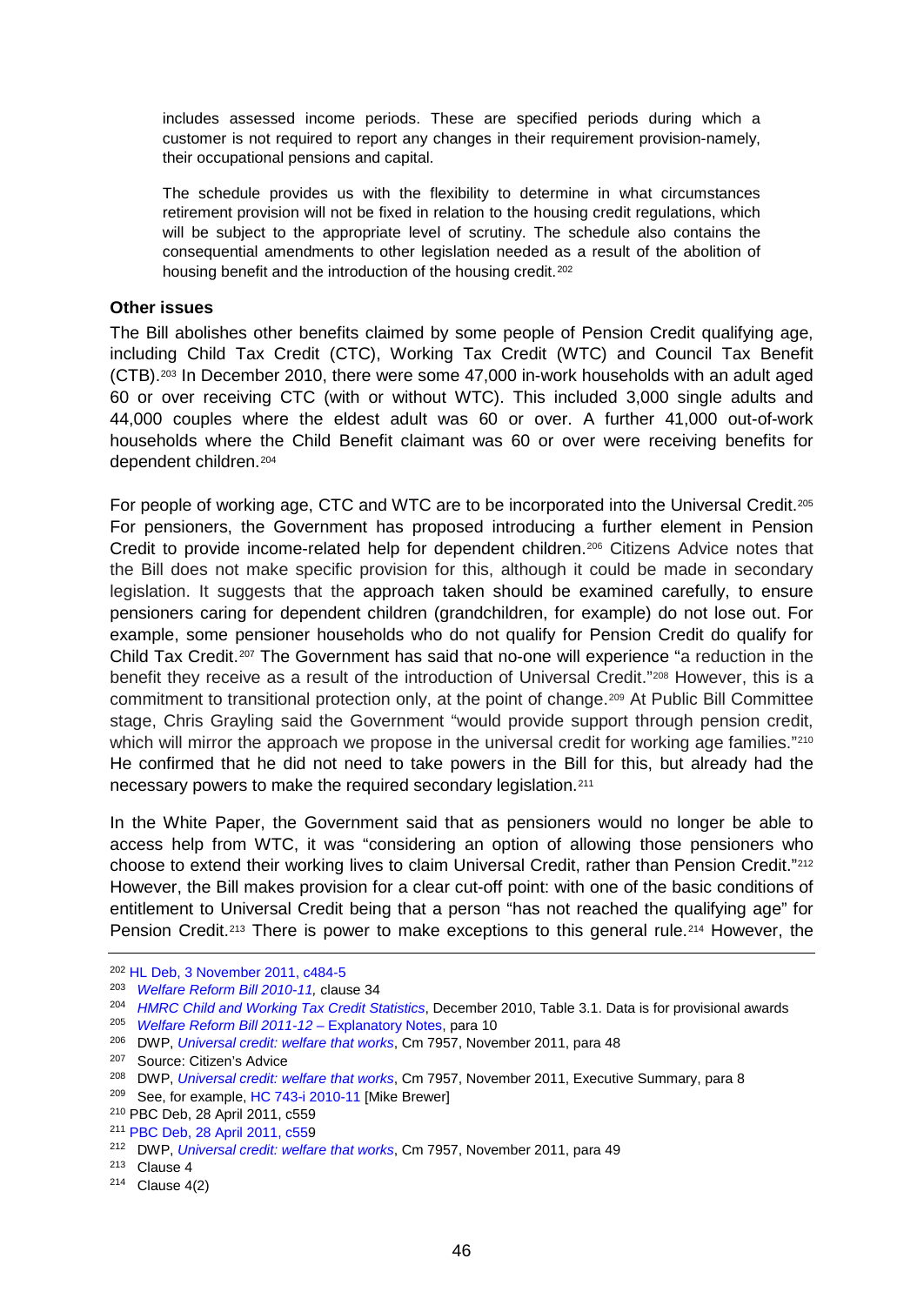only example given of where this power might be used for couples of which one is above the qualifying age for Pension Credit and the other below. In this case, regulations could "provide that the couple would still be entitled to universal credit, despite one member not meeting the upper age limit condition of entitlement."[215](#page-46-0)

Age UK has suggested that the Government should review the earnings disregards in Pension Credit.[216](#page-46-1) The Work and Pensions Committee called an increase in its 2008/09 report, *Tackling Pensioner Poverty*.[217](#page-46-2) The treatment of earnings is discussed in more detail in section [2.9 above.](#page-32-6)

CTB is also to be abolished and a localised benefit developed. The Impact Assessment on Universal Credit explains:

Council Tax Benefit will be abolished and Local Authorities will be given scope to take account of the priorities of their own communities when determining the amount of support for low-income households to meet their Council Tax bills. There is more work to be done on the details of the new system and the Department for Work and Pensions (DWP) and the Department for Communities and Local Government (DCLG) will work closely together with local government and devolved administrations to flesh out the overall framework. In doing so, the Government will aim to protect the most vulnerable, particularly pensioners, and not undermine the positive impact of Universal Credit on work incentives.<sup>[218](#page-46-3)</sup>

In its memorandum to the Public Bill Committee, Age UK expressed concerns as follows:

3.2 Despite a statement that the Government 'will aim to protect the most vulnerable, particularly pensioners' we are very concerned that a national entitlement is being replaced by a local system and that, as yet, there are no proposals as to how this will work. We appreciate that the Government wants to move towards greater localism but we do not believe it is appropriate to apply this approach to Council Tax Benefit (CTB). Once taxes are set, older people and others on a low income need to have the peace of mind of knowing they will be entitled to a certain level of benefit or rebate. Localising benefit would inevitably lead to different outcomes and to introduce this alongside a cut in resources could lead to hardship as well as an uneven system of support.<sup>[219](#page-46-4)</sup>

A discussion of the possible impact of the changes to CTB on pensioners, among others, is in Library Research Paper RP 11/24 *[Welfare Reform Bill: Universal Credit provisions](http://www.parliament.uk/briefing-papers/RP11-24)* (7 March 2011).

### **3.3 Carer's additional amount**

Clause 73 amends the *State Pension Credit Act 2002* to change the entitlement conditions for the additional amount of guarantee credit in respect of caring responsibilities. The Explanatory Notes say:

335. Currently a claimant is entitled to the additional amount if the claimant or their partner is entitled to carer's allowance. Subsection (2) amends section 2(8) of SPCA 2002 so that a claimant is entitled to the additional amount if they or their partner have regular and substantial caring responsibilities. Subsection (3) amends section 17 of the

<span id="page-46-0"></span><sup>&</sup>lt;sup>215</sup> DWP Memorandum to the House of Lords Delegated Powers and Regulatory Reform Select Committee, Welfare Reform Bill, para 22`

<span id="page-46-1"></span><sup>216</sup> UC22[, Written Evidence Submitted by Age UK to the Work and Pensions](http://www.publications.parliament.uk/pa/cm201011/cmselect/cmworpen/writev/whitepap/uc22.htm) Select Committee

<span id="page-46-2"></span><sup>&</sup>lt;sup>217</sup> Work and Pensions Committee[, Tackling pensioner poverty,](http://www.publications.parliament.uk/pa/cm200809/cmselect/cmworpen/411/41110.htm) Fifth report of 2008-09, para 334-5

<span id="page-46-3"></span><sup>218</sup> [Universal Credit Impact Assessment,](http://www.dwp.gov.uk/docs/universal-credit-ia-white-paper.pdf) para 10, p8

<span id="page-46-4"></span><sup>219</sup> [Memorandum Submitted by Age UK to Public Bill Committee on Welfare Reform Bill \(WR32\)](http://www.publications.parliament.uk/pa/cm201011/cmpublic/welfare/memo/wr32.htm)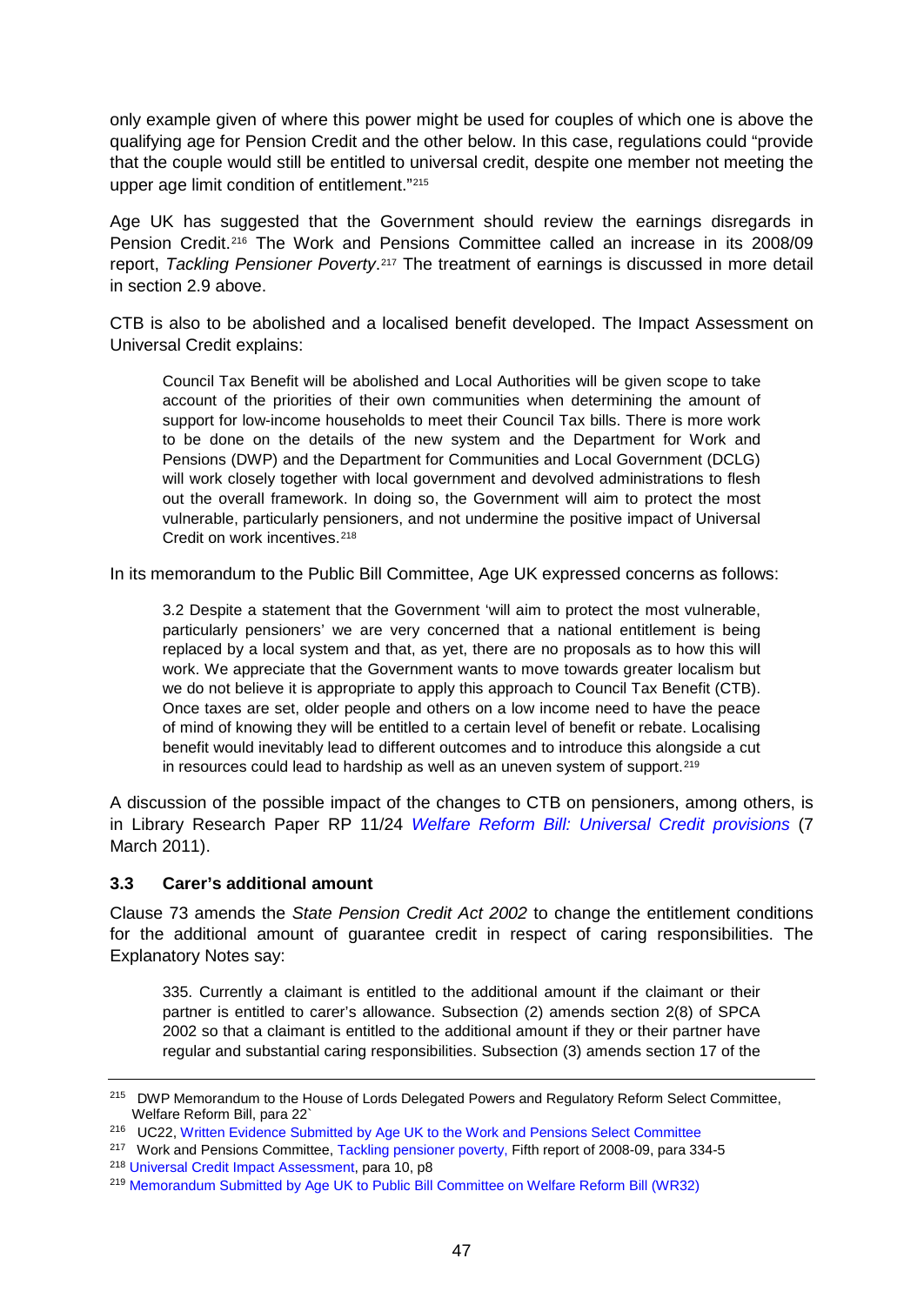SPCA 2002 to provide that the Secretary of State will prescribe what is meant by regular and substantial caring responsibilities in regulations. The intention is that this definition will cover, but not be limited to, people entitled to carer's allowance.<sup>[220](#page-47-0)</sup>

DWP explains that the intention is to remove an anomaly by which a person has to claim carer's allowance to be entitled to the carer's additional amount in Pension Credit, even though the rate of carer's allowance to which that person would be entitled is nil because of the "overlapping benefit rules."[221](#page-47-1)

## *Comment*

There has long been concern that the requirement to claim Carer's Allowance (despite the fact that there may be no entitlement because it overlaps with the State Pension) was leading some carers over pension age to miss out on the additional allowance in Pension Credit. For example, Carers UK has said that many carers "are probably unaware that they are eligible for the Carer's Addition because they mistakenly believe they are not eligible to apply for Carer's Allowance once they reach State Pension Age." [222](#page-47-2) The Work and Pensions Committee, in its 2008 report, *Valuing and Supporting Carers,* concluded that the "overlapping entitlement rules are confusing and over-complicated." It recommended that DWP urgently streamline the application process for carers of State Pension age.<sup>[223](#page-47-3)</sup>

At Public Bill Committee stage, Chris Grayling, explained that:

Clause 73 ends one of the anomalies of the system that has frustrated many of us when dealing with our constituents. Up until now, in order to be able to receive the carer's supplement to the pension credit, our constituents have also had to apply for a carer's allowance, and demonstrate their eligibility for it, but then not get it, which has caused them enormous confusion. The clause simply deals with that anomaly so that they will no longer have to do that, and I hope it will be welcomed by the Committee.<sup>[224](#page-47-4)</sup>

## **4 Further information**

The Pensions Service has issued two leaflets:

- *[Pension Credit: Do I qualify and how much do I get?](http://www.direct.gov.uk/prod_consum_dg/groups/dg_digitalassets/@dg/@en/@over50/documents/digitalasset/dg_180224.pdf)* PC1L, August 2011
- *[A detailed guide to Pension Credit for advisers and others](http://www.dwp.gov.uk/publications/specialist-guides/technical-guidance/pc10s-guide-to-pension-credit/income-disregards/)*, PC10S, September 2011

More general information is available on the Pension Credit section of the *[Pension Credit](http://www.direct.gov.uk/en/Pensionsandretirementplanning/PensionCredit/index.htm)* section of the Directgov website.

The main legislation is contained in:

- *[State Pension Credit Act 2002](http://www.legislation.hmso.gov.uk/acts/acts2002/20020016.htm)*
- *[State Pension Credit Regulations 2002](http://www.legislation.gov.uk/uksi/2002/1792/contents/made)*, (SI 2002/1792*)*

<span id="page-47-0"></span><sup>220</sup> *[Welfare Reform Bill 2010-11](http://www.publications.parliament.uk/pa/cm201011/cmbills/154/en/11154en.htm) –* Explanatory Notes, para 335

<span id="page-47-1"></span><sup>&</sup>lt;sup>221</sup> DWP Memorandum to the House of Lords Delegated Powers and Regulatory Reform Select Committee, Welfare Reform Bill, para 290

<span id="page-47-2"></span><sup>222</sup> Carers UK, *Response to the White Paper – Personal Accounts: a new way to save.* December 2006.

<span id="page-47-3"></span><sup>&</sup>lt;sup>223</sup> Work and Pensions Committee, 'Valuing and Supporting Carers', Fourth Report of Session 2007-08, 21 July 2008, HC 485-I, para 157

<span id="page-47-4"></span><sup>224</sup> [PBC Deb, 3 May 2011, c759](http://www.publications.parliament.uk/pa/cm201011/cmpublic/welfare/110503/pm/110503s01.htm)